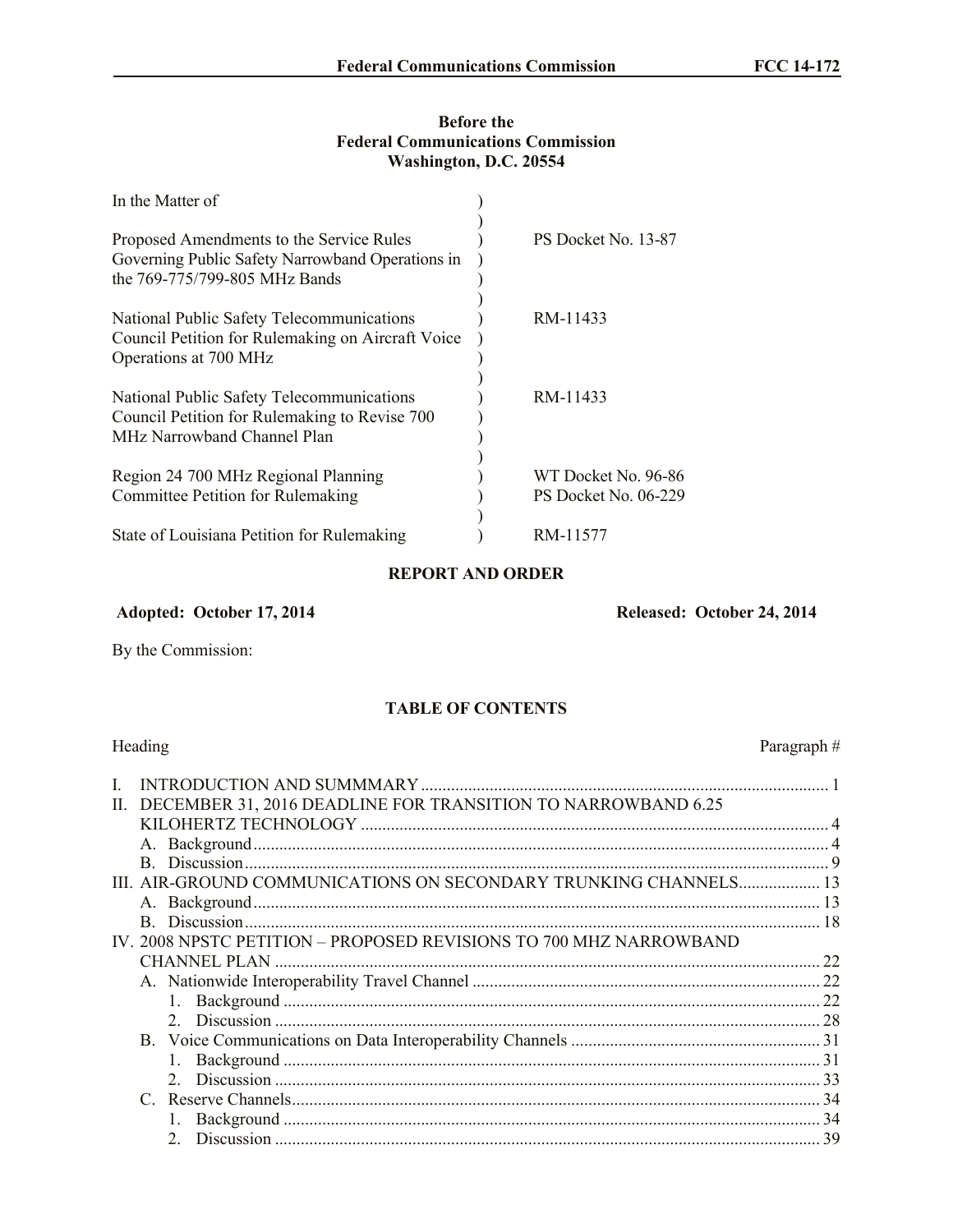| $2^{\circ}$                                       |  |
|---------------------------------------------------|--|
|                                                   |  |
|                                                   |  |
| 1                                                 |  |
|                                                   |  |
|                                                   |  |
|                                                   |  |
| $2^{\circ}$                                       |  |
| C                                                 |  |
|                                                   |  |
|                                                   |  |
| D.                                                |  |
|                                                   |  |
|                                                   |  |
| Е.                                                |  |
|                                                   |  |
|                                                   |  |
| F.                                                |  |
|                                                   |  |
|                                                   |  |
|                                                   |  |
|                                                   |  |
|                                                   |  |
|                                                   |  |
|                                                   |  |
| APPENDIX A: Final Regulatory Flexibility Analysis |  |
| <b>APPENDIX B: Final Rules</b>                    |  |

### **I. INTRODUCTION AND SUMMMARY**

1. In this *Report and Order* we implement certain changes to the rules governing the 700 MHz public safety narrowband spectrum (769-775/799-805 MHz). We eliminate the requirement for narrowbanding of the spectrum by December 2016, which will enable licensees to extend the life of existing systems and will provide public safety with greater flexibility in determining the optimal future use of the band. In addition, we revise and update the technical rules for the band to enhance interoperability and open up certain channels to new uses, and we release reserve spectrum to provide additional capacity, particularly for licensees relocating to the 700 MHz band from the T-Band. These rule changes will enhance the ability of public safety licensees to use this spectrum to protect the safety of life and property.

2. In 2013, the Commission's *Notice of Proposed Rulemaking* (*NPRM*) sought comment on several proposals to amend the 700 MHz public safety narrowband rules.<sup>1</sup> First, the Commission asked whether it should extend or eliminate the December 31, 2016 narrowbanding deadline for 700 MHz public safety narrowband licensees.<sup>2</sup> Next, it sought comment on a 2010 National Public Safety

 $\overline{a}$ 

<sup>&</sup>lt;sup>1</sup> See Development of Operational, Technical and Spectrum Requirements for Meeting Federal State and Local Public Safety Communication Requirements Through the Year 2010, WT Docket No. 96-86, *Seventh Report and Order and Notice of Proposed Rulemaking*, 28 FCC Rcd 4783 (2013) (*Seventh Report and Order* and *NPRM*). For information on previous recent amendments to the 700 MHz rules, *see Seventh Report and Order* and *NPRM*, 28 FCC Rcd at 4785-4788 ¶¶ 3-8.

<sup>&</sup>lt;sup>2</sup> *Id.* at 4810-4812 ¶¶ 86-91.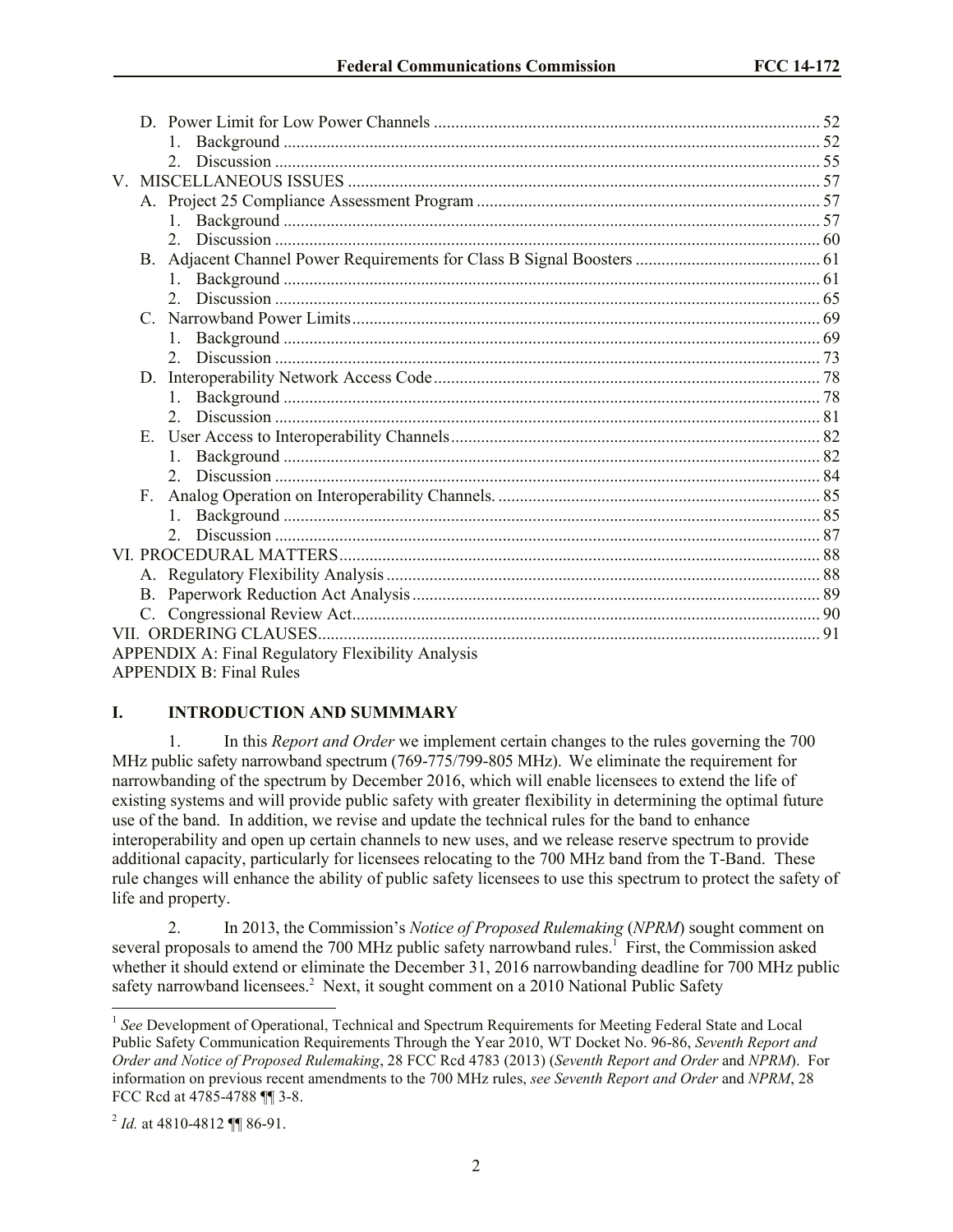Telecommunications Council (NPSTC) proposal to designate certain 700 MHz narrowband channels for low-altitude, low power, air-ground voice communications.<sup>3</sup> Finally, it sought comment on other NPSTC proposals made in an earlier 2008 petition and matters raised on the Commission's own motion.<sup>4</sup>

- 3. In this Report and Order, we:
	- Eliminate the December 31, 2016 narrowbanding deadline for 700 MHz public safety narrowband licensees to transition from 12.5 kilohertz to 6.25 kilohertz channel bandwidth technology.<sup>5</sup>
	- Redesignate channels in the 700 MHz band that are currently licensed for secondary trunking operations for public safety aircraft voice operations, consistent with NPSTC's 2010 proposal.
	- Decline to establish a Nationwide Interoperability Travel Channel.
	- Allow voice operations on Data Interoperability Channels on a secondary basis.
	- Reallocate the Reserve Channels to General Use Channels and afford T-Band public safety licensees priority for licensing of the former Reserve Channels in T-Band areas.
	- Decline to increase the permissible 2 watt ERP for radios operating on the mobile-only low power channels.
	- Encourage manufacturers of 700 MHz public safety radios to obtain Compliance Assessment Program (CAP) certification for new equipment to demonstrate that the equipment meets P25 interoperability standards as required by Section 90.548 of the Commission's rules. CAP certification will presumptively establish compliance with Section 90.528; manufacturers that elect not to obtain CAP certification must disclose their basis for asserting compliance.
	- Encourage Public Safety Licensees to incorporate CAP into their solicitations for supporting equipment.
	- Adopt rules governing the spectral output of signal boosters when simultaneously retransmitting multiple signals.
	- Adopt Effective Radiated Power (ERP) as a regulatory parameter in this band, in place of Transmitter Power Output (TPO).
	- Recommend, but do not require, that 700 MHz radios operating on interoperability calling channels employ the Project 25 Network Access Code (NAC) \$293. Clarify that 700 MHz radios must be capable of being programmed to any of the 64 interoperability channels, but that all interoperability channels do not have to be accessible to the radio's user.
	- Clarify that the rules do not allow analog operation on the 700 MHz interoperability channels.

 3 *Id.* at 4815-4816 ¶¶ 98-102.

<sup>4</sup> *Id.* at 4821 ¶¶ 118-120.

 $<sup>5</sup>$  As a result of our decision to eliminate the 700 MHz narrowbanding deadline, we dismiss as moot several requests</sup> for waiver filed prior to and during the pendency of this rulemaking.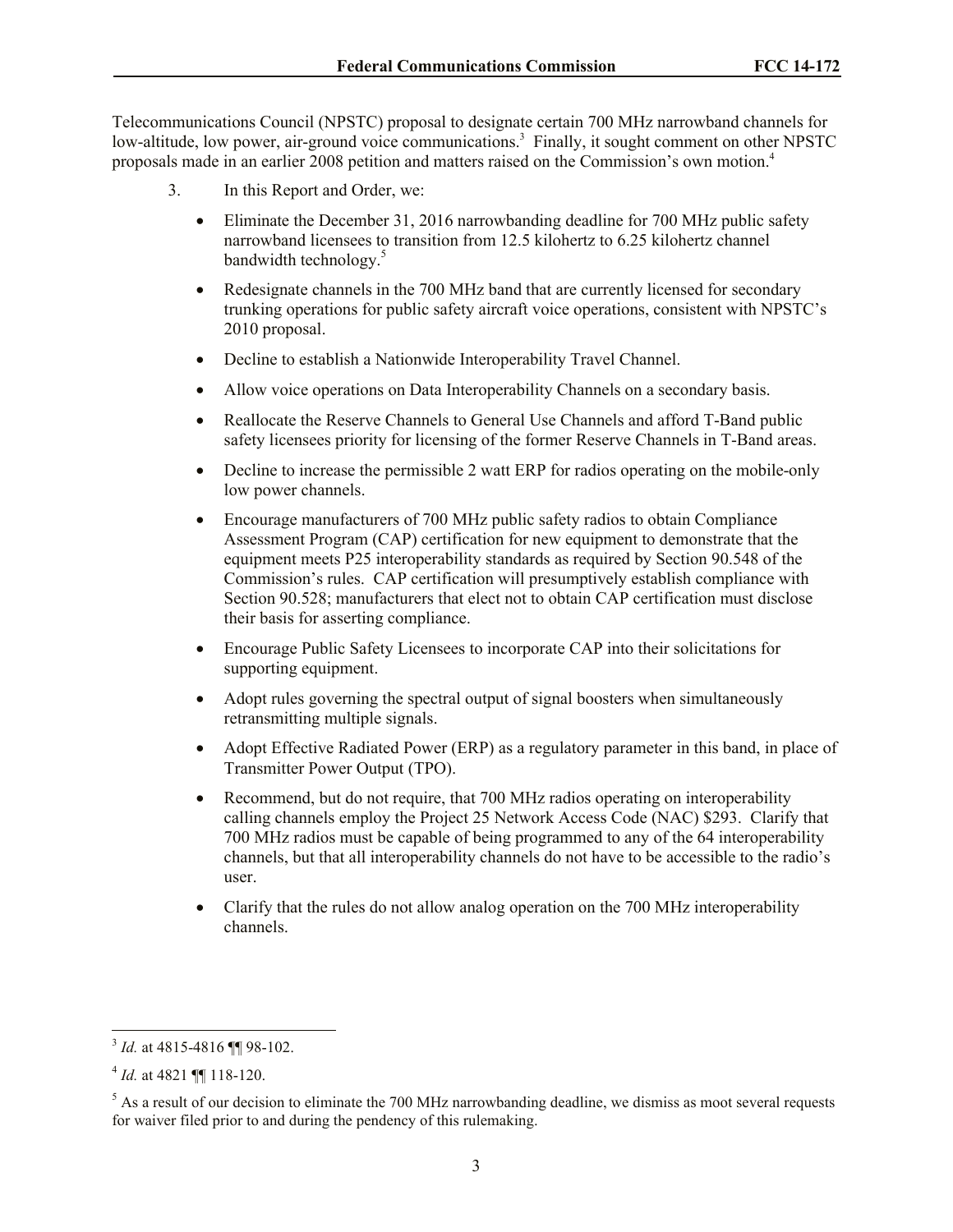### **II. DECEMBER 31, 2016 DEADLINE FOR TRANSITION TO NARROWBAND 6.25 KILOHERTZ TECHNOLOGY**

### **A. Background**

4. In 2002 the Commission adopted narrowbanding rules requiring 700 MHz public safety narrowband licensees to migrate from a 12.5 kilohertz voice efficiency standard to a 6.25 kilohertz voice efficiency standard by December 31, 2016.<sup>6</sup> The Commission adopted the December 2016 deadline based on its assessment, at the time, of the future availability of 6.25 kilohertz-capable equipment and the reasonable useful life of 12.5 kilohertz equipment in use by incumbent licensees.<sup>7</sup> The Commission also established December 31, 2014, as an interim deadline for manufacturers to cease marketing, manufacturing, or importing 700 MHz narrowband equipment not capable of operating at 6.25 kilohertz efficiency.<sup>8</sup> This interim date also marks the deadline after which the Commission will no longer accept applications for new 12.5 kilohertz bandwidth systems in the 700 MHz band.<sup>9</sup>

5. The *NPRM* sought comment on whether to extend the December 31, 2016 deadline and, if the Commission chose to extend the deadline, by how long.<sup>10</sup> The Commission similarly sought comment on whether to extend the interim December 31, 2014 deadline.<sup>11</sup> The Commission asked commenters to update the record on the availability of 6.25 kilohertz equipment that is fully tested and ready for deployment in the 700 MHz band. The Commission asked whether factors aside from the commercial availability of narrowband-capable equipment might have caused licensees to continue purchasing and deploying 12.5 kilohertz equipment.<sup>12</sup>

6. The *NPRM* also sought comment on whether, in lieu of extending the narrowbanding deadline, the Commission should eliminate the deadline entirely and no longer require 6.25 kilohertz narrowbanding in the 700 MHz narrowband spectrum.<sup>13</sup> The *NPRM* noted the possibility that broadband technology eventually could evolve to support the mission-critical voice services that narrowband systems currently provide and asked whether this would spur greater demand for conversion of 700 MHz narrowband spectrum to broadband use.<sup>14</sup> It also noted that in 2012 Congress expressly granted the Commission discretion to allow the 700 MHz narrowband spectrum "to be used in a flexible manner, including usage for public safety broadband communications."<sup>15</sup> The Commission further asked whether the spectral efficiency benefits of narrowbanding could be "outweighed by the potential inefficiency of requiring public safety agencies to devote resources in this band to a technological path that may not meet their long-term needs." 16

 $9^9$  47 C.F.R. § 90.535(d)(1).

<sup>10</sup> *NPRM,* 28 FCC Rcd at 4810-4811 ¶¶ 86, 88.

<sup>12</sup> *Id.* at ¶ 87.

<sup>13</sup> *Id.* at ¶ 91.

<sup>15</sup> *NPRM,* 28 FCC Rcd at 4812 ¶ 90, *citing* Middle Class Tax Relief and Job Creation Act of 2012, § 6102, Pub. L. No. 112-96, 126 Stat. 156 (2012) (Public Safety Spectrum Act), codified at 47 U.S.C. § 1412.

 $^{16}$  *Id.* at **[91.**]

 $647$  C.F.R. § 90.535(d)(2).

<sup>&</sup>lt;sup>7</sup> See Development of Operational, Technical and Spectrum Requirements for Meeting Federal, State and Local Public Safety Agency Communication Requirements Through the Year 2010, WT Docket No. 96-86, *Fifth Report and Order,* 17 FCC Rcd 14999, 15004-05 ¶ 11, 15007 ¶ 16 & n.54 (2002) (*Fifth Report and Order*).

 $847$  C.F.R. §§ 90.203(m)-(n).

 $11$  *Id.* at ¶ 86.

 $^{14}$  *Id.* at ¶ 90.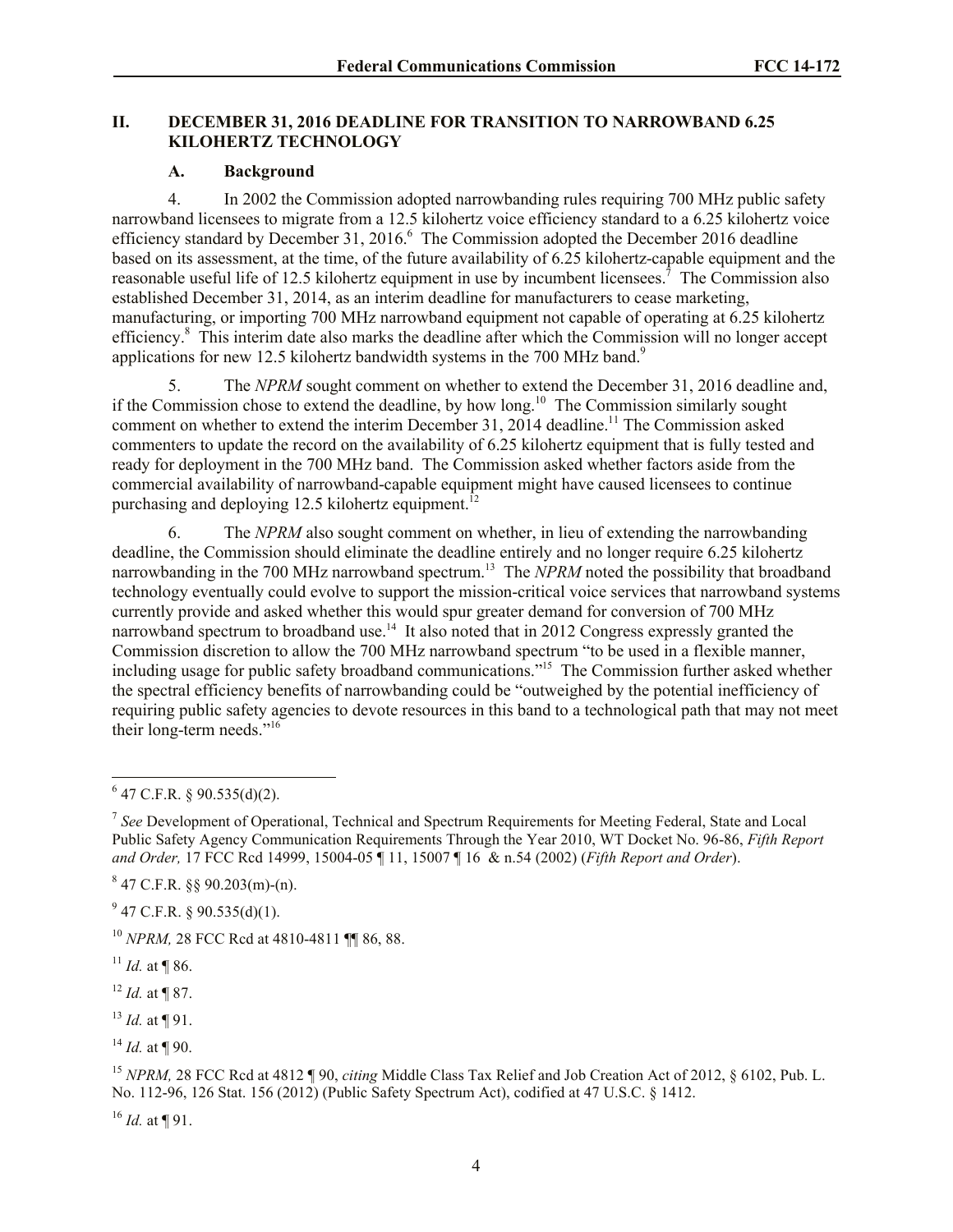7. Commenting parties almost universally support either extending<sup>17</sup> or eliminating<sup>18</sup> the December 31, 2016 deadline. Many claim that meeting the deadline would impose a financial hardship.<sup>19</sup> Some state they have recently implemented 12.5 kilohertz systems, in light of the extension of the digital television (DTV) transition until June 2009 and the delayed availability of equipment, and that transitioning by the December 2016 deadline would render those systems "legally obsolete" well before the end of their normal life cycle notwithstanding substantial expenditure on them.<sup>20</sup> Others argue that the current deadline could force parties to replace their equipment before FirstNet's broadband network is available to provide mission-critical voice capability.<sup>21</sup> Some parties also dispute the Commission's assumption of a ten-year life cycle for land-mobile equipment, claiming that a more realistic life-cycle is 15 to 20 years.<sup>22</sup> NPSTC and NRPC argue that the narrowbanding deadline should be eliminated and decisions regarding whether to adopt more efficient technologies should be left to the regional planning process based on the specific spectrum needs and conditions of each particular region.<sup>23</sup>

8. Many commenters also express reservations about the current maturity of 6.25 kilohertz

<sup>19</sup> College Station Comments at 1; Region 28 Comments at 1; Michigan Public Safety Frequency Advisory Committee- Region 21, PS Docket No. 13-87 (filed June 17, 2013) (Region 21 Comments) at 1; Comments of the City of Savannah and the Southeast Georgia Regional Radio Network), PS Docket No. 13-87 (filed June 17, 2013) (SEGARRN Comments) at 4; Comments of the State of Illinois No. 13-87 (filed June 10, 2013) (State of Illinois Comments) at 25; Comments of the Regional Wireless Cooperative- Arizona, PS Docket No. 13-87 (filed June 14, 2013) (Regional Wireless Cooperative Comments) at 5; Comments of the Region 49 (Central Texas) Regional Planning Committee, PS Docket No. 13-87 (filed June 13, 2013) (Region 49 Comments) at 1; Comments of Washington County, Texas, PS Docket No. 13-87 (filed June 11, 2013) (Washington County TX Comments) at 1; Comments by Patrick Roland of the Tennessee Valley Regional Communications System, PS Docket 13-87 (filed on June 7, 2013) (Comments of the Tennessee Valley Regional Communications System) at 1; Comments by David G. Gates of the Pocatello Fire Department & District Interoperability Governance Board 5(DIGB 5), PS Docket No. 13-87 (filed April 23, 2013) (Comments of Pocatello DIGB 5) at 1; City of Ammon Comments, PS Docket No. 13- 87 (filed April 23, 2013) (Comments of City of Ammon) at 1; Comments of Ada County Paramedics, PS Docket No. 13-87 (filed April 23, 2013) (Comments of Ada County) at 1.

<sup>20</sup> Comments of the City of Bryan, Texas, PS Docket No. 13-87 (filed June 18, 2013) (City of Bryan Comments) at 1-2. *See also* Comments of the Association of Public-Safety Communications Officials-International, Inc., PS Docket 13-87 (filed June 18, 2013) (APCO Comments) at 2; Comments of the California Public-Safety Radio Association, PS Docket No. 13-87 (filed June 17, 2013) (CPRA Comments) at 2; Comments of the Ohio Statewide Interoperability Executive Committee, PS Docket No, 13-87 (filed June 14, 2013) (Ohio SIEC Comments) at 3.

<sup>21</sup> APCO Comments at 2-3, Washington County, Texas Comments at 1.

<sup>22</sup> Comments of Camden County- Georgia Concerning Notice of Proposed Rulemaking, PS Docket No. 13-87 (filed June 7, 2013)(Comments of Camden County) at 1; Virginia Comments, at 3; Washington County, Texas Comments at 2; BVWACS Comments at 2; Regional Wireless Cooperative Comments at 4; SEGARRN Comments at 2-3; City of Bryan Comments at 2.

 $23$  NPSTC Comments at 4; NRPC Comments at 15.

 $\overline{a}$ 

<sup>&</sup>lt;sup>17</sup> Comments filed in support of extending the deadline included: Comments of the City of College Station, PS Docket No. 13-87 (filed June 7, 2013) (College Station Comments) at 1; Comments of Steve Sciotto, PS Docket No. 13-87 (filed June 18, 2013) (Steve Sciotto Comments) at 3; Comments of the Region 6 (Northern California) Regional Planning Committee Concerning the Seventh Report and Order Notice of Proposed Rulemaking, PS Docket No. 13-87 (filed June 18, 2013) (Region 6 Comments) at 2; and Comments of the State of Maryland, PS Docket No. 13-87 (filed June 18, 2013) (Maryland Comments) at 4.

<sup>&</sup>lt;sup>18</sup> Comments filed in support of eliminating the deadline included: Comments of the National Public Safety Telecommunications Council, PS Docket No. 13-87 (filed June 18, 2013) (NPSTC Comments) at 4; Comments of the City of New York, PS Docket No. 13-87 (filed June 18, 2013) (City of New York Comments) at 2; Comments of Public Safety Region 28 Regional Planning Committee, PS Docket No. 13-87 (filed June 18, 2013) (Region 28 Comments) at 1; and Comments of the National Regional Planning Council, PS Docket No. 13-87 (filed June 18, 2013) (NRPC Comments) at 15.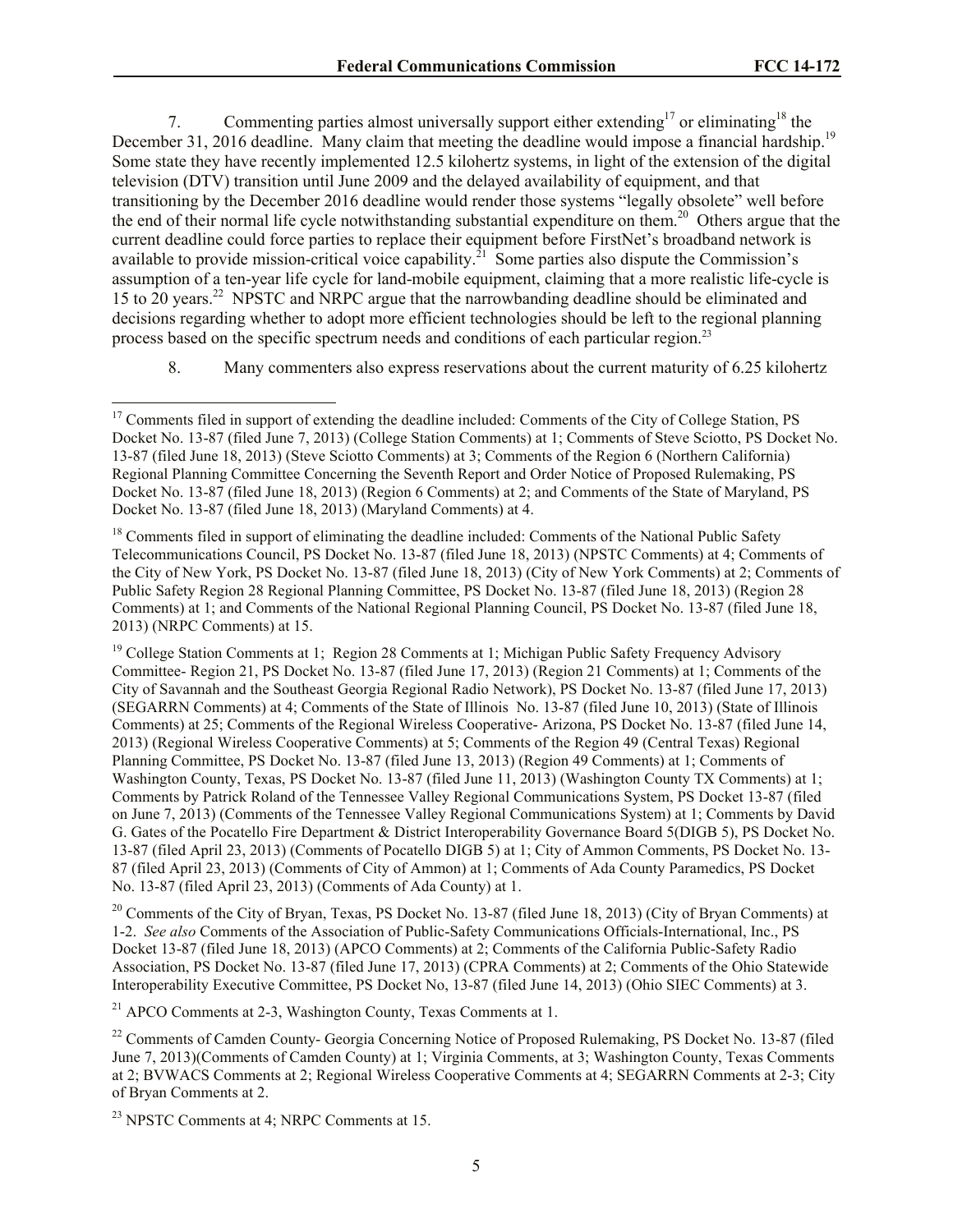technology, pointing out that there is no open standard for 6.25 kilohertz unit-to-unit (talk around) communications, vehicular repeaters, or 6.25 kilohertz frequency division multiple access (FDMA) nontrunked communications.<sup>24</sup> Some commenters argue on this basis that the Commission should delay or eliminate the December 2014 equipment manufacturing deadline.<sup>25</sup> Some parties recommend various dates in the future;<sup>26</sup> others propose that the equipment manufacturing deadline be made coincident with the implementation deadline.<sup>27</sup> A few commenters support retaining the current deadline and providing relief as needed on a waiver basis, similar to the approach the Commission took in implementing the recent UHF/VHF narrowbanding deadline.<sup>28</sup>

### **B. Discussion**

9. We conclude that the December 31, 2016 narrowbanding implementation deadline is no longer viable. The record indicates that requiring narrowbanding by December 2016 would force many licensees to modify or replace existing systems well before the end of their useful life.<sup>29</sup> In addition, we share the concerns expressed by many commenting parties about the maturity of 6.25 kilohertz-capable equipment, including the lack of developed open standards governing major system components.<sup>30</sup>

10. We further conclude that rather than extending the deadline to a subsequent date, the better course is to eliminate the narrowbanding requirement altogether. We agree with NPSTC and NRPC that spectrum requirements in the 700 MHz band may vary significantly from region to region, and that assessing these requirements is best left to the Regional Planning Committees (RPCs) that have been tasked with developing regionally specific plans for use of the band. Imposing a national narrowbanding deadline – even with an extended timeline – would limit the flexibility of the RPCs to develop spectrum plans that are optimized to regional needs and could a create risk of stranded investment.

11. Our decision not to require further narrowbanding does not preclude voluntary migration

<sup>25</sup> ICOM Reply Comments at 3; Commonwealth of Virginia Reply Comments at 5.

<sup>26</sup> Motorola advocates a one-year delay. Comments of Motorola Solutions, PS Docket No. 13-87 (filed June 18, 2013) (Motorola Comments) at 4, Motorola Reply Comments at 2. E. F. Johnson believes the date should be 2024. E. F. Johnson Comments at 3.

 $27$  NPSTC and the Regional Wireless Cooperative believe the Commission should make the deadline 1-2 years ahead of any implementation deadline. NPSTC Reply Comments at 5; Regional Wireless Cooperative Comments at 5. Savannah argues that the deadline should be 10-15 years ahead of implementation. SEGARRN Comments at 4.

<sup>28</sup> Harris Comments at 7: Comments of the Arkansas Interoperable Communications Committee Concerning the Seventh Report and Order Notice of Proposed Rulemaking, PS Docket No, 13-87 (filed June 14, 2013) (AICC Comments) at 4; Comments by the Region 7 (Colorado) Regional Planning Committee Concerning the Seventh Report and Order Notice of Proposed Rulemaking, PS Docket No. 13-87 (filed June 13, 2013) (Region 7 Comments) at 3-4.

<sup>29</sup> *See* n. 22, *supra.*

 $\overline{a}$ 

<sup>30</sup> *See* n. 24, *supra.*

<sup>&</sup>lt;sup>24</sup> Reply Comments of Motorola Solutions, PS Docket No. 13-87 (filed June 18, 2013) (Motorola Reply Comments) at 3; Reply Comments of ICOM America, PS Docket No. 13-87 (filed July 18, 2013) (ICOM Reply Comments) at 3, Virginia Comments at 1-3, Reply Comments of the Commonwealth of Virginia, PS Docket No, 13-87 (filed July 11, 2013) (Virginia Reply Comments) at 1-4; Maryland Comments at 18; Comments of E.F. Johnson Technologies, Inc., PS Docket 13-87 (filed June 17, 2013) (E.F. Johnson Comments) at 2 (delays in technology development make practical implementation by 2016 untenable; common air interface standard was not finalized until December 2010); Regional Wireless Cooperative Comments at 4; Weld County Comments at 5-6; Comments of Adams County Communications Center Concerning the Seventh Report and Order Notice of Proposed Rulemaking, PS Docket No. 13-87 (filed June 7, 2013) (Comments of Adcom911) at 3; Comments of Tony Hafla, PS Docket No. 13-87 (filed April 23, 2013) (Comments of Tony Hafla) at 33. *But see* Comments of Harris Corporation, PS Docket No. 13-87 (filed June 18, 2013) (Harris Comments) at 7-8 (no lack of 6.25 kilohertz technology or standards justify delaying the deadline; the technology exists and TIA has published the necessary standards).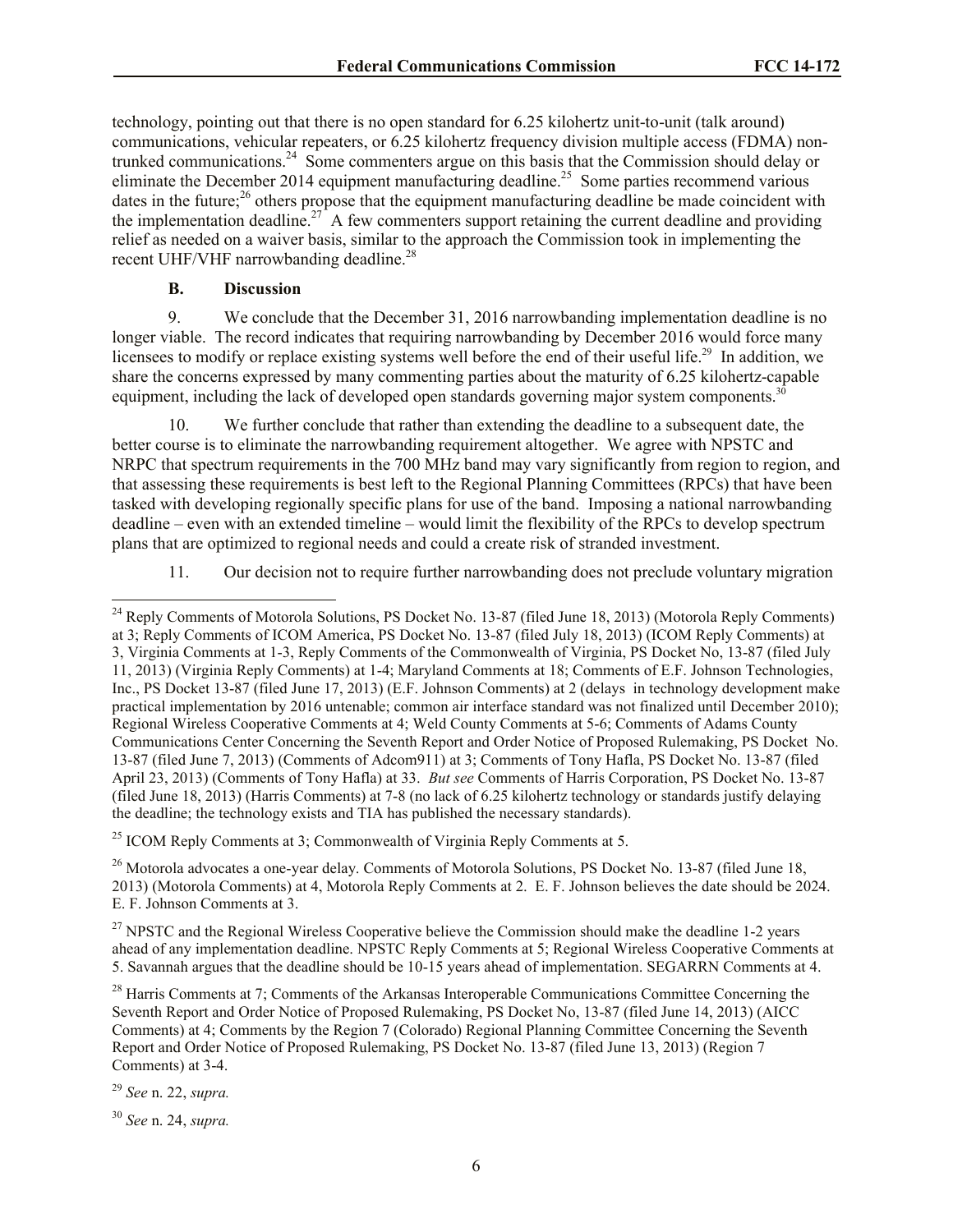to 6.25 kilohertz technology. To the contrary, we recognize that some licensees have already narrowbanded, and we encourage RPCs in areas where channel capacity is at a premium to investigate the benefits of 6.25 kilohertz efficiency. At the same time, eliminating the narrowbanding requirement also allows RPCs to consider other options for optimizing use of the spectrum, including the possibility of future broadband use. Although no RPC has proposed such use at this point, the incentives to develop broadband applications in this band could change over time, particularly as FirstNet builds out the nationwide public safety broadband network in the adjacent spectrum band, and as LTE progresses towards development of mission-critical voice capability. We encourage the RPCs to monitor the development of trends in broadband technology that could support proposals for flexible use of the 700 MHz narrowband spectrum, and we encourage RPCs to submit such proposals for our consideration.

12. Finally, having decided to eliminate the December 31, 2016 deadline, there is also no reason to retain the December 31, 2014 interim deadline for the cessation of marketing, manufacture, or import of 700 MHz narrowband equipment not capable of operating at 6.25 kilohertz efficiency, given that the interim deadline is designed to function as a step for facilitating and otherwise motivating progress toward the final deadline. We therefore eliminate the interim deadline as well.

## **III. AIR-GROUND COMMUNICATIONS ON SECONDARY TRUNKING CHANNELS**

#### **A. Background**

13. The *NPRM* sought further comment on NPSTC's proposal to redesignate the 700 MHz secondary trunking channels for low-altitude (457 meters/1500 feet), low-power (2 watt ERP), air-ground voice communication.<sup>31</sup> The secondary trunking channels are sixteen 6.25 kilohertz channel pairs, each immediately adjacent to one of the corresponding 6.25 kilohertz interoperability channel pairs.<sup>32</sup> The Commission intended to allow the interoperability and trunking channel pairs to be aggregated to form 25 kilohertz bandwidth channels,<sup>33</sup> which could be used for trunking operations on a secondary basis when the interoperability channels were not needed for interoperability purposes.<sup>34</sup> The current rules do not allow the secondary trunking channels to be used for any other purpose.<sup>35</sup>

14. The *NPRM* noted that the State of Maryland and other commenters on the NPSTC petition had expressed strong interest in using secondary trunking channels to integrate air-ground communication into their 700 MHz narrowband systems. 36 The *NPRM* asked whether the secondary trunking channels were the most appropriate channels for this purpose, whether airborne use could pose any interference risk to terrestrial users on either the trunking channels or adjacent channels, and how to

 $34$  47 C.F.R. § 90.537(b).

 $\overline{a}$ 

<sup>35</sup> 47 C.F.R. § 90.531(b)(7) (channels "reserved" for secondary trunking operations).

<sup>31</sup> *NPRM*, 28 FCC Rcd at 4812-16 ¶¶ 92-102. *See* Petition for Rulemaking of the National Public Safety Telecommunications Council, RM 11433 (filed Mar. 19, 2010) (NPSTC Air-to-Ground Petition). The Public Safety and Homeland Security Bureau had previously sought and received comments on NPSTC's petition. *See NPRM,* 28 FCC Rcd at 4814-15 ¶¶ 96-97.

 $32\,47$  C.F.R. § 90.531(b)(7). The channel pairs reserved for secondary trunking are: 21/981, 22/982, 101/1061, 102/1062, 181/1141, 182/1142, 261/1221, 262/1222, 659/1619, 660/1620, 739/1699, 740/1700, 819/1779, 820/1780, 899/1859, and 900/1860.

<sup>&</sup>lt;sup>33</sup> A 25 kilohertz bandwidth channel is formed by combining two contiguous 6.25 kilohertz secondary trunking channels with the two adjacent 6.25 kilohertz interoperability channels.

<sup>36</sup> *NPRM*, 28 FCC Rcd at 4815 ¶ 98. As noted in the *NPRM*, the Public Safety and Homeland Security Bureau granted a waiver to Maryland allowing it to use the secondary trunking channels for air-ground communications, subject to the outcome of this proceeding. State of Maryland Request for Waiver of 47 CFR §90.531(b)(7) to Permit Operation of Air-to-Ground Radio Equipment on 700 MHz Secondary Trunking Channels, *Order*, 27 FCC Rcd 10065 (PSHSB 2012) (*Air-to-Ground Order*).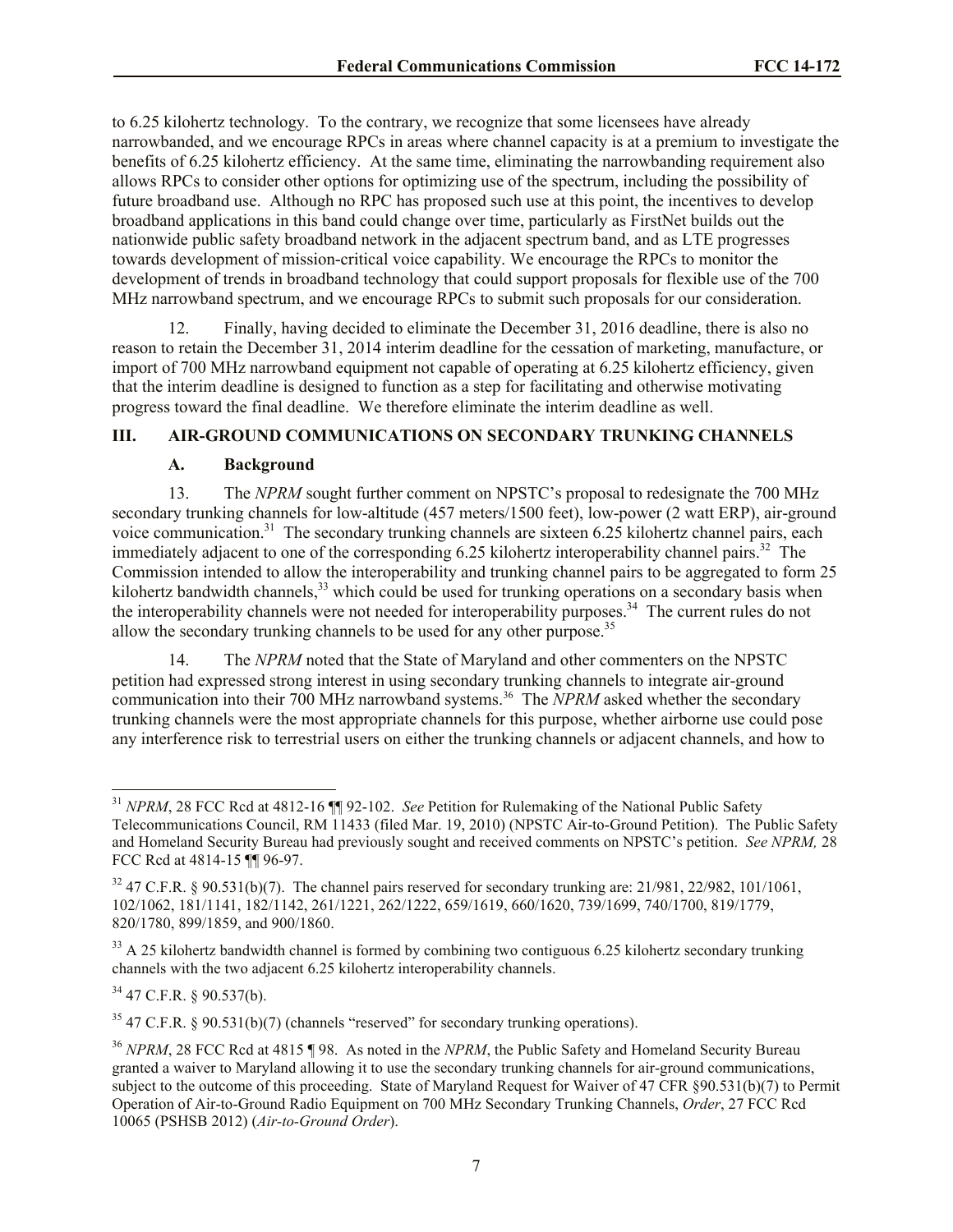coordinate airborne use with geographically adjacent jurisdictions. $37$ 

15. Most commenters support low-altitude air-ground operations in the 700 MHz band<sup>38</sup> and agree that lack of terrestrial use of the secondary trunking channels makes them particularly suitable for air-ground use.<sup>39</sup> Maryland asserts that the need for secondary trunking channels has been eliminated by the Project 25 (P25) standard for interoperability channels, and thus that this is "fallow spectrum."<sup>40</sup> Region 49 states it is unaware of any current use of the secondary trunking channels and foresees no "interference potential resulting from airborne low-power use."<sup>41</sup>

16. Region 21 argues that 700 MHz air-ground communications should not be limited to the secondary trunking channels, contending that local agencies or regions should have flexibility to use any licensed frequency that suits their needs.<sup>42</sup> Region 21 states that it has allocated state-use channels for aircraft to communicate "reliably and seamlessly" with ground units."<sup>43</sup> This, Region 21 claims, offers the "best possible solution for both routine and disaster air to ground communications" because it "avoids complications and inherent errors of relaying or patching communications from separate aircraft-only frequencies."<sup>44</sup>

17. Most parties support limiting air-ground transmissions on the secondary trunking channels to two watts ERP, as proposed by NPSTC.<sup>45</sup> Motorola states that a two-watt ERP limit will "enable robust communications while also limiting the potential for adjacent channel interference."<sup>46</sup> Maryland concurs, finding two watts ERP an "appropriate power setting" based upon initial testing of its air-ground system.<sup>47</sup> Region 21, however, proposes a ten watt power limit, which is the limit under the general rule allowing airborne transmissions on Part 90 private land mobile frequencies.<sup>48</sup> Florida is concerned that the two watt ERP limit would "limit operations specifically to the vicinity of the scene of the incident similar to how talk-around or 'Direct' mode already does."<sup>49</sup>

<sup>39</sup> Region 6 Comments at 2; NRPC Comments at 7; Florida Comments at 2-3; NPSTC Comments at 5; APCO Comments at 3; Region 49 Comments at 2; ICOM Reply Comments at 2; Maryland Reply Comments at 4-5.

<sup>40</sup> Maryland Reply Comments at 4-5. We note that the Project 25, Phase I standard employs 12.5 kHz channels. *Id.*

<sup>41</sup> Region 49 Comments at 2.

<sup>42</sup> Region 21 Comments at 2

<sup>43</sup> *Id.* at 3.

<sup>44</sup> *Id.*

 $\overline{a}$ 

<sup>45</sup> Motorola Comments at 5-6; NPSTC Comments at 5; Maryland Comments at 8; Maryland Reply Comments at 10.

<sup>46</sup> Motorola Comments at 6.

<sup>48</sup> *Id.* Part 90 licensees are permitted to operate transmitters with an output power of as much as 10 watts aboard aircraft. Such operations are secondary to land-based systems. *See* 47 C.F.R. § 90.423(a).

<sup>49</sup> Florida Comments at 3.

<sup>37</sup> *NPRM*, 28 FCC Rcd at 4815-16 ¶¶ 98-102.

<sup>&</sup>lt;sup>38</sup> Region 6 Comments at 2; Comments of the National Regional Planning Council to the Commission's Seventh Report and Order and Notice of Proposed Rulemaking, PS Docket No. 13-87 (filed June 18, 2013) (NRPC Comments) at 7-8; Motorola Comments at 4-6; Comments of the State of Florida to the Notice of Proposed Rulemaking, PS Docket No. 13-87 (filed June 18, 2013) (Florida Comments) at 2-3; NPSTC Comments at 4-5; Maryland Comments at 8-16; APCO Comments at 3; Ohio SIEC Comments at 7-9; Region 49 Comments at 2; ICOM Reply Comments at 4; Reply Comments of the State of Maryland, PS Docket No. 13-87 (filed July 18, 2013) (Maryland Reply Comments) at 4-11.

<sup>&</sup>lt;sup>47</sup> Maryland Reply Comments at 7, 10. The Public Safety and Homeland Security Bureau has granted Maryland a waiver for air-ground communications on the secondary trunked channels. *See Air-to-Ground Order*, 27 FCC Rcd 10065.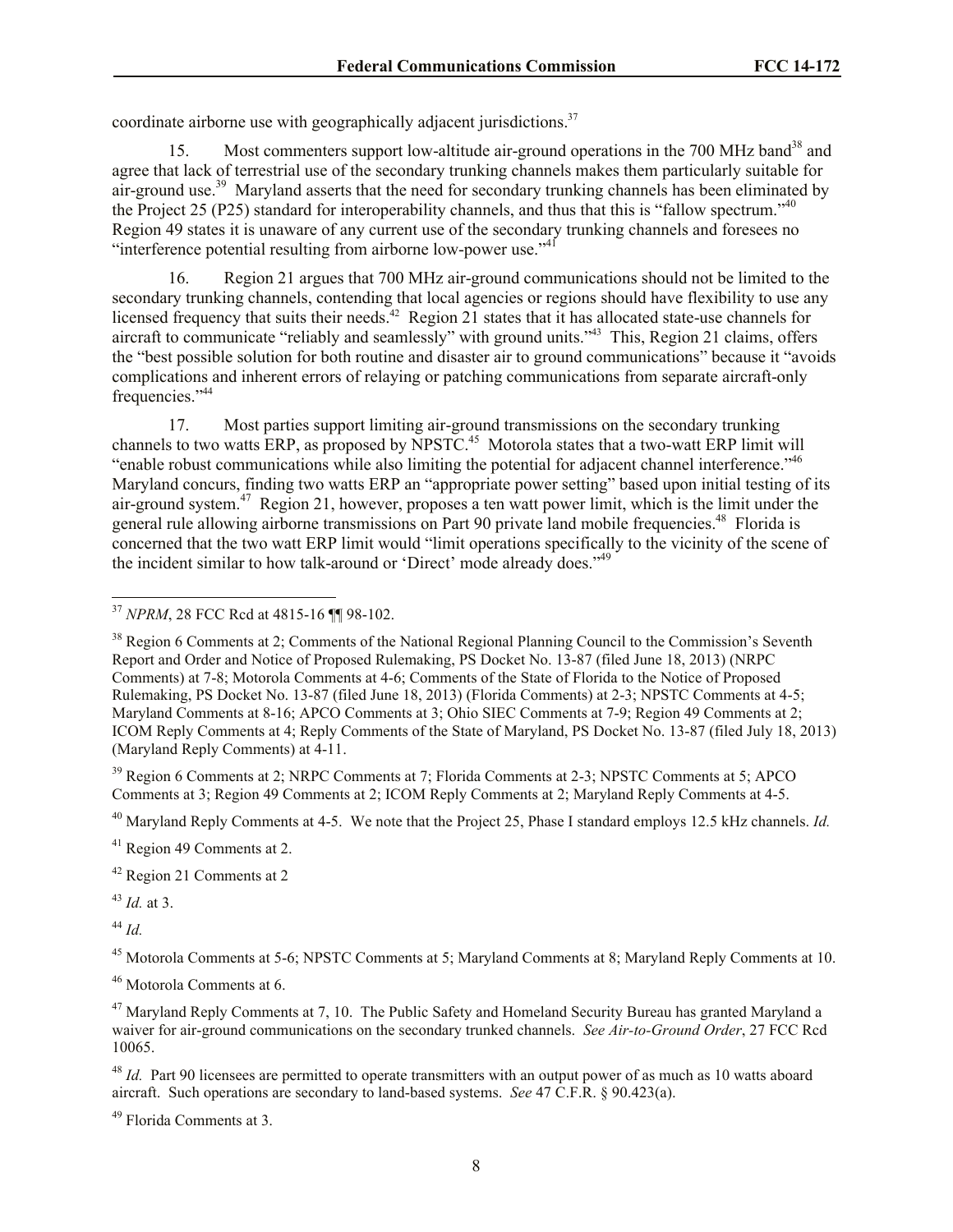### **B. Discussion**

18. We redesignate the 700 MHz secondary trunking channels and reserve them for airground communication between low-altitude aircraft and associated ground stations, *e.g.*, between medevac helicopters and first responders. We agree with NPSTC and commenting parties that there is a need to designate specific channels in the band for air-ground use.<sup>50</sup> The secondary trunking channels are the most suitable available channels for air-ground communication because they are not used for their originally intended purpose*, i.e.,* aggregation with the adjacent interoperability channels to form 25 kilohertz bandwidth channels for trunking.<sup>51</sup> Because these channels are clear of incumbents, there is little risk of co-channel interference.

19. We adopt the proposed two watt ERP limit and restrict airborne use to altitudes at or below 457 meters (1500 feet) above ground level, in order to limit the geographic area impacted by aeronautical transmissions. Although some commenters advocate a higher limit, Maryland's testing reveals that aircraft operating at approximately 1400 feet above ground level with 2 watts ERP can communicate adequately, even with distant base stations, and are able to do so without causing interference to other licensees. 52 We assign responsibility for coordinating these channels to the states and permit aircraft to use either the mobile transmit or base transmit side of the channel pair.<sup>53</sup>

20. We note that our agreements with Canada and Mexico for the 700 MHz band cover only terrestrial land mobile operations along the border; neither agreement contemplates airborne operations.<sup>54</sup> Therefore, we will consider applications for air-ground use of the secondary trunking channels within 315 kilometers of the Canada or Mexico border on a case-by-case basis.<sup>55</sup> We advise applicants for such channels in the border areas to specify channels on U.S. primary spectrum whenever possible. Should any future coordination zones or international procedures affecting the 700 MHz band be agreed to and memorialized in international agreements with Canada and Mexico, the Chief, Public Safety and Homeland Security Bureau, may codify such changes in the Commission's rules pursuant to the Bureau's pre-existing delegated authority under Section  $0.392(e)$  of the Commission's rules<sup>56</sup> to the extent that "novel questions of fact, law or policy"<sup>57</sup> are not involved.

 $56$  47 C.F.R. § 0.392(e).

<sup>57</sup> *Id.*

 $\overline{\phantom{a}}$ 

<sup>&</sup>lt;sup>50</sup> NPSTC Comments at 4-5; Motorola Comments at 4-5; Maryland Comments at ii; Region 6 Comments at 2; NRPC Comments at 7; APCO Comments at 3; ICOM Reply Comments at 4; Maryland Reply Comments at ii.

<sup>&</sup>lt;sup>51</sup> A nationwide search of the Commission's ULS database revealed only one licensee operating in a 25 kilohertz mode on any of the secondary trunking channels.

<sup>52</sup> Maryland Reply Comments at 7-10.

<sup>53</sup> *See* 47 C.F.R. § 90.531(a). Because the states are responsible for administration of the adjacent interoperability channels, they are in the best position to manage operations on the newly designated air-ground channels. Nonetheless, we encourage the states to coordinate operations on the newly designated air-ground channels with regional planning committees.

<sup>54</sup> *See* Sharing Arrangement Between the Department of Industry of Canada and the Federal Communications Commission of the United States of America Concerning the Use of the Frequency Bands 768-776 MHz and 798- 806 MHz by the Land Mobile Service Along the Canada-United States Border (May 2013) (Arrangement Q); Protocol Between the Department of State of the United States of America and the Secretariat of Communications and Transportation of the United Mexican States Concerning the Allotment and Use of the 698-806 MHz Band for Terrestrial Non-Broadcasting Radiocommunication Services Along the Common Border (Nov 2006) (700 MHz Mexico Protocol).

<sup>&</sup>lt;sup>55</sup> The 315 km distance is based on "worst case" radio line of sight from an aircraft at an altitude of 457 meters AGL to a typical base station antenna elevation on the other side of the borders, assuming certain median terrain levels above mean sea level for both the aircraft's location and the base station's location.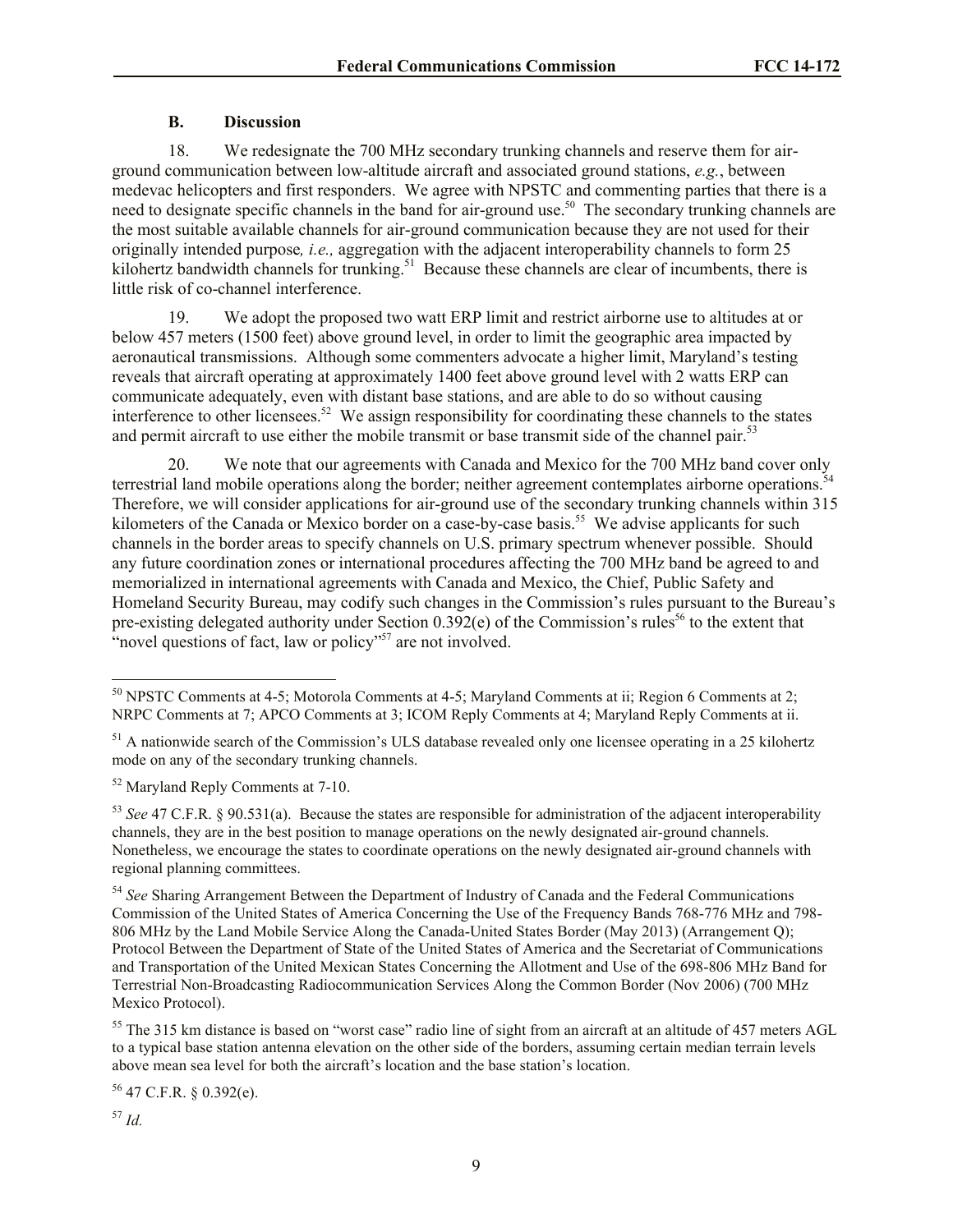21. Our creation of designated air-ground channels does not affect the general Part 90 rule allowing secondary airborne transmissions (at up to 10 watts) so long as they do not interfere with other licensees' ground-based operations.<sup>58</sup> Nonetheless, as the 700 MHz band becomes more congested, we believe it will become increasingly difficult to use 700 MHz channels other than secondary trunking channels for airborne communications without interfering with terrestrial facilities. Therefore, we encourage any licensee planning airborne use of 700 MHz channels to consider the newly designated airground channels as a first option.<sup>59</sup>

## **IV. 2008 NPSTC PETITION – PROPOSED REVISIONS TO 700 MHZ NARROWBAND CHANNEL PLAN**

## **A. Nationwide Interoperability Travel Channel**

## **1. Background**

22. Section 90.531(b)(1)(ii) of the Commission's rules establishes four 6.25 kilohertz channel pairs (channels 39/999, 40/1000, 681/1641, and 682/1642) as nationwide calling interoperability channels.<sup>60</sup> The *NPRM* sought comment on NPSTC's proposal to redesignate the two upper channel pairs as "Nationwide Interoperability Travel Channels," with the lower pairs being retained for nationwide calling.<sup>61</sup> NPSTC contends that nationwide interoperability travel channels would facilitate coordination of vehicle convoys transporting resources, assets, and personnel to major incidents, thereby allowing "first responders and equipment to be deployed to an area directly instead of having to first travel to a staging area."<sup>62</sup>

23. A number of commenters support the NPSTC proposal.<sup>63</sup> MCP contends that the NPSTC proposal merely codifies current practice, *i.e.,* that users already employ the calling channels while travelling to an incident.<sup>64</sup> The Association of Public-Safety Communications Officials (APCO), however, argues that, since the 700 MHz narrowband allocation has been combined, having two sets of calling channels may lead to confusion as to which channel to use in a given area.<sup>65</sup> Region 6 supports the NPSTC proposal and notes that California's fire response service has been using a statewide VHF channel as a travel channel for years with great success.<sup>66</sup>

24. NPSTC submits that establishing a travel channel would not adversely affect cross border

<sup>61</sup> *NPRM*, 28 FCC Rcd at 4817 ¶ 107. *See* 2008 NPSTC Petition at 6.

<sup>62</sup> 2008 NPSTC Petition at 6.

<sup>63</sup> Adcom911 Comments at 4; APCO Comments at 4; NPSTC Comments at 7; NRPC Comments at 10; Comments of Mission Critical Partners, PS Docket No. 13-87 (filed June 18, 2013) (MCP Comments) at 5; Region 6 Comments at 3; Region 7 Comments at 4; Comments of the National Regional Planning Council to the Commission's Seventh Report and Order and Notice of Proposed Rulemaking, PS Docket No. 13-87 (filed June 18, 2013) (Region 54 Comments) at 9; ICOM Reply Comments at 4-5; and Reply Comments of the New York State Division of Homeland Security and Emergency Services, PS Docket No. 13-87 (July 16, 2013) (New York Comments) at 2.

<sup>64</sup> MCP Comments at 5.

<sup>65</sup> APCO Comments at 4.

 58 *See* Region 21 Comments at 2-3 (noting that Region 21 is selecting channels licensed for statewide operation for air-ground voice communications). *See also* 47 C.F.R. § 90.423(a)(3).

<sup>59</sup> *Id.*

 $^{60}$  47 C.F.R. § 90.531(b)(1)(ii). Licensees may generally combine adjacent channel pairs for wider bandwidth operation, resulting in two 12.5 kilohertz bandwidth channel pairs reserved for nationwide calling. *See* 47 C.F.R. § 90.531(d).

<sup>66</sup> Region 6 Comments at 3.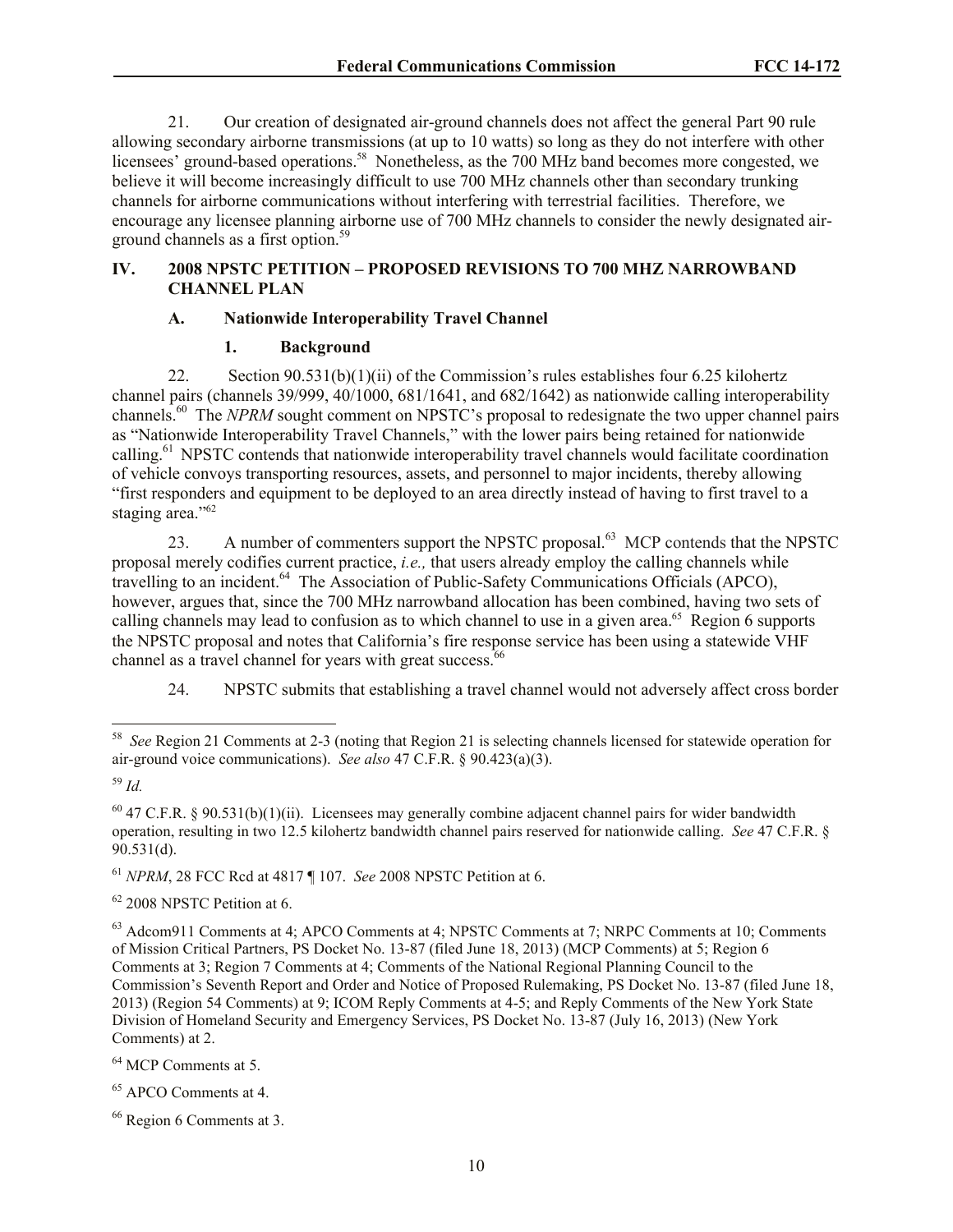communications with Canada, but APCO notes that use of the travel channel for convoys must comply with relevant treaties.<sup>67</sup> Similarly, NRPC states that "[t]he retention of this international capability [*i.e.* cross-border calling channels] would be predicated on the state administering the 700 MHz channels along the Canadian border ensuring that the new travel channel designation and protocol were shared with Canadian authorities by distributing the 700 MHz Interoperability Plan for their respective state."<sup>68</sup>

Maryland supports the travel channel proposal, but asks that the scope of permissible use be clarified to allow "broad based communications" when a user is out of state, but conducting official business."<sup>69</sup> Florida generally agrees with NPSTC's proposal but suggests several variations and limitations.<sup>70</sup> Adcom911 and Region 7 argue that the designated travel channel should remain available for use as a secondary command and control channel for incident commanders.<sup>71</sup>

26. Region 21 opposes the NPSTC travel channel proposal,<sup>72</sup> arguing that the travel channel would result in a mere "duplication of functionality" currently ascribed to the calling channels and that any "confusion" could be avoided by referring to the relevant regional plans.<sup>73</sup> Additionally, Region 21 argues that a travel channel could adversely affect the role of Incident Commanders and notes that a second or third calling channel would be of "inestimable value" in the event that more than one large incident occurred simultaneously.<sup>74</sup> Region 21 suggests that the 700 MHz Regional Planning Committees (RPCs) be allowed to designate a nationwide calling channel as a "regional" travel channel.<sup>75</sup>

27. In its reply, NPSTC states that the proposed travel channel will support both the coordination of resources while en route and the direction of resources upon arrival to the incident scene.<sup>76</sup> NPSTC contends that some uses of its proposed travel channel would not be permissible uses of the calling channels.<sup>77</sup> NPSTC also submits that Florida's proposed restrictions would preclude several of

 $69$  Maryland Comments at 16. Additionally, Maryland advocates "that the channel's permitted uses should be expanded on a secondary basis and with certain administrative restrictions to support official law enforcement activities occurring out of State." Maryland Comments at 17-18; Maryland Reply Comments at 11-12.

 $70$  Florida Comments at 4. For example, Florida proposes (1) that this new channel should not be referred to as a calling channel; (2) "Talk-around or "Direct" should be allowed on the repeater output of the channel pair between mobile users"; (3) FB2T should also be allowed on a nationwide basis for mobile repeater systems; (3) the travel channel should not undermine the need for using the resulting one 700 MHz "Calling Channel" for local agency contact upon arrival in the incident area or in transit"; and (4) FB2 should be prohibited to avoid "'co-channel chaos' when two or more co-channel users operate on the same interoperability channel in the same area without cooperative use." Florida Comments at 4.

<sup>71</sup> Adcom911 Comments at 4; Region 7 Comments at 4.

<sup>72</sup> Region 21 Comments at 4-6.

<sup>73</sup> *Id.* at 4-5.

 $^{74}$  *Id.* at 6.

<sup>75</sup> *Id.*

 $\overline{\phantom{a}}$ 

<sup>76</sup> NPSTC Reply Comments at 8. NPSTC clarifies that its proposed uses include: (1) simplex communication for coordination between responding personnel and/or vehicles making up a Strike Team, Task Force, or other group with responding resources; (2) contact with a local agency for assistance or support (directions, equipment repair to a vehicle breakdown, etc.); (3) contact with incident command and/or Resource Unit while still some distance away for cancellation or redirection to a different and/or change of Staging Area location; and (4) collection of responder information or follow-on questions. NPSTC Reply Comments at 8-9.

<sup>77</sup> *Id*. at 9.

<sup>67</sup> APCO Comments at 4; NPSTC Comments at 8.

<sup>68</sup> NRPC Comments at 10-11.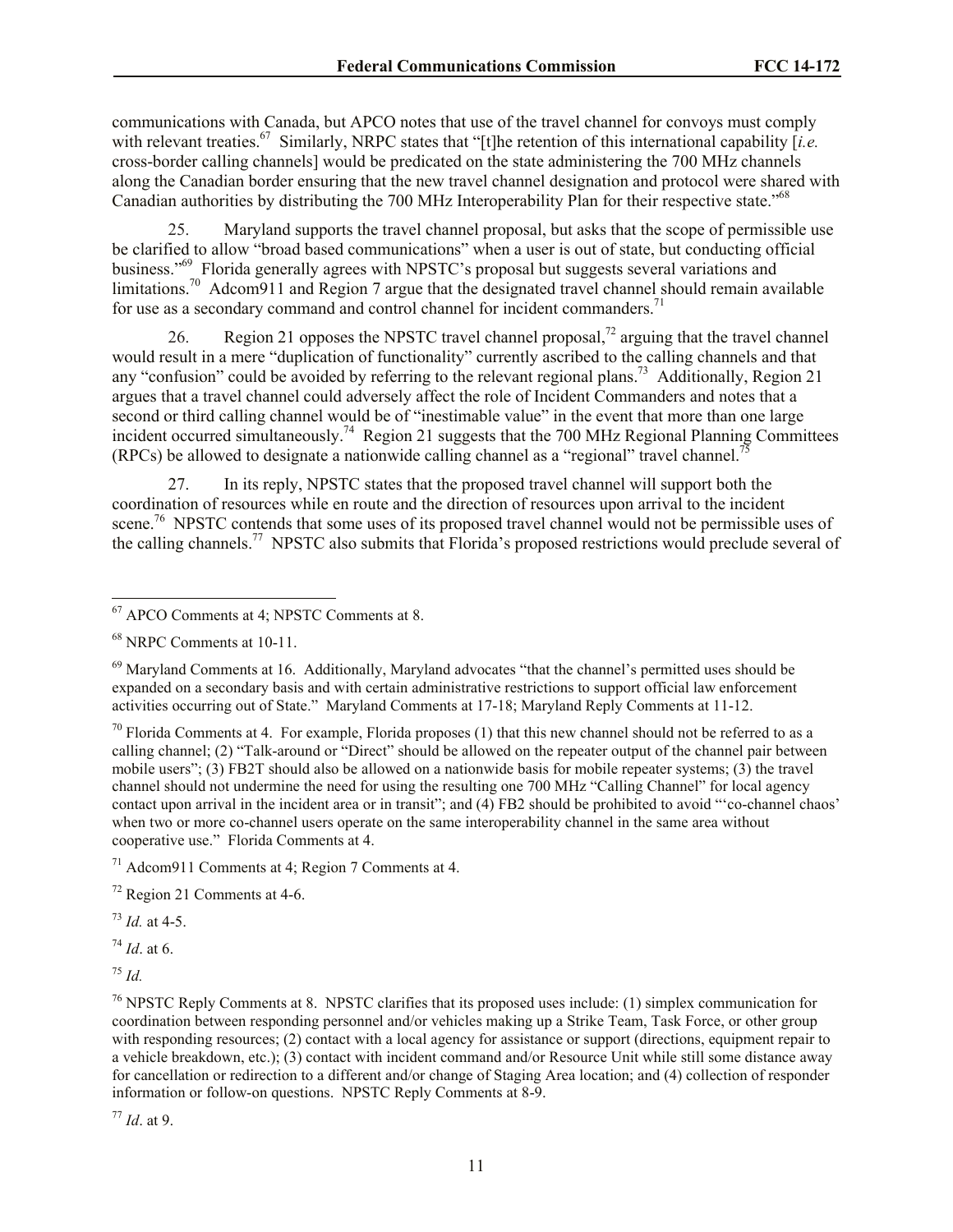the major uses proposed for this channel pair such as wide-area communications.<sup>78</sup> Addressing Maryland's proposal, NPSTC submits that, with no restriction on licensed area of operation for mobile and portable units, the law enforcement use Maryland proposes is already permissible on any of the nationwide interoperability channels, except the Calling Channels, or on any of the nationwide Itinerant Channels. $7<sup>5</sup>$ 

### **2. Discussion**

28. We decline to establish nationwide interoperability travel channels. We agree with MCP and Region 21 that the existing calling channels provide the travel-related functionality that NPSTC proposes. For example, the calling channels enable public safety entities en route to an emergency to communicate with local emergency responders already at the scene of an incident and to switch to another interoperability channel if indicated. The Commission envisioned the calling channels as "gateways" to other channels,<sup>80</sup> noting that "[p]ublic safety entities, particularly those from 'outside the system,' would use calling channels to access the public safety communications infrastructure in the area where they are located."<sup>81</sup> Thus, the rules already permit first responders travelling to an emergency to communicate with first responders at the scene of such an emergency and to coordinate disaster response transportation activities.<sup>82</sup> The Commission encourages the States and RPCs to work with FEMA and other Federal agencies to establish clear "joining" procedures as Federal responders join incident response teams.

29. NPSTC's proposal also could impair communications in major emergencies because it would reduce the number of 12.5 kilohertz 700 MHz channel pairs devoted to nationwide calling interoperability from two to one pair.<sup>83</sup> The interoperability requirements of Federal, regional, state, and local jurisdictions simultaneously responding to a mass casualty event could easily inundate a single calling channel. Additionally, a single calling channel pair may be inadequate when there are simultaneous emergencies in different locations.

30. Repurposing the upper calling channel pair would also reduce the number of channels for cross-border calling interoperability with Canada.<sup>84</sup> We note that Congress has sought to expand international interoperability through the Border Interoperability Demonstration Project.<sup>85</sup> We conclude,

<sup>81</sup> *Id.* at 2042-2043 ¶ 65. Travel functions, such as Maryland describes (*e.g.* conducting "official business" out of state), can be accommodated on any of the other thirty two interoperability channel pairs on an ad hoc basis.

<sup>82</sup> MCP Comments at 5; Region 21 Comments at 4-6.

<sup>83</sup> *See NPRM,* 28 FCC Rcd at 4817-18 ¶ 107 (overload of 800 MHz band mutual aid channels during Hurricane Katrina).

<sup>84</sup> Canada and the U.S. have designated the channel pairs identified by NPSTC for cross-border calling interoperability within the border region. Sharing Arrangement Between the Dept. of Industry of Canada and the Federal Communications Commission of the United States of America Concerning the Use of the Frequency Bands 764 to 776 MHz and 794 to 806 MHz by the Land Mobile Service Along the Canada-United States Border (June 2005) at ¶ 3.2.3(a) (Arrangement G). This document is available on the Commission's web site at http://www.fcc.gov/ib/sand/agree/files/can-nb/764\_806.pdf. Note, however, that Arrangement G is based upon the pre-consolidation band plan. The United States and Canada are currently working on a replacement arrangement which will maintain the sharing principles detailed in Arrangement G but reflect the current U.S. domestic channel plan.

(continued….)

 $\overline{\phantom{a}}$ <sup>78</sup> *Id*.

<sup>79</sup> *Id.* at 11.

<sup>80</sup> *See* Development of Operational, Technical and Spectrum Requirements for Meeting Federal State and Local Public Safety Communication Requirements Through the Year 2010, WT Docket No. 96-86, *Fourth Report and Order and Fifth Notice of Proposed Rulemaking*, 16 FCC Rcd 2020, 2042 ¶ 65 (2001).

<sup>85</sup> 6 U.S.C. § 580. Congress authorized the Department of Homeland Security's Office of Emergency Communications to establish the Border Interoperability Demonstration Project (BIDP), a competitive grant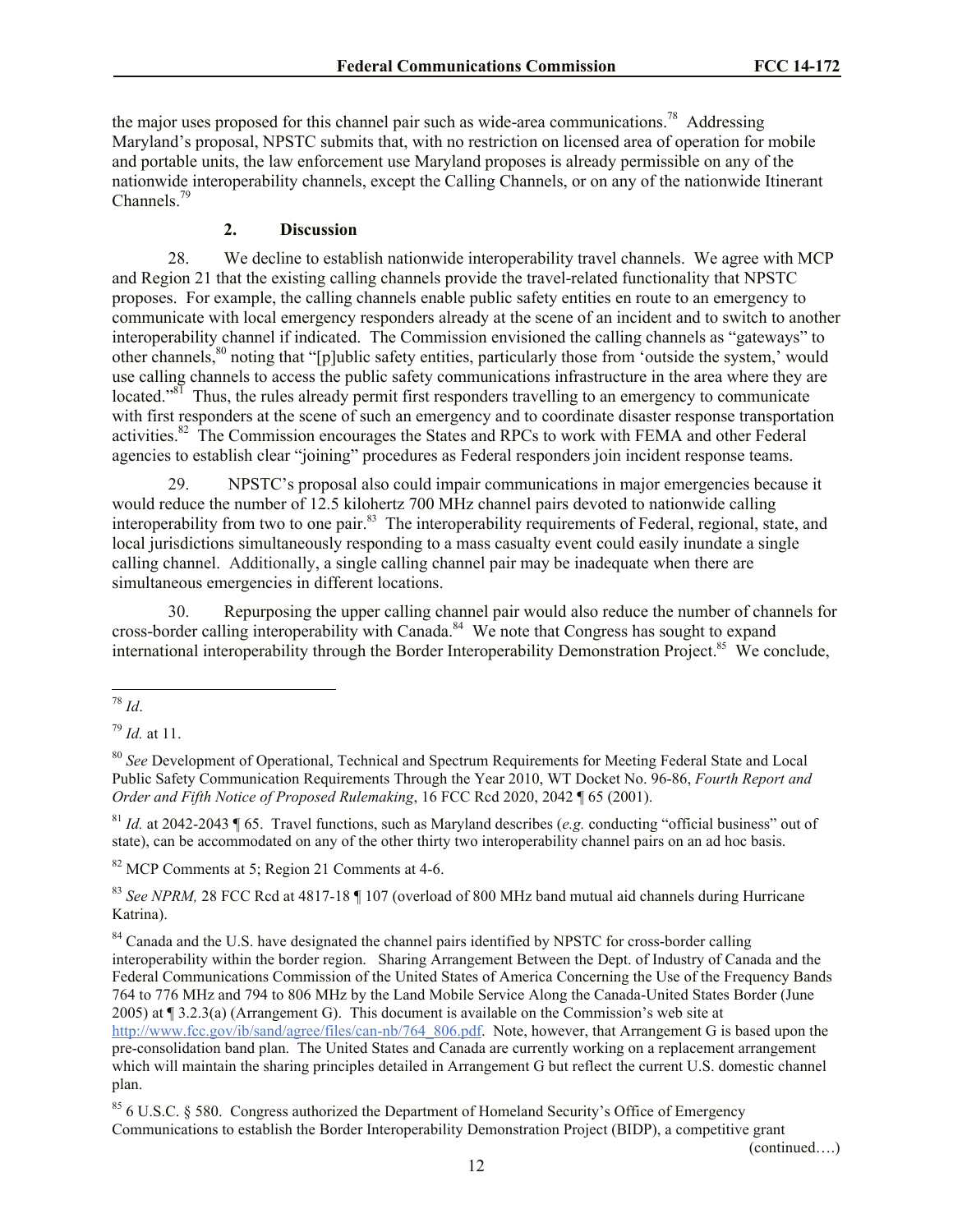therefore, that maintaining the current calling channels will better facilitate interoperable communications among all first responders responding to threats and natural disasters along the border.

## **B. Voice Communications on Data Interoperability Channels**

## **1. Background**

31. The Commission's rules reserve four 6.25 kilohertz channel pairs for data-only interoperability.<sup>86</sup> The *NPRM* sought comment on NPSTC's proposal to allow voice communications on a secondary basis on the upper two of these channel pairs to meet an expanding demand for channels.<sup>87</sup> NPSTC argues that this "promote[s] more effective and extensive use of the channels while preserving their prime purpose when required for data use."<sup>88</sup>

32. Commenters generally support voice on a secondary basis on the upper data-only interoperability channels $^{89}$  and do not anticipate this would adversely affect data communications.<sup>90</sup> NPSTC and APCO recommend deleting section  $90.531(b)(1)(i)$  of the rules and allowing all channels currently designated for data interoperability to also be available for primary use as voice interoperability channels.<sup>91</sup>

## **2. Discussion**

33. The record does not reflect a large demand for dedicated data interoperability channels. No commenter suggests that secondary voice use would have an adverse impact on existing public safety systems. We conclude it is preferable to allow secondary use of these channels for voice operations instead of allowing them to lie fallow. However, we decline to remove the data-only designation or to designate the channels for primary voice use as NPSTC and APCO suggest. Although demand for data interoperability channels is limited at present, it could increase in the future. Our approach will allow public safety immediate access to these channels for voice use but also preserve them for future data use. As Region 21 notes, secondary voice use need not affect primary data operations in the international border areas or elsewhere within the region. $92$ 

## **C. Reserve Channels**

## **1. Background**

34. Section 90.531(b)(2) of the Commission's rules reserves twenty-four 12.5 kilohertz bandwidth channel pairs for future designation (Reserve Channels).<sup>93</sup> The Commission held these

(Continued from previous page)

<sup>86</sup> 47 C.F.R. § 90.531(b)(1)(i) (reserving channel pairs 279/1239, 280/1240, 921/1881, and 922/1882.

<sup>87</sup> *NPRM*, 28 FCC Rcd at 4818 ¶ 110. *See* 2008 NPSTC Petition at 7. We note that NPSTC sought comment on the use of these channels for "tactical voice communications" but since our rules do not have a definition for what constitutes "tactical" we broaden the scope of the rule change to voice use generally.

<sup>88</sup> *Id*.

<sup>89</sup> ICOM Reply Comments at 5; Maryland Reply Comments at 12; Region 6 Comments at 3; Region 21 Comments at 6.

<sup>90</sup> Florida Comments at 4 (Florida does not believe that primary voice communications on the proposed channel would upset the channel naming convention per APCO/NPSTC ANS 1.104.1-2010); Region 7 Comments at 4.

<sup>91</sup> NPSTC Comments at 8; APCO Comments at 4.

 $92$  Region 21 Comments at 6.

 $93$  47 C.F.R. § 90.531(b)(2). The 700 MHz channel plan identifies 48 Reserve Channel pairs with 6.25 kilohertz bandwidth, which can be aggregated into 24 12.5 kilohertz channel pairs.

program focused on developing innovative solutions to improve emergency communications in communities on the U.S.-Canadian and the U.S.-Mexican borders.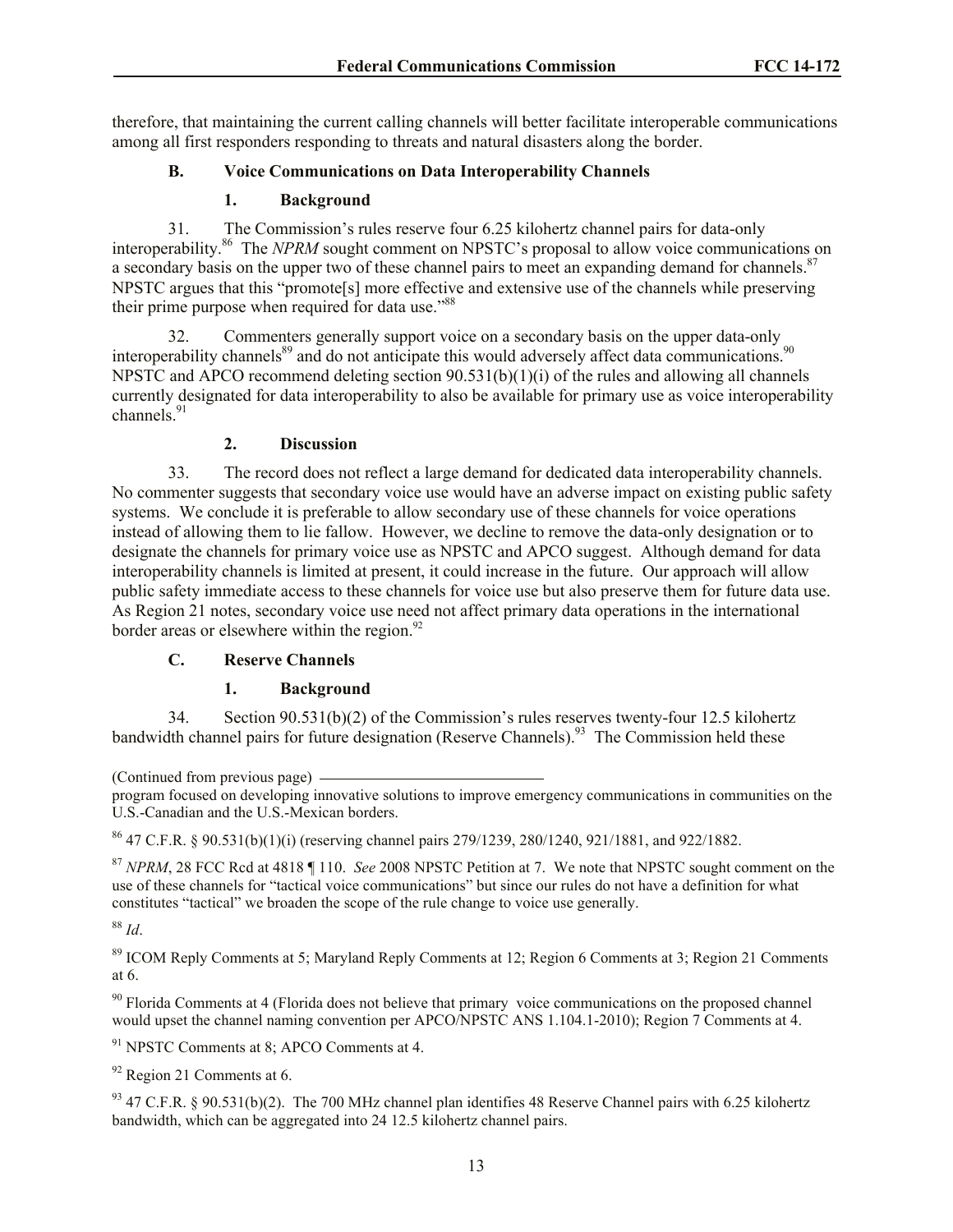channels in reserve to meet developing needs for 700 MHz spectrum.<sup>94</sup> In its 2010 petition, NPSTC proposed that all of the Reserve Channels be designated for temporary deployable mobile trunked infrastructure that could be transported into an incident area to assist with emergency response and recovery.<sup>95</sup> NPSTC asserted that such designation would allow 700 MHz licensees to pre-program these channels into their subscriber radios, eliminating the need during a disaster to reprogram radios in the field or distribute cached radios.<sup>96</sup>

35. The *NPRM* sought comment on whether to make the Reserve Channels available for temporary use, as proposed by NPSTC, or whether to make some or all of the channels available for permanent use.<sup>97</sup> In the latter regard, the Commission noted that the Los Angeles Regional Interoperable Communications System Joint Powers Authority (LA-RICS) had filed a waiver request for access to the Reserve Channels as part of a proposed "hybrid" system that would operate on both 700 MHz and T-Band channels and would facilitate eventual T-Band migration as required by the Public Safety Spectrum Act.<sup>98</sup> The Commission asked whether opening the Reserve Channels for licensing would facilitate T-Band migration in Los Angeles as well as in other metropolitan markets.<sup>99</sup> The Commission also asked whether the Reserve Channels could help address public safety capacity needs in non-T-Band areas, and whether a percentage of the Reserve Channels should be designated for temporary use and the remainder designated for permanent licensing.<sup>100</sup>

36. Most commenters support making the Reserve Channels available for a combination of uses, including (a) temporary use for deployable mobile trunked infrastructure, as proposed by NPSTC, (b) licensing on a priority basis to T-Band incumbents and (c) licensing to address spectrum shortages in areas not affected by T-Band relocation.<sup>101</sup> In its comments, NPSTC states that it supports a mixed-use approach in which some Reserve Channels would be designated for temporary use and others for permanent operations.<sup>102</sup> NPSTC proposes to designate at least eight 12.5 kilohertz channel pairs for temporary use consistent with its original petition.<sup>103</sup> New York and the NRPC generally concur with NPSTC but also propose that some Reserve Channels be dedicated to vehicular repeaters.<sup>104</sup>

37. LA-RICS and the Washington Metropolitan Area Transit Authority (WMATA) seek access to the Reserve Channels for themselves and other T-Band incumbents to facilitate eventual

<sup>98</sup> *Id.* at ¶ 120. Public Safety Spectrum Act § 6103 requires public safety T-Band incumbents to vacate the T-Band within two years after completion of the auction of this spectrum, which must begin by 2021. 47 U.S.C. § 1422. <sup>99</sup> *Id*.

l

<sup>100</sup> *Id.* The *NPRM* noted a proposal by Virginia to designate half the channels for temporary use and make the remainder solely available to State licensees. *Id.*

<sup>101</sup> *See e.g.*, APCO Comments at Region 6 Comments at 3; California Public-Safety Radio Association (CPRA) Comments at 3; NPRC Comments at 11; Region 49 Comments at 2.

<sup>102</sup> NPSTC Comments at 5-6; NPSTC Reply Comments at 11.

<sup>103</sup> NPSTC Reply Comments at 14-15.

<sup>94</sup> *See First Report and Order*, 14 FCC Rcd at 170 ¶ 32.

<sup>95</sup> *See NPRM*, 28 FCC Rcd at 4819-20 ¶¶ 113-116.

<sup>&</sup>lt;sup>96</sup> 2008 NPSTC Petition at 8.

<sup>97</sup> *NPRM*, 28 FCC Rcd at 4821 ¶¶ 118-120.

<sup>&</sup>lt;sup>104</sup> New York Comments at 2; NRPC Comments at 11-12. "The operation of assigned vehicular repeater frequencies nationwide could also be dedicated to 700 MHz narrowband Secondary Trunked Spectrum on a nationwide basis." *Id*. As noted *supra*, we reallocate the secondary trunked spectrum to support air-ground communications.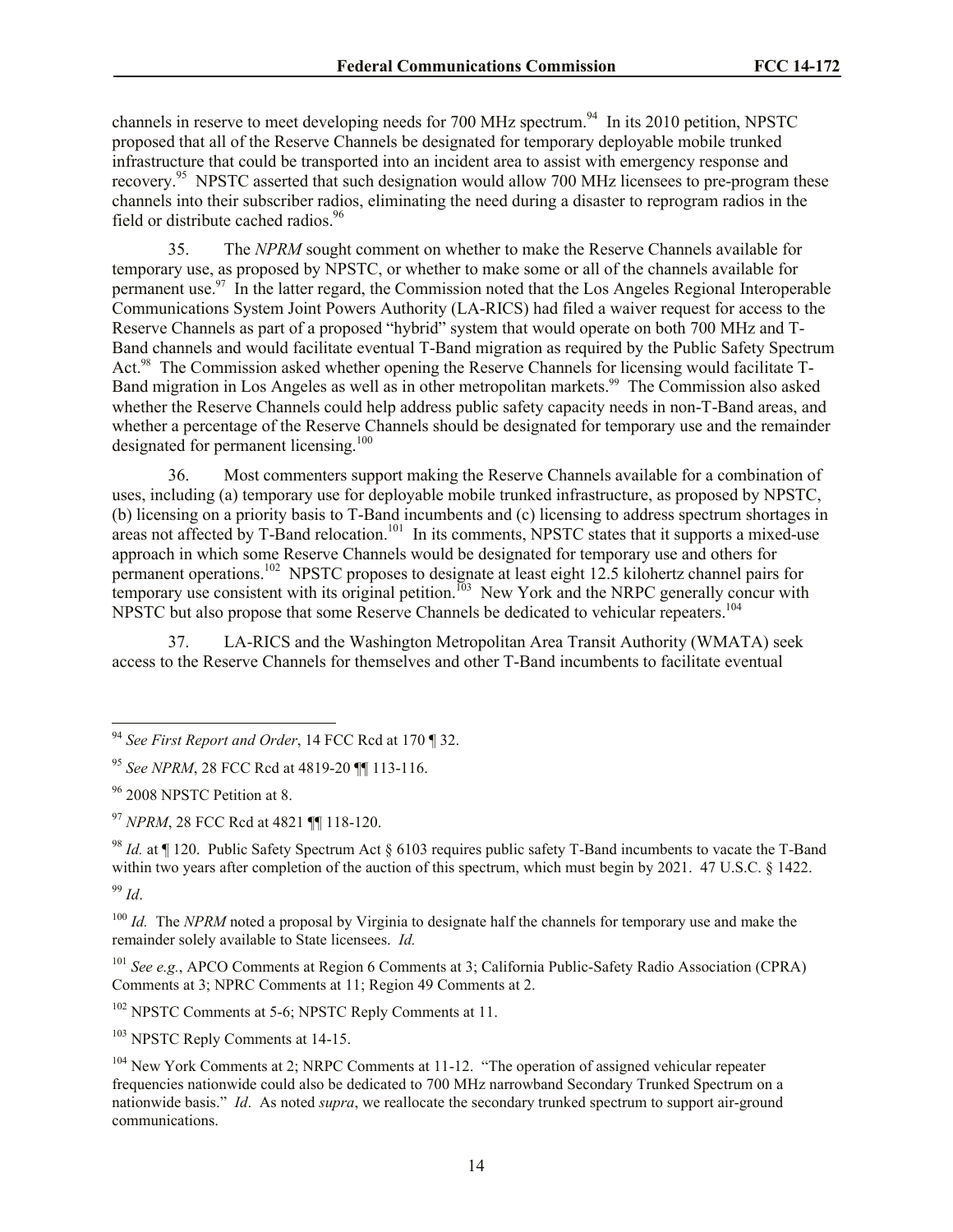migration from the T-Band.<sup>105</sup> LA-RICS proposes to work with the Region 5 RPC to develop the most effective use of the reserve spectrum in Southern California.<sup>106</sup> WMATA urges the Commission to place the Reserve Channels in the 700 MHz General Use pool under the governance of the RPCs.<sup>107</sup> Other commenters also favor having the RPCs coordinate use of the Reserve Channels, including affording priority access to T-Band incumbents.<sup>108</sup>

38. Some commenters also support using the Reserve Channels to address spectrum shortages in areas not affected by T-Band relocation.<sup>109</sup> Maryland proposes that the Commission allocate a portion of the Reserve Channels to the states in spectrally challenged areas.<sup>110</sup> Maryland further suggests that the FCC publish application criteria for assignment of Reserve Channels.<sup>111</sup>

### **2. Discussion**

39. We conclude that the 700 MHz Reserve Channels should be added to the General Use pool and made available for multiple uses under RPC administration. The demand for 700 MHz narrowband spectrum has significantly increased in recent years, particularly in large urban areas. Some 700 MHz licensees have channel requirements that have surpassed what was envisioned in the original channel allotment process. Moreover, in Los Angeles, Washington DC, and other major metropolitan areas, the Reserve Channels offer much-needed capacity for relocating T-Band public safety licensees as required by the Public Safety Spectrum Act.

40. To accommodate these spectrum demands, we adopt the following overall approach. Rather than dedicating the Reserve Channels exclusively for use with deployable systems, we require the RPCs to administer the Reserve Channels subject to the following. In the non T-Band areas, up to eight 12.5 kilohertz channels may be dedicated for temporary deployable trunked use and the rest for General

<sup>106</sup> LA-RICS Comments at 3.

<sup>107</sup> WMATA Comments at 6.

<sup>109</sup> *See, e.g.*, Region 49 Comments at 2 (Region 49 has "witnessed both 700 MHz and 800 MHz channel shortages in Texas' most urban area[s], and anticipate[s] similar shortages in others.").

<sup>110</sup> Maryland Comments at 22.

 $\overline{\phantom{a}}$ <sup>105</sup> Comments of the Los Angeles Regional Interoperable Communications System, PS Docket 13-87 (filed June 18, 2013) (LA-RICS Comments) at 2; Comments of the Washington Metropolitan Area Transit Authority, PS Docket No 13-87 (filed June 18, 2013) (WMATA Comments) at 4. WMATA has also filed a separate waiver request for use of 700-MHz reserved narrowband channels in the region-wide simulcast trunked radio system. Request for Waiver of WMATA, PS Docket No. 13-87 (June 18, 2013); Amended Request for Waiver of WMATA, PS Docket No. 13-87 at 1 (Sept. 23, 2013, corrected Sept. 24, 2013). The WMATA waiver request, as amended, is rendered moot by the relief we provide herein, *i.e.* our designating reserve spectrum to relocating T-Band incumbents.

<sup>108</sup> APCO Comments at 5; CPRA Comments at 3-4; Harris Comments at 9-10. Region 28, which covers the Philadelphia T-Band market, and T-Band incumbent Southeastern Pennsylvania Transportation Authority (SEPTA), note that they are "reluctant to simply add the Reserve Channel spectrum to the General Use pool immediately" but instead agree "that the pending transition of T-band users to other bands […] represented a *developing need*." Region 28 Comments at 5 (emphasis in original). Region 28 recommends the Commission give incumbent T-band users priority access to Reserve Channels and that this would be "best implement[ed] … by delegating control of the assignment of Reserve Channel spectrum to the RPC." *Id*.

<sup>&</sup>lt;sup>111</sup> Maryland Reply Comments at 13. After the close of the comment period, Maryland filed a waiver request in PS Docket 13-87 to use "a subset" of the Reserve Channels. Petition for Waiver filed by the State of Maryland at ii (filed Dec. 12, 2013). Maryland seeks a waiver to use Reserve Channels to supplement its allotment of state channels, which it contends have been used to their fullest capacity in implementing Maryland's statewide system. *Id*. Maryland states that the existing pool of State and General Use channels has been exhausted in many parts of central Maryland, and that it intends to coordinate its use of the requested reserve channels with WMATA. *Id*. Maryland's waiver request is rendered moot by the relief we provide herein, *i.e.,* allowing the RPCs to make the former Reserve Channels available for General Use to address spectrum shortages outside the T-Band markets**.**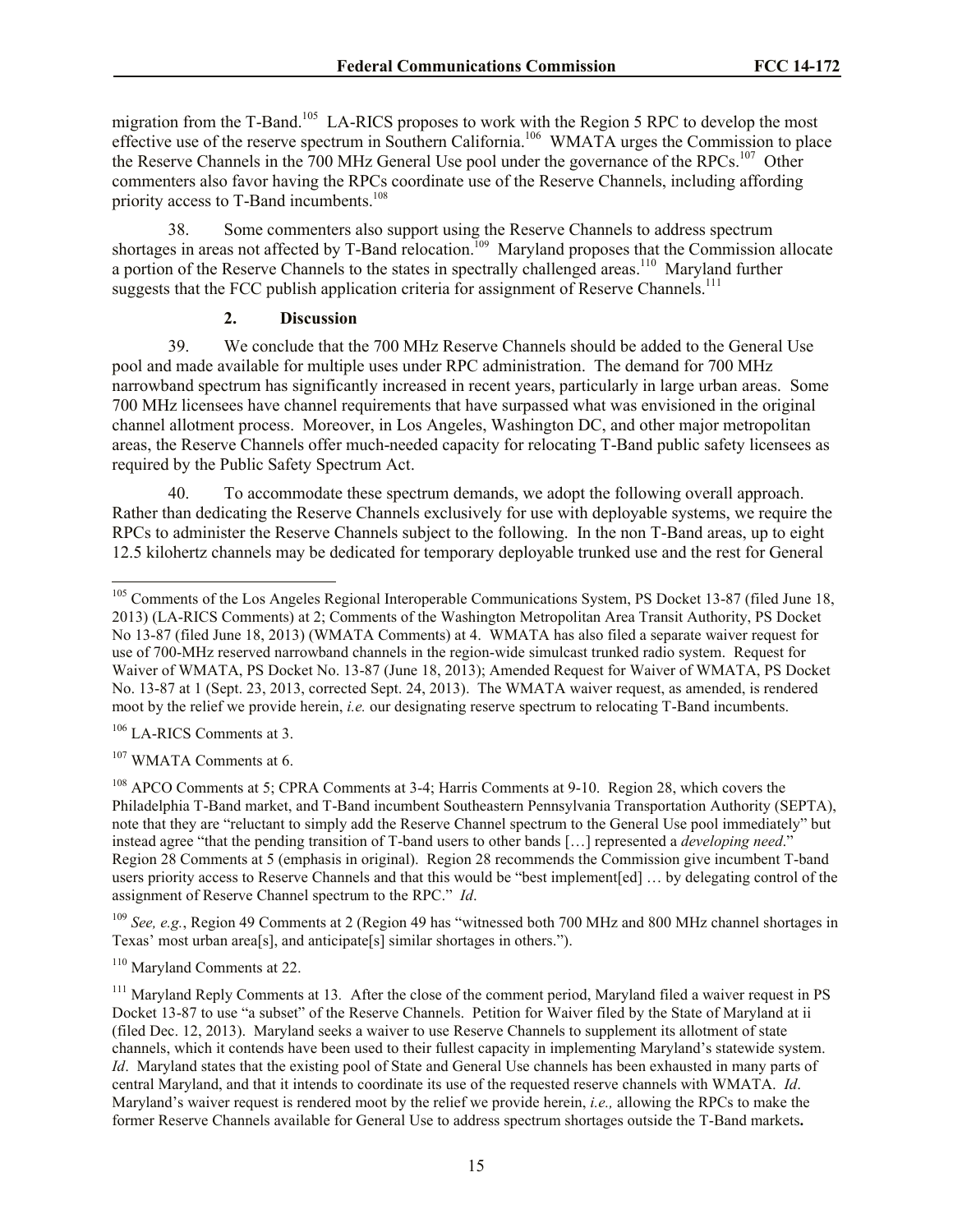Use, including low-power vehicular repeaters. In the T-Band markets, all twenty-four Reserve Channels will be available for General Use with priority given to relocating T-Band incumbents that commit to return an equal amount of T-Band channels. The RPCs shall submit channel plans consistent with this *Report and Order* within six months from publication in the Federal Register.<sup>112</sup> We encourage T-Band licensees transitioning to the former Reserve Channels to consider using spectrally efficient 6.25 kHz technology given the limited number (24) of available former Reserve Channels.

41. We decline Virginia's proposal to allocate a portion of the Reserve Channels to the States.<sup>113</sup> There is little support in the record for affording the States discretion over the administration of the 700 MHz narrowband reserve spectrum. Indeed, Florida opposes designating reserve spectrum as State Use channels.<sup>114</sup> Overall, commenters support a role for licensees and the RPCs in coordinating the use of the reserve spectrum to meet a variety of needs, including State spectrum needs.

42. Additionally, we decline Maryland's proposal to adopt a needs test as a condition to licensing Reserve Channels.<sup>115</sup> We conclude that the added cost and delay associated with a needs test or requiring T-Band licensees to obtain a Commission waiver is unnecessary given that these Reserve Channels will be subject to RPC administration. We require RPCs, as stewards of this limited spectrum resource, to be diligent to ensure that the reserve spectrum is used efficiently and not simply stockpiled. Accordingly, *infra,* we establish requirements and guidelines to ensure that RPCs appropriately balance the needs of all users and afford T-Band incumbents priority access to the Reserve Channels.

43. *T-Band Markets*. We afford T-Band public safety incumbents priority access to all twenty four 12.5 kilohertz channel pairs for base/mobile networks. Under the Middle Class Tax Relief and Job Creation Act of 2012, public safety incumbents are required to vacate the T-Band in order to facilitate an auction of the spectrum. The priority access we grant today will apply to all of the affected T-Band markets<sup>116</sup> in areas within 128 km (80 miles) from the center coordinates of each market.<sup>117</sup> In addition, where T-Band incumbents have obtained waivers to exceed the 128 km radius,<sup>118</sup> the RPCs shall afford priority access to Reserve Channels in the geographic areas covered by the waiver outside the 128 km radius. $119$ 

 $\overline{\phantom{a}}$ 

<sup>115</sup> Maryland Comments at 22.

<sup>116</sup> These include Boston, Massachusetts; Chicago, Illinois; Dallas/Fort Worth, Texas; Houston, Texas; Los Angeles, California; Miami, Florida; New York, New York/N.E. New Jersey; Philadelphia, Pennsylvania; Pittsburgh, Pennsylvania; San Francisco/Oakland, California; Washington, District of Columbia/Maryland/Virginia (the Affected T-Band Markets). *See* 47 C.F.R. § 90.303. There are no T-Band public safety incumbents in Cleveland, Ohio, or Detroit, Michigan. *Id*.

<sup>117</sup> 47 C.F.R. § 90.303. Section 90.305(a) requires Private Land Mobile Radio Service (PLMRS) base stations operating in the 470-512 MHz band to be located within eighty kilometers (fifty miles) of the geographic centers of urbanized areas listed in Section 90.303, and requires associated mobile units to restrict their operations to an area within 48 kilometers (thirty miles) of the base station, thus creating a circular area with a radius of 128 kilometers (eighty miles) where PLMRS stations may operate on a primary basis. 47 C.F.R. § 90.305(a). *See* Goosetown Enterprises, Inc., *Memorandum Opinion and Order*, 16 FCC Rcd 12792, 12797-98 ¶ 13 (2001).

<sup>118</sup> *See, e.g.*, County of Franklin, Pennsylvania, *Order*, 25 FCC Rcd 8111 (PSHSB 2009) (granting a waiver to permit PLMRS operations more than 128 kilometers from the geographic center coordinates of Washington D.C./MD/VA); County of Dauphin, Pennsylvania, *Order*, 22 FCC Rcd 8628 (PSHSB 2007) (granting a waiver to permit base stations more than 80 kilometers from the geographic center coordinates of Philadelphia).

<sup>119</sup> *See* Region 28 Comments at 5.

 $112$  To facilitate the licensing of the reserve spectrum, we are directing the RPCs to modify their plans to conform to the new narrowband band plan. *See* 47 C.F.R. § 90.527(b) (regional plan modifications).

<sup>113</sup> *NPRM*, 28 FCC Rcd at 4821 ¶ 120.

<sup>&</sup>lt;sup>114</sup> Florida Comments at 5.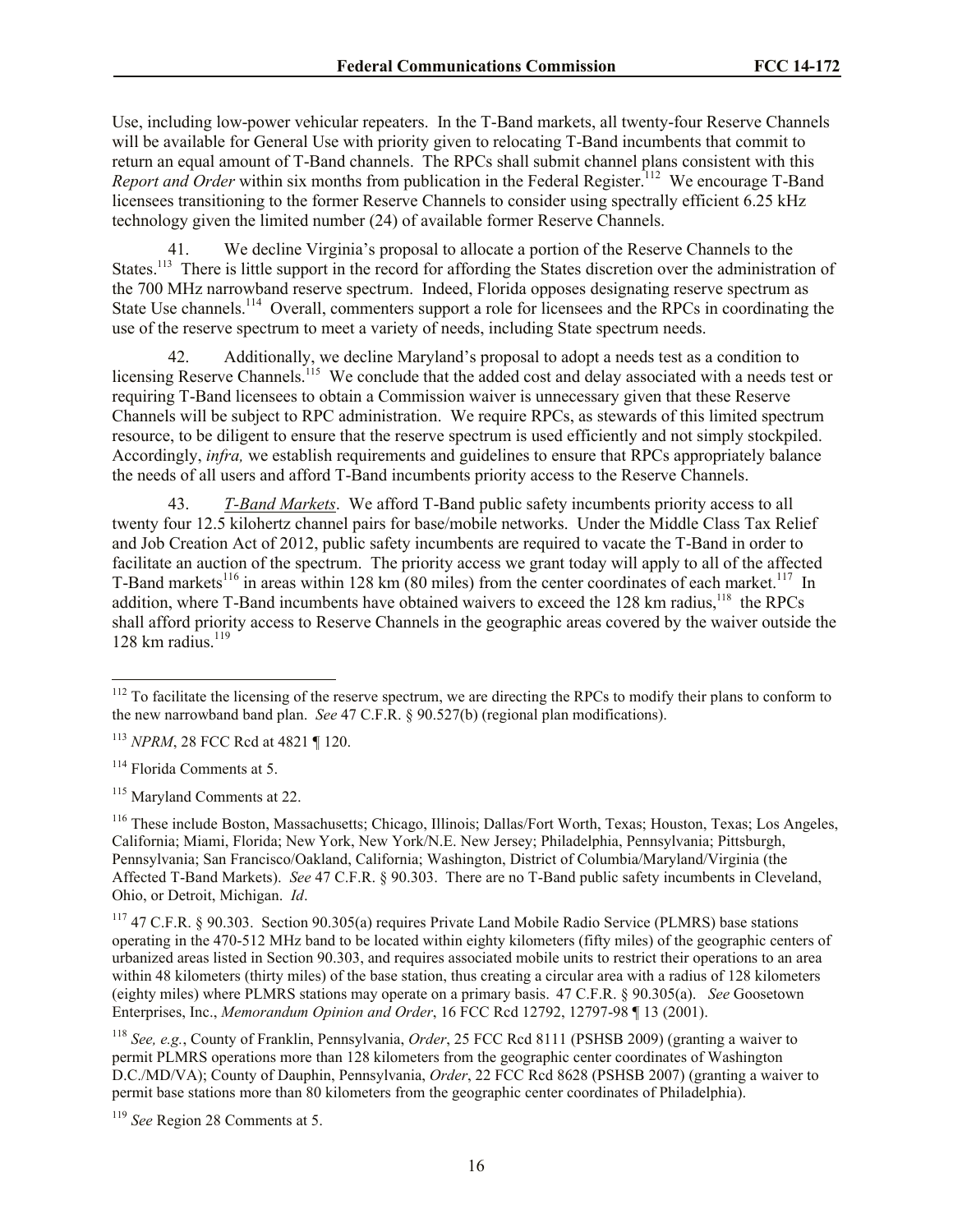44. We provide T-Band incumbents priority access to the Reserve Channels on the condition that relocating T-Band incumbents (1) commit to returning to the Commission an equal amount of T-Band spectrum and (2) obtain RPC concurrence. For example, a relocating T-Band incumbent seeking sixteen Reserve Channels must commit to return sixteen or more T-Band channels. Reserve Channels in the Affected T-Band Markets will remain unavailable until issuance of a Public Notice opening a filing window for acceptance of applications from T-Band incumbents. T-Band incumbents will enjoy priority access to the 700 MHz Reserve Channels for a five year period starting from the date of a Public Notice announcing the availability of the Reserve Channels, after which we may revisit extending the five year priority access period. We delegate to the Chief of the Public Safety and Homeland Security Bureau the authority to issue such a Public Notice.

45. Finally, we address WMATA's eligibility to relocate to the 700 MHz reserve spectrum to support what WMATA characterizes as "[p]ublic [s]afety and [i]ndustrial uses."<sup>120</sup> The Commission has concluded "that state or local government entities are eligible for licensing in the 700 MHz band without further showing as to eligibility."<sup>121</sup> Consequently, governmental transit agencies, such as WMATA, are eligible to hold 700 MHz narrowband licenses. As the Commission has emphasized, however, "even if the spectrum is *licensed* to a particular entity based on the identity of the *user* under Section  $337(f)(1)(B)$ ,[<sup>122</sup>] *use* must also conform to the terms of Section  $337(f)(1)(A)$ ."<sup>123</sup> Therefore, we reiterate that even though state and local governmental entities, including transit agencies, have access to 700 MHz narrowband spectrum as eligible licensees, uses of this spectrum must conform to the "sole or principal purpose" prong of Section 337(f)(1)(A) (*i.e.* the protection of safety of life, health, or property). 124

46. *Amount of Spectrum for Deployable Trunked Systems and General Use*. In areas other than the Affected T-Band Markets, we adopt NPSTC's proposal and set aside up to eight 12.5 kilohertz reserve spectrum channels to support deployable trunked systems. We note that several state and local entities already obtained waivers to use six to eight 12.5 kilohertz 700 MHz interoperability channels for deployable trunked systems.<sup>125</sup> We encourage the NRPC and NPSTC to identify specific Reserve Channels to support deployable trunked systems on a nationwide basis that can be incorporated into regional plans within three months from the publication of this *Report and Order* in the Federal Register. To the extent that an RPC designates fewer than eight channels for deployable trunked systems,<sup>126</sup> or in the event that an RPC does not amend its Regional Plan within six months from the publication of this *Report and Order* in the Federal Register to include channels for deployable trunked systems, the channels shall revert to General Use without further action by the Commission.

 $\overline{a}$ 

<sup>120</sup> *See* Letter from Marc Biondi, Associate General Counsel, WMATA, *Notice of Oral Ex Parte* (filed Aug. 19, 2013); WMATA Amended Waiver Request at 1.

<sup>121</sup> *700 MHz First Report and Order*, 14 FCC Rcd at 180-181 ¶ 54.

 $122$  47 U.S.C. § 337(f)(1)(B).

<sup>&</sup>lt;sup>123</sup> Service Rules for the 698-746, 747-762 and 777-792 MHz Bands, WT Docket No. 06-150, Implementing a Nationwide, Broadband, Interoperable Public Safety Network in the 700 MHz Band, PS Docket No. 06-229, Amendment of Part 90 of the Commission's Rules, WP Docket No. 07-100, Request for Declaratory Ruling filed by the City of Charlotte, North Carolina, *Fourth Report and Order*, 26 FCC Rcd. 10799, 10808 ¶ 25 (2011) (emphasis in the original) (*Declaratory Ruling*), citing 47 U.S.C. § 337(f)(1)(A)..

<sup>124</sup> *Declaratory Ruling*, 26 FCC Rcd at 10808 ¶ 25. *See also 700 MHz First Report and Order*, 14 FCC Rcd at 181 ¶ 54 ("Section 337 mandates that this spectrum must be used for *services* whose sole or principal purpose is to protect the safety of life, health or property." (emphasis in original)).

<sup>125</sup> State of Florida, *Order*, 26 FCC Rcd 7730 (PSHSB 2011); City of Mesa, Police Department, *Order*, 26 FCC Rcd 8466 (PSHSB 2011); State of Colorado, *Order*, 27 FCC Rcd 6051 (PSHSB 2012); State of New Jersey, *Order*, 28 FCC Rcd 1358 (PSHSB 2013); State of Idaho, *Order*, 28 FCC Rcd 3251 (PSHSB 2013).

<sup>&</sup>lt;sup>126</sup> Thus, RPCs have the flexibility to designate a mixture of General Use and temporary (deployable trunked infrastructure) channels in their Regional Plans.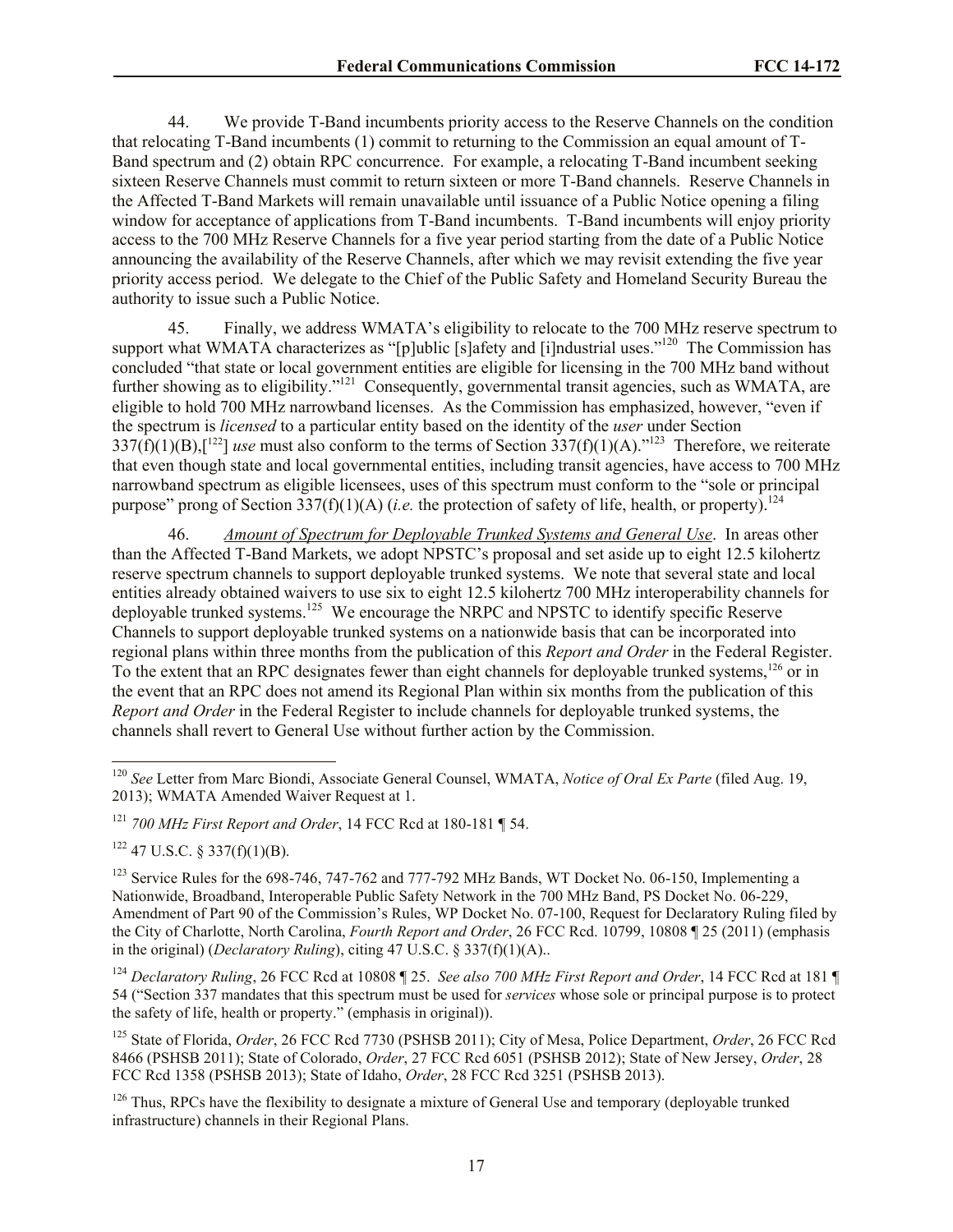47. We also adopt NPSTC's proposal that (a) mobiles and portables that operate on these eight 12.5 kilohertz channel pairs be licensed by rule, and (b) transportable "fixed" (base and relay) stations be individually licensed as "temporary" (FB2T) stations, with the licensee designating an area of operation, up to and including nationwide.<sup>127</sup> No commenter opposed this proposal. We direct that within six months from the publication of this *Report and Order* in the Federal Register, all licensees that obtained waivers to operate deployable trunked systems on the 700 MHz interoperability channels, shall reprogram their systems to the Reserve Channels identified by NRPC and NPSTC.

48. We conclude that the remaining 12.5 kilohertz Reserve Channels (in areas other than the Affected T-Band Markets) should remain available to address frequency congestion and spectrum shortages in areas not affected by T-Band relocation, and the need for low-power vehicular repeaters. We agree with NPSTC that eight channels will provide sufficient capacity for deployable trunked infrastructure<sup>128</sup> while allowing sufficient General Use channels to accommodate vehicular repeaters and system expansion.

49. *Operational and Technical Parameters for Deployable Trunked Systems.* We decline to adopt NPSTC's proposal to require deployable trunked systems to comply with the Project 25 standard.<sup>129</sup> Under our rules, 700 MHz narrowband equipment need comply with the Project 25 standard only on the designated interoperability channels.<sup>130</sup> Although we recommend that the RPCs and licensees follow American National Standard Institute (ANSI)-approved standards for deployable trunked systems wherever possible, we conclude that specifying operational and technical parameters for deployable trunked systems is unnecessary and premature. Indeed, NPSTC concedes that further study is required with regard to how to design and program deployable trunked systems.<sup>131</sup> RPCs may publish operational and technical parameters in their regional plans. Once ANSI approves operational and technical parameters, or when mission-critical voice becomes available on the FirstNet system, we may revisit this issue.

50. *Co-Channel and Adjacent Channel Interference Protection*. We believe that reallocating the reserve spectrum to General Use under the administration of the RPCs will alleviate many of the interference concerns raised in the *NPRM* concerning temporary systems. <sup>132</sup> Florida appears to recommend applying a unique set of adjacent channel power (ACP) limits to fixed infrastructure on the Reserve Channels "to protect State-Use, General-Use<sup>[, and]</sup> Interoperable-Use channels."<sup>133</sup> However, there is no record support for this proposal. Instead, other commenters support requiring temporary and permanent operations to follow the relevant technical standards for coordinating 700 MHz channel use within each regional plan to minimize interference.<sup>134</sup> Although the risk of harmful interference from deployable trunked systems may be minimal, we require them – and any new permanent operations on the Reserve Channels – to comply with the Commission's technical rules as well as the operational requirements of the relevant regional plan to safeguard State and General Use operations. This approach is consistent with Commission precedent concerning interference mitigation in the 700 MHz General Use

<sup>130</sup> 47 C.F.R. § 90.548.

l

<sup>127</sup> *NPRM*, 28 FCC Rcd 4820 ¶ 114.

<sup>&</sup>lt;sup>128</sup> NPSTC Reply Comments at 15.

<sup>&</sup>lt;sup>129</sup> In comments, NPSTC adds that "use of the Reserve Channels, whether for deployable operations or for additional capacity, should meet a uniform nationwide approach for Project 25 equipment and programming parameters necessary to support deployable systems. NPSTC Comments at 6.

<sup>&</sup>lt;sup>131</sup> NPSTC Reply Comments at 15.

<sup>&</sup>lt;sup>132</sup> *NPRM*, 28 FCC Rcd at 4821 ¶ 119.

<sup>133</sup> Florida Comments at 5.

<sup>&</sup>lt;sup>134</sup> Harris Comments at 10; Motorola Comments at 8.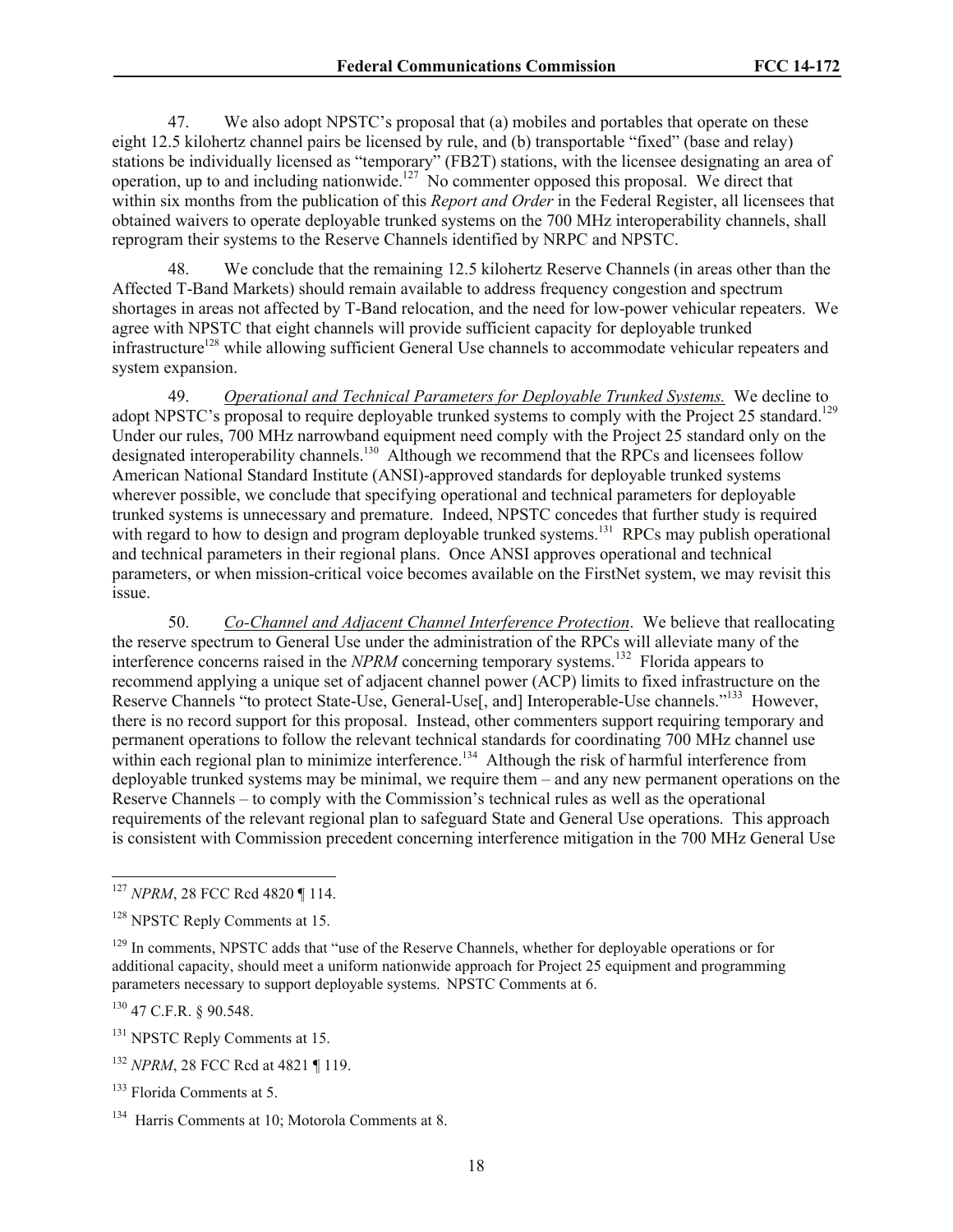spectrum.<sup>135</sup> Accordingly, we decline to adopt a unique set of ACP limits for the former narrowband Reserve Channels that are more rigorous than those that already apply to any transmitter operating on 700 MHz narrowband spectrum.<sup>136</sup>

51. *Low Power Vehicular Repeaters*. New York and the NRPC propose allowing low power vehicular repeaters on the narrowband Reserve Channels nationwide but offer little detail in their filings. Although we find insufficient support in the record to set aside channels in the former reserve spectrum for low power vehicular repeater operations, we do not prohibit the use of these repeaters subject to regional plans. Therefore, we will allow RPCs to designate Reserve Channels for vehicular repeater use provided such use does not (a) result in interference to General Use, State, or interoperability facilities; (b) preclude the use of reserve spectrum to meet spectrum shortfalls or T-Band relocation; (c) conflict with any FCC-approved regional plan; or (d) violate international treaty obligations. Each license application to operate a low power vehicular repeater  $(MO3)^{137}$  on reserve spectrum channels must be accompanied by RPC concurrence.

## **D. Power Limit for Low Power Channels**

## **1. Background**

52. Sections 90.531(b)(3) and (4) of the Commission's rules designate twenty-four 6.25 kilohertz bandwidth channel pairs for low power mobile-only operations for on-scene incident response.<sup>138</sup> The low power channels fall into two categories: (a) low power channels subject to regional planning and (b) low power channels available for nationwide itinerant operations. The rules limit the ERP on these channels to two watts.<sup>139</sup> In the *NPRM*, the Commission sought comment on NPSTC's proposal to increase the power limit for these channels to twenty watts ERP.<sup>140</sup> The Commission also noted that our existing international coordination agreement with Canada limits the maximum power on all narrowband low power channels to 2 watts ERP for operations within 140 kilometers of the U.S.- Canada border, and sought comment on whether it would be practical to implement a power limit applicable to mobile devices that would apply only outside the U.S.-Canada border region.<sup>141</sup>

53. NPSTC argues that the current power limits for the low power channels are too restrictive and that increasing the power limit to twenty watts will make these channels more effective for on-scene communications in critical safety-of-life situations, particularly for fire department radios operating in high ambient noise environments.<sup>142</sup> Some commenting parties support NPSTC's proposal.<sup>143</sup>

54. Motorola suggests raising the ERP limit to twenty watts only on the low power channels that are subject to regional planning, but opposes raising the limit on the nationwide itinerant low power

 $138$  47 C.F.R. §§ 90.531(b)(3)-(4).

<sup>139</sup> *Id.*

<sup>141</sup> *NPRM*, 28 FCC Rcd at 4823 ¶ 125. *See also* Arrangement Q at ¶ 3.2.4(b).

<sup>142</sup> *NPRM*, 28 FCC Rcd at 4822 ¶ 122 (*citing* 2008 NPSTC Petition at 10-11).

l <sup>135</sup> *700 MHz First Report and Order*, 14 FCC Rcd at 216-217 ¶ 145 ("Our experience is that where criteria have been clearly set and appropriate inter-regional coordination has occurred, the regionally established criteria have worked well").

<sup>136</sup> *See infra* ¶ 61 and n.159 for a brief discussion of these ACP limits.

<sup>&</sup>lt;sup>137</sup> Vehicular repeaters are portable transmitters designed to extend the coverage of radio systems and have the Station Class Code MO3.

<sup>140</sup> *See NPRM*, 28 FCC Rcd at 4822-23 ¶¶ 121-125.

<sup>&</sup>lt;sup>143</sup> Region 6 Comments at 3: Maryland Comments at 23: LA RICS Comments at 3: APCO Comments at 5: Region 21 Comments at 8; CPRA Comments at 4; Region 7 Comments at 4; Adcom911 Comments at 4; ICOM Reply Comments at 5; Maryland Reply Comments at 15.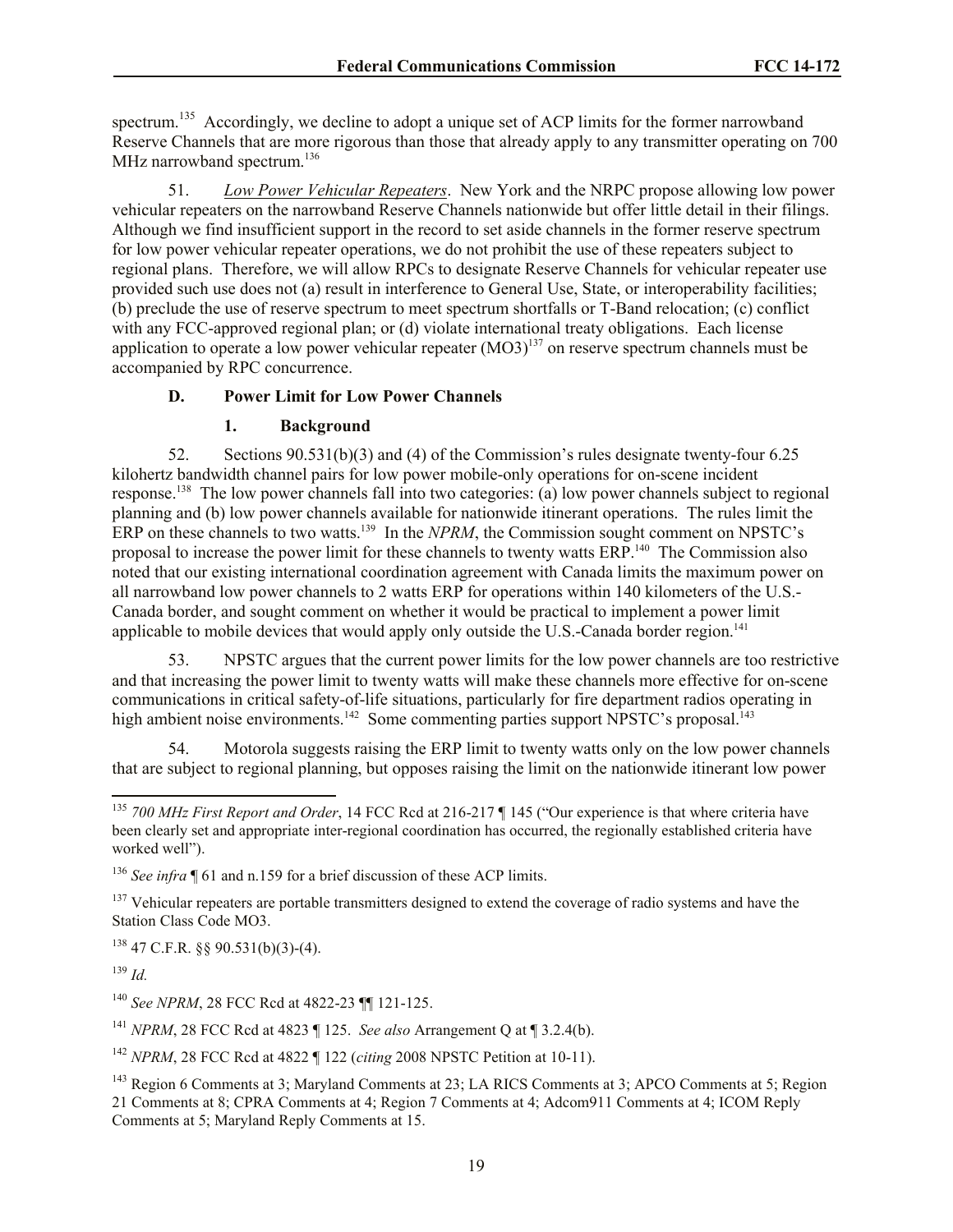channels because "there is a higher potential for interference between uncoordinated 20 watt ERP operations."<sup>144</sup> NPRC and Florida agree with Motorola's view.<sup>145</sup> Region 49 opposes increasing the existing power limits for any of the low power channels, arguing that an increase from 2 to 20 watts could "easily negate the unique values inherent to low power operation."<sup>146</sup>

#### **2. Discussion**

55. We retain the two watt ERP limit for the low-power channels. The Commission contemplated that the low-power channels would primarily be used on a portable-to-portable or mobileto-portable basis. Allowing higher power operation would significantly increase the potential for interference at on-scene incidents and limit the ability of users to share these channels,<sup>147</sup> without addressing many of the limitations of two-watt power NPSTC cites in its petition. For example, NPSTC argues that high ambient noise such as that encountered in fire ground operations often results in severe transmission distortion.<sup>148</sup> An increase in RF power, however, will not make a radio less susceptible to interference from acoustical noise or provide a more audible signal in a high ambient noise environment. Indeed, the excess power of the mobile would likely only contribute to potential interference, impairing the ability to use these low-power channels for portable-to-portable or mobile-to-portable mobile communications, fundamentally changing the shared nature of these channels with little or no countervailing benefit. Thus, we find that a rule change that increased the power limit as suggested by NPSTC would not serve the public interest and should not be adopted.

56. We also find it impractical to authorize higher powered devices on the nationwide itinerant low power narrowband channels<sup>149</sup> while prohibiting their use within the coordination zone with Canada. Such a restriction would be confusing to licensees on the nationwide itinerant channels and difficult to enforce on channels which are licensed nationwide and exempt from regional planning. Finally, licensees needing additional transmit power to communicate over long distances or to penetrate RF-resistant buildings have the alternative of using full-power narrowband channels, which allow mobile units to operate at power levels up to  $100$  watts ERP.<sup>150</sup>

## **V. MISCELLANEOUS ISSUES**

## **A. Project 25 Compliance Assessment Program**

#### **1. Background**

57. Section 90.548 of the Commission's rules requires any radio designed to operate on the 700 MHz narrowband interoperability channels to conform to the ANSI 102 Project 25 (P25) technical

<sup>145</sup> NRPC Comments at 12-13: Florida Comments at 5.

<sup>146</sup> Region 49 Comments at 2.

 $\overline{\phantom{a}}$ 

 $147$  Allowing 20 watt mobiles to communicate on the low-power channels with portable units – which have a nominal ERP of 2.5 watts – would result in a system imbalance in which the range would be limited by the portable's ERP.

<sup>148</sup> *See Third Memorandum Opinion and Order*, 15 FCC Rcd at 19859 ¶ 37. Examples of applications the Commission considered appropriate for the narrowband low power channels include: hands free, voice activated firefighter-to-firefighter communications; a personnel accountability reporting (PAR) system for firefighters; police communications in connection with physical surveillance, stakeouts, raids and other such activities; as well as remote control of robotic devices. *Id*. at 19858-59 ¶¶ 35-36 & n.94.

<sup>149</sup> The itinerant channels, by definition, are for on scene portable and mobile use; they may not be used for vehicular repeaters. 47 C.F.R. § 90.531(b)(4).

<sup>150</sup> *See Third Memorandum Opinion and Order*, 15 FCC Rcd at 19859 ¶ 37.

<sup>144</sup> *Id.* at 4822 ¶ 123 (*citing* Comments of Motorola, Inc., RM-11433 (filed July 16, 2008) (Motorola NPSTC Petition Comments)).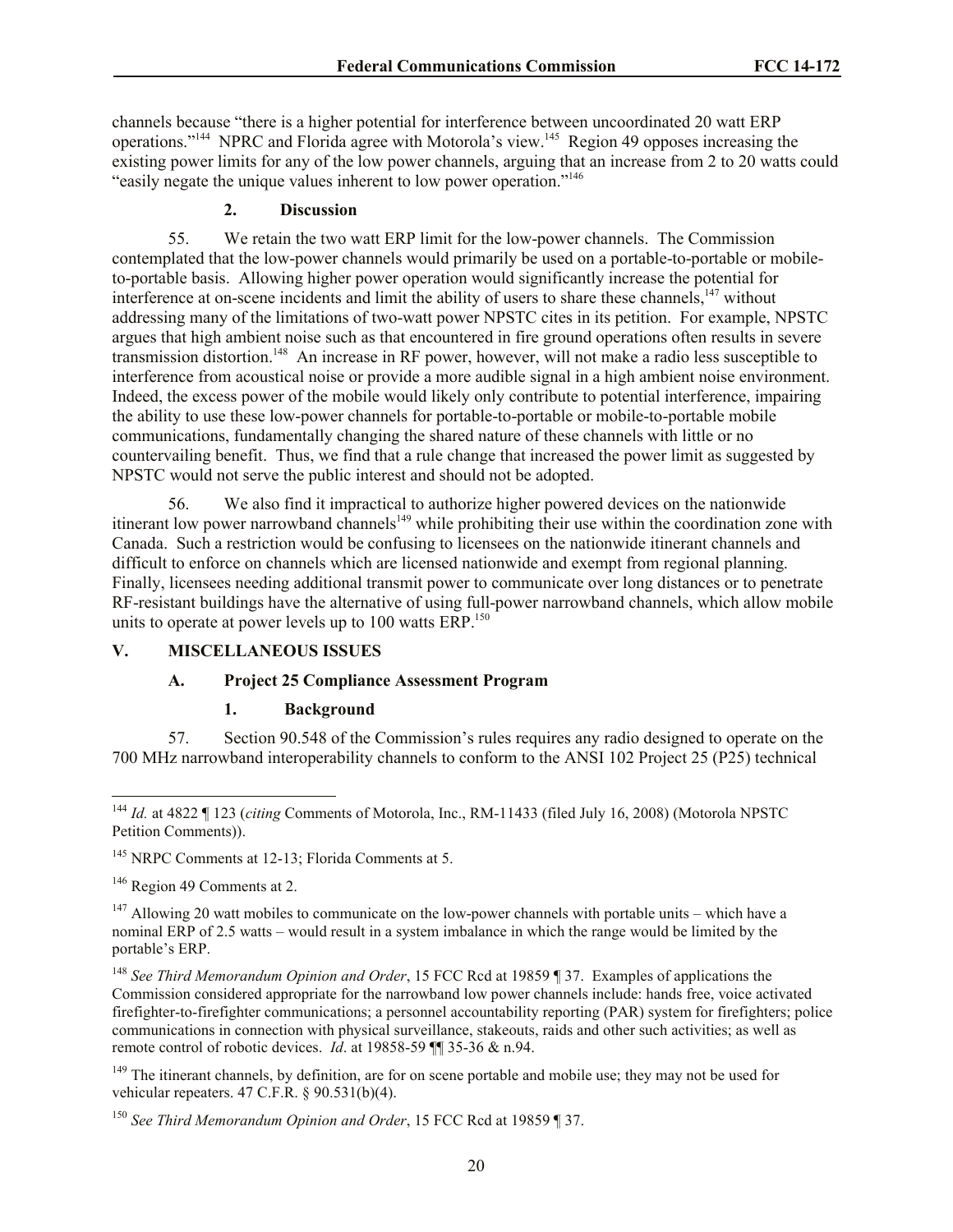standards.<sup>151</sup> Until recently, no independent testing program existed to verify that radios represented by equipment vendors to be P25-compliant are, in fact, interoperable.

58. In 2005 Congress funded an independent assessment program to test interoperability of all P25 equipment.<sup>152</sup> In 2008, the Department of Homeland Security's Office for Interoperability and Compatibility (OIC) and the National Institute of Standards and Technology (NIST), in partnership with industry and the emergency response community, launched the P25 Compliance Assessment Program (P25 CAP).<sup>153</sup> P25 CAP was established as a voluntary program that establishes an independent compliance assessment process to ensure that communications equipment conforms to P25 standards and is interoperable across vendors.<sup>154</sup> The program provides emergency response agencies with a means of verifying that the equipment they buy, regardless of vendor, is interoperable and otherwise compliant with the P25 standards.

59. The *NPRM* proposed requiring all vendors of 700 MHz narrowband equipment capable of operating on the interoperability channels to obtain P25 CAP certification prior to marketing or sale of such equipment.<sup>155</sup> Although 700 MHz licensees generally favor mandating P25 CAP certification,<sup>156</sup> all equipment manufacturers filing comments submit that the existing voluntary program is working well and that imposing regulation could hinder manufacturers' ability to introduce new products.<sup>157</sup>.

#### **2. Discussion**

60. The record indicates that 700 MHz equipment manufacturers are uniformly participating in the voluntary CAP certification program, which has helped to ensure that 700 MHz radios operating on the narrowband interoperability channels are, in fact, interoperable. No commenting party has suggested otherwise. Therefore, rather than mandate CAP certification, we amend our rules to further encourage voluntary CAP compliance and to give licensees information regarding the basis for vendor assertions that equipment is interoperable.<sup>158</sup> Thus, we adopt a presumption that a manufacturer that submits its equipment for CAP certification is compliant with Section 90.548 of the Commission's rules. Alternatively, a manufacturer may elect not to submit its equipment for CAP certification, but must disclose in its equipment certification application to the Commission how it determined that its device complies with Project 25 standards and is interoperable across vendors. Finally, while we do not mandate CAP certification, we encourage 700 MHz licensees to require CAP compliance in their contracts for

<sup>153</sup> *See* Public Safety Communications Research program website at http://www.pscr.gov/projects/lmr/p25\_cap/p25\_cap.php.

<sup>154</sup> *Id.*

<sup>155</sup> *NPRM,* 28 FCC Rcd 4824 ¶ 127.

<sup>156</sup> Florida Comments at 6; NPRC Comments at 14; Maryland Comments at 24; LA-RICS Comments at 3: SEGARRN Comments at 5; Region 7 Comments at 4-5; Adcom911 Comments at 4.

<sup>157</sup> ICOM America Reply Comments at 4; Motorola Comments at 10, E.F. Johnson Comments at 6.

<sup>158</sup> We note that we are not the first entity to encourage CAP compliance for 700 MHz narrowband radios. DHS/OIC strongly encourages CAP compliance as part of Federal grant programs. *See* Safecom Position Paper, Project 25 -- Helping to Ensure Land Mobile Radio Interoperability, May, 2014, stating: "The use of incompatible equipment will create barriers to achieving interoperability and therefore increase risk to our first responders and the public they serve." *See also* U.S. Dept. of Homeland Security, Office for Interoperability and Compatibility, Project 25 Compliance Assessment Program ¶ 1.1: "Grant applicants proposing equipment that has not gone through P25 CAP testing are requested to submit written justification to Federal granting agencies explaining the need to purchase non-standard equipment and how that purchase will serve the needs of the applicant better than equipment or systems that meet or exceed such standards."

l <sup>151</sup> 47 C.F.R. § 90.548.

<sup>&</sup>lt;sup>152</sup> *See* Science, State, Justice, Commerce and Related Agencies Appropriations Act of 2006, Pub. L. No. 109-108, § 605, 119 Stat. 2290, 2302; *see* H. R. Rep. No. 109-241 at 81(2005); S. Rep. No. 109-088, at 45 (2005).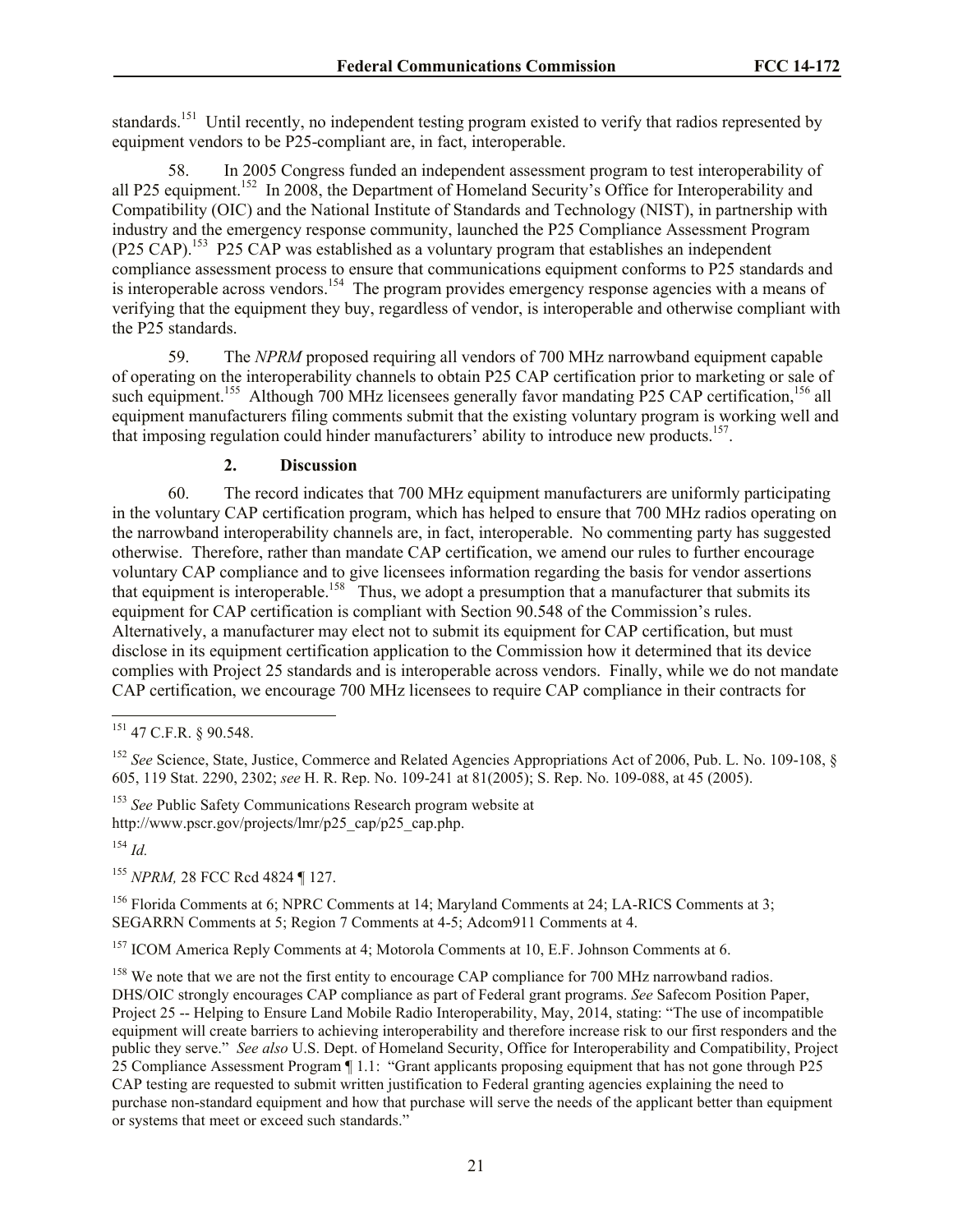purchase of equipment.

## **B. Adjacent Channel Power Requirements for Class B Signal Boosters**

## **1. Background**

61. Section 90.543(a) of the Commission's rules establishes adjacent channel power (ACP) limits for transmitting devices operating on 700 MHz public safety narrowband frequencies.<sup>159</sup> These ACP limits establish in-band emission limits applicable to all 700 MHz narrowband devices, including Class A and Class B signal boosters.<sup>160</sup> The Commission designed the ACP limits to minimize adjacent channel interference while accommodating a "continuously evolving equipment market in ways that favor competition without favoring any particular technology."<sup>161</sup>

62. The *NPRM* sought comment on a proposal by Dekolink, a manufacturer of 700 MHz public safety narrowband equipment, to exempt Class B boosters from the in-band ACP limits in Section 90.543(a) when these units are simultaneously retransmitting multiple signals, and instead to apply the less restrictive out-of-band emission limits of Section  $90.543(c)$ .<sup>162</sup> Dekolink contended that some Class B signal boosters already on the market typically produce intermodulation products in excess of the Section  $90.543(a)$  ACP limits when retransmitting two or more signals.<sup>163</sup>

63. Axell Wireless, the company that purchased Dekolink, argues that the Commission eliminated ACP limits for signal boosters as part of its comprehensive rewrite of the Part 90 signal booster rules in WT Docket No. 10-4.<sup>164</sup> Nonetheless, Axell contends that, if the Commission determines the ACP limits do still apply to signal boosters, it should exempt both Class A and B signal boosters because "it would be practically impossible or economically and technically burdensome for Class B and Class A signal boosters to comply with those requirements."<sup>165</sup>

64. Harris opposes exempting Class B signal boosters from in-band ACP requirements, contending that it "has witnessed numerous cases of problems caused by signal boosters when multiple

<sup>161</sup> See Development of Operational, Technical and Spectrum Requirements for Meeting Federal, State and Local Public Safety Agency Communications Requirements Through the Year 2010, WT Docket No. 96-86, First Report and Order and Third Notice of Proposed Rulemaking, 14 FCC Rcd 152, 214 ¶ 138 (1998).

<sup>162</sup> *NPRM*, 28 FCC Rcd at 4824-27 ¶129-135. Section 90.543(c) specifies less restrictive out-of-band emission limits for all emissions outside the 700 MHz public safety narrowband spectrum, whereas Section 90.543(a) specifies in-band emission limits.

<sup>163</sup> *NPRM*, 28 FCC Rcd at 4825 ¶ 130. Dekolink discovered this when it was denied certification of one of its own products because they exceeded the ACP limits when transmitting two and three signals.

<sup>164</sup> Letter from Rami Hasarchi, Director – Strategic Projects, Axell Wireless to Marlene H. Dortch, Secretary, Federal Communications Commission, PS Docket 13-87 (Nov. 14, 2013)(Axell Wireless Ex Parte Letter).

<sup>165</sup> *Id.* at 2.

 $\overline{\phantom{a}}$ 

 $159$  47 C.F.R. § 90.543(a). An ACP emission limit is based upon the absolute and relative levels of coupled power as a function of frequency that ensures that the adjacent channel interference potential of transmitters at various bandwidths is consistent and predictable. *See* Development of Operational, Technical and Spectrum Requirements for Meeting Federal, State and Local Public Safety Agency Communication Requirements Through the Year 2010, WT Docket No. 96-86, *Sixth Notice of Proposed Rulemaking*, 17 FCC Rcd 19303, 19304 ¶ 3 (2002) (*Sixth Notice*).

<sup>&</sup>lt;sup>160</sup> Signal boosters are devices designed to improve communications by automatically receiving, amplifying and retransmitting signals received from base, fixed or portable stations. 47 C.F.R. § 90.7. Signal boosters are designed to boost signals without changing the frequency of the transmitted signal or exceeding the bandwidth authorized for its transmission. A Class A signal booster is a narrowband device that amplifies only those discrete frequencies intended to be retransmitted whereas a Class B signal booster is a broadband device which amplifies all signals within the passband of the signal booster. *Id*. These devices are often used in public safety communications to improve radio coverage inside buildings. *See* Dekolink slide presentation, submitted June 18, 2008) (Dekolink Presentation) at 3 (on file in PS Docket 13-87).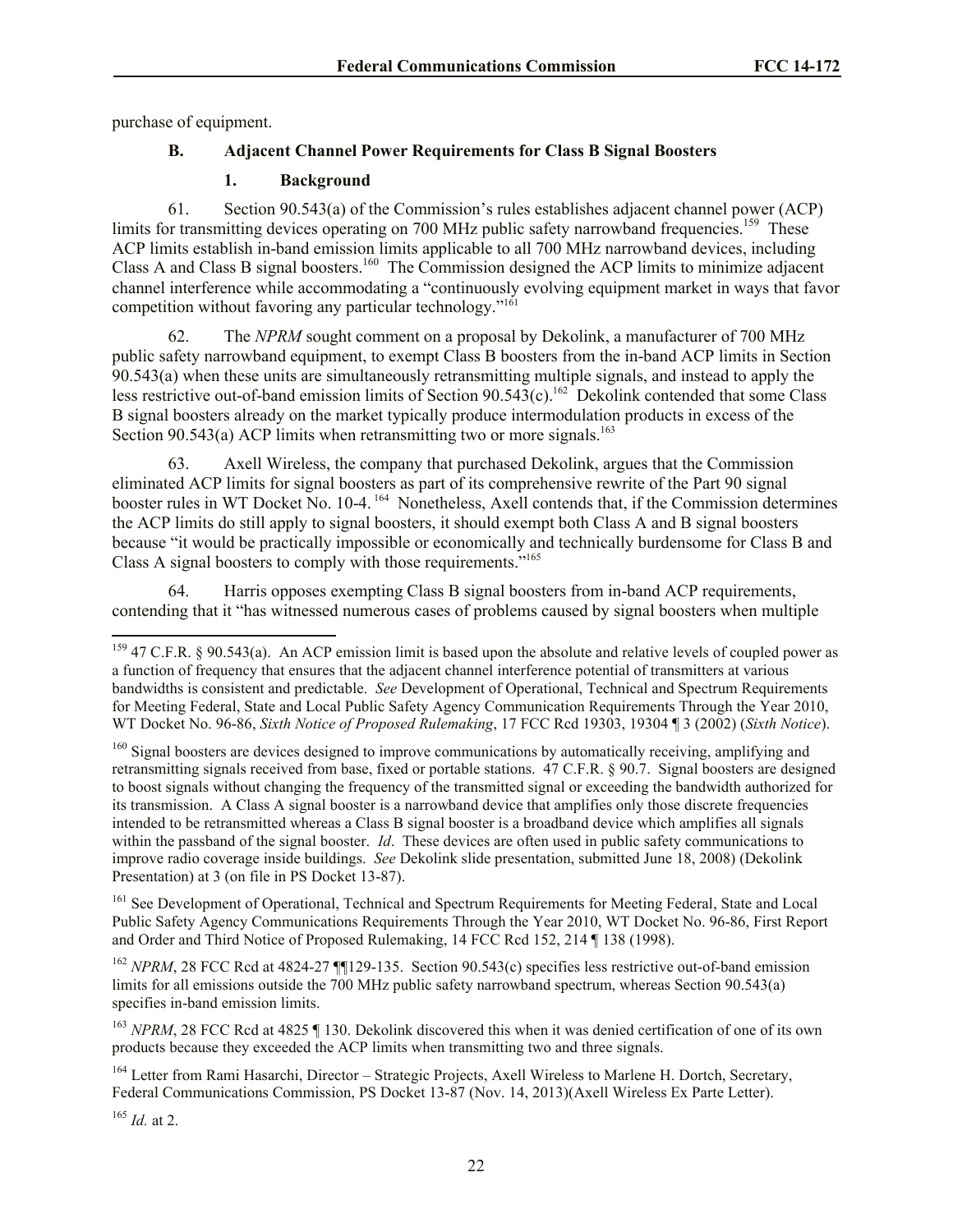signals are retransmitted."<sup>166</sup> Harris argues that exempting Class B signal boosters will "simply exacerbate the situation and increase interference threat to first responders."<sup>167</sup>

## **2. Discussion**

65. As a threshold matter, we disagree with Axell Wireless's contention that the Commission eliminated ACP limits for signal boosters in its rewrite of the Part 90 signal booster rules. Rather, the *Signal Booster R&O* stated that signal boosters would continue to be required to meet in-band emission limits.<sup>168</sup> Moreover, after Dekolink filed its proposal with the Commission, the *Signal Booster R&O* changed the definition of a Class A signal booster to include any booster with a passband of 75 kilohertz or less.<sup>169</sup> Under this new definition, a Class A signal booster could potentially retransmit multiple signals. Thus, although Dekolink referred to Class B signal boosters in the proposed rule change on which the Commission invited comment in the *NRPM*, we have previously recognized that many signal booster systems include a combination of Class A and Class B signal booster components.<sup>170</sup> We also note that the same considerations apply with even greater force to Class A signal boosters: they are permitted to retransmit multiple signals in the same band, such use becomes infeasible if constrained by the ACP limits, and they operate in accordance with the same low power limits and other rules for interference purposes, with the salutary exception of operating with a *smaller* passband than Class B signal boosters. As the Commission noted in its *Signal Boosters R&O,* Class A boosters "have a lower potential to cause interference because of their narrow passbands . . ..<sup>"171</sup> Accordingly, we find that the proposal made in the *NPRM* for exempting Class B signal boosters from our ACP limits when such boosters are simultaneously retransmitting multiple signals, extends logically to Class A signal boosters as well.

66. While we reaffirm that ACP limits apply to signal boosters generally, we exempt both Class A and Class B signal boosters from the ACP limits of Section 90.543(a) when such units are simultaneously retransmitting multiple signals. In lieu of the ACP limits, we will apply the emission limit listed in Section 90.543(c) as suggested by Dekolink.

67. In general, signal boosters transmitting multiple channels exceed the ACP limits in Section 90.543(a) only because these limits apply across the entire band segment of 700 MHz narrowband channels including the paired receive band.<sup>172</sup> By contrast, an emission mask applies only to the fundamental channel (the channel on which the unit is transmitting) and the immediate upper- and loweradjacent channels.<sup>173</sup> Thus, a signal booster operating in the manner described by Dekolink is no more

<sup>170</sup> *Signal Booster R&O,* 28 FCC Rcd at 1720 ¶ 157 & n.370.

l <sup>166</sup> Harris Comments at 12; Harris Ex Parte, Oct. 24, 2013, at 2.

<sup>167</sup> Harris Comments at 12.

<sup>168</sup> *See* Amendment of Parts 1, 2, 22, 24, 27, 90 and 95 of the Commission's Rules to Improve Wireless Coverage Through the Use of Signal Boosters, WT Docket No. 10-4, *Report and Order*, 28 FCC Rcd 1663, 1726 ¶ 176 (*Signal Booster R&O*). Although it did not specifically mention ACP limits, the Commission did cite to the emission mask limits of Section 90.210 —which are the technique for limiting adjacent-channel emissions in all other public safety frequency bands except the 700 MHz band. *Id. See also* § 90.219(e)(4)(iii).

<sup>&</sup>lt;sup>169</sup> A Class A signal booster is now defined as any signal booster retransmitting one or more specific channels provided that none of the signal booster's passbands exceed 75 kHz. *See* 47 C.F.R. § 90.219(a). *See also NPRM,* 28 FCC Rcd at 4824 n.337, and source cited therein.

<sup>171</sup> *Id.,* 28 FCC Rcd at 1715 ¶ 147, 1724 ¶ 169.

<sup>172</sup> *See* 47 C.F.R. § 90.543(a).

<sup>&</sup>lt;sup>173</sup> For instance, emission mask G, which applies to the 800 MHz band, limits emissions up to 250 percent of the authorized bandwidth. For a transmitter with an authorized bandwidth of 20 kilohertz this would include emissions 50 kilohertz above and below the center frequency. *See* 47 C.F.R. § 90.210(g).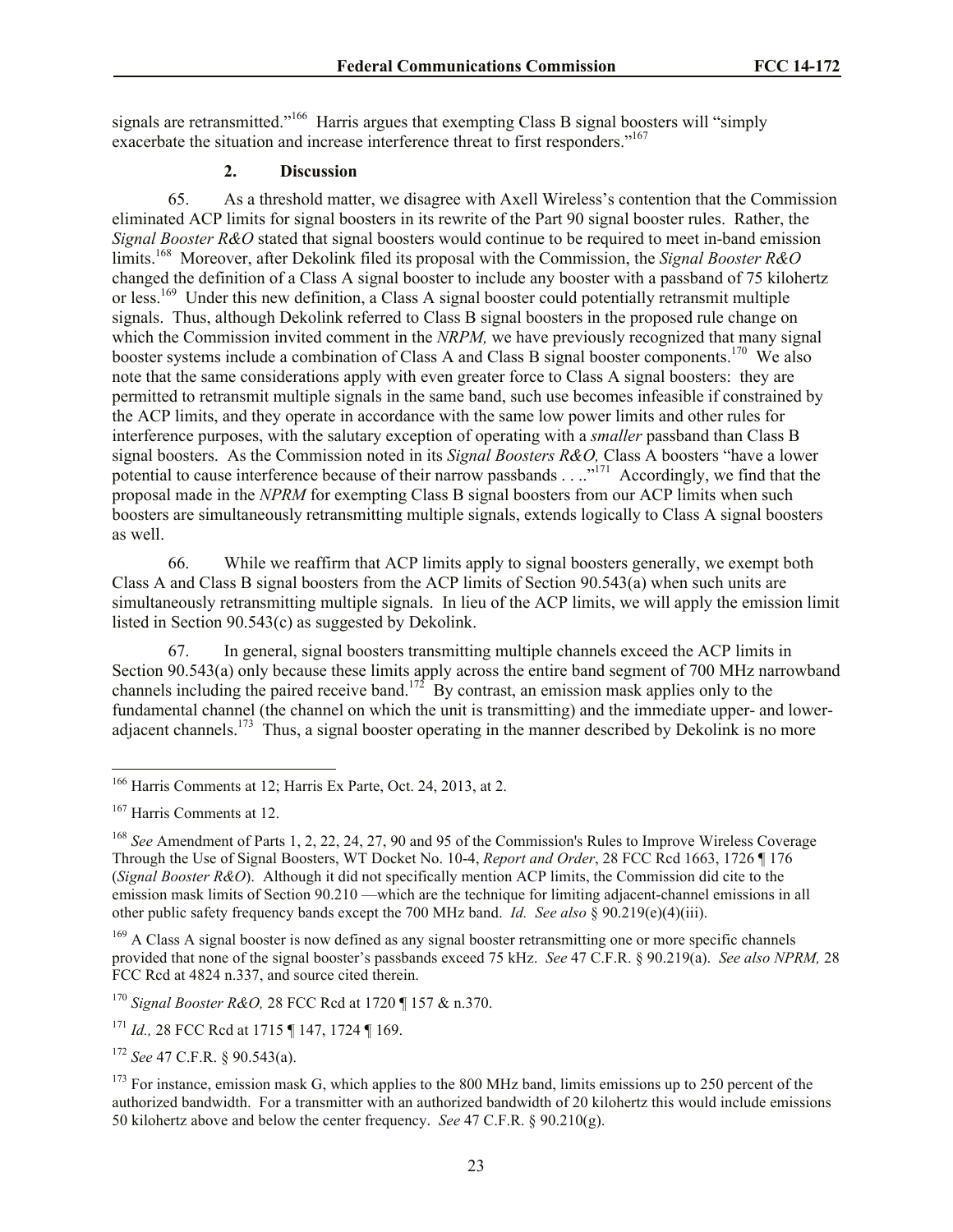likely to create harmful interference in the 700 MHz band than in any other public safety band, but it violates in-band emission limits only on 700 MHz narrowband spectrum because the ACP restrictions apply to a larger swath of spectrum than an emission mask.

68. We also conclude that applying the ACP limits in this context would be unduly burdensome. First, it could inhibit use of existing signal boosters that enable first-responder communication within buildings. Second, as Axell Wireless notes, it could impose unreasonable requirements and costs in the design of future booster technology.<sup>174</sup> While Harris contends that an ACP exemption could exacerbate interference, it has not documented this contention or shown the feasibility of designing a signal booster that could meet the current ACP limits when retransmitting multiple signals. For the reasons stated above, we find that it is unlikely that the proposed change would result in harmful interference. Accordingly, we are not applying the ACP limits to boosters retransmitting two or more signals. The ACP limits remain in place, however, for boosters retransmitting a single signal.

#### **C. Narrowband Power Limits**

#### **1. Background**

69. The *NPRM* sought comment on power and antenna height limits for licensees operating on the 700 MHz public safety narrowband channels.<sup>175</sup> It noted that two sets of rules currently govern power limits and, by extension, antenna heights.<sup>176</sup>

70. Section 90.541 of the Commission's rules provides power limits for several categories of transmitters using a combination of effective radiated power (ERP) and transmitter output power (TPO) limits.<sup>177</sup> Section 90.545(b) of the Commission's rules, however, overlaps and conflicts in some respects with Section 90.541 by providing maximum ERP and antenna height above average terrain (HAAT) limits for mostly the same categories of transmitters.<sup>178</sup> Section 90.541 deals solely with power limits, whereas Section 90.545 establishes criteria for public safety licensees to protect co-channel and adjacentchannel full power TV and DTV broadcast stations from interference.<sup>179</sup> Below we summarize each section's categories and limits:

| <b>Parameter</b>      | § 90.541                                             | § 90.545(b)                                                  |
|-----------------------|------------------------------------------------------|--------------------------------------------------------------|
| Base station power    | $\S 90.635(a)$ , (b), and (c)<br>(limits are in ERP) | 1000 watts ERP                                               |
| Base HAAT             | N/A, but $\S$ 90.635 has<br><b>HAAT</b> limits       | Refers to Figure B in $\S$ 90.309<br>for $HAAT > 152$ meters |
| Control station power | 30 watts TPO                                         | 200 watts ERP                                                |
| Control station HAAT  | N/A                                                  | 61 meters                                                    |

 $174$  Boosters designed to meet the ACP limits while retransmitting multiple signals would require either "one" amplifier for each individual signal," which would "consume significant amounts of power and dissipate significant amounts of heat," or a very linear high power, more expensive, multicarrier amplifier that also would consume excessive power and dissipate excessive heat. Axell Wireless Ex Parte Letter at 8.

 $\overline{\phantom{a}}$ 

<sup>175</sup> *NPRM*, 28 FCC Rcd at 4827-29 ¶¶ 136-141.

<sup>176</sup> *Id.* at 4827 ¶ 136.

 $177$  47 C.F.R. § 90.541.

 $178$  47 C.F.R. § 90.545(b).

<sup>179</sup> *See* 47 C.F.R. §§ 90.541 and 90.545.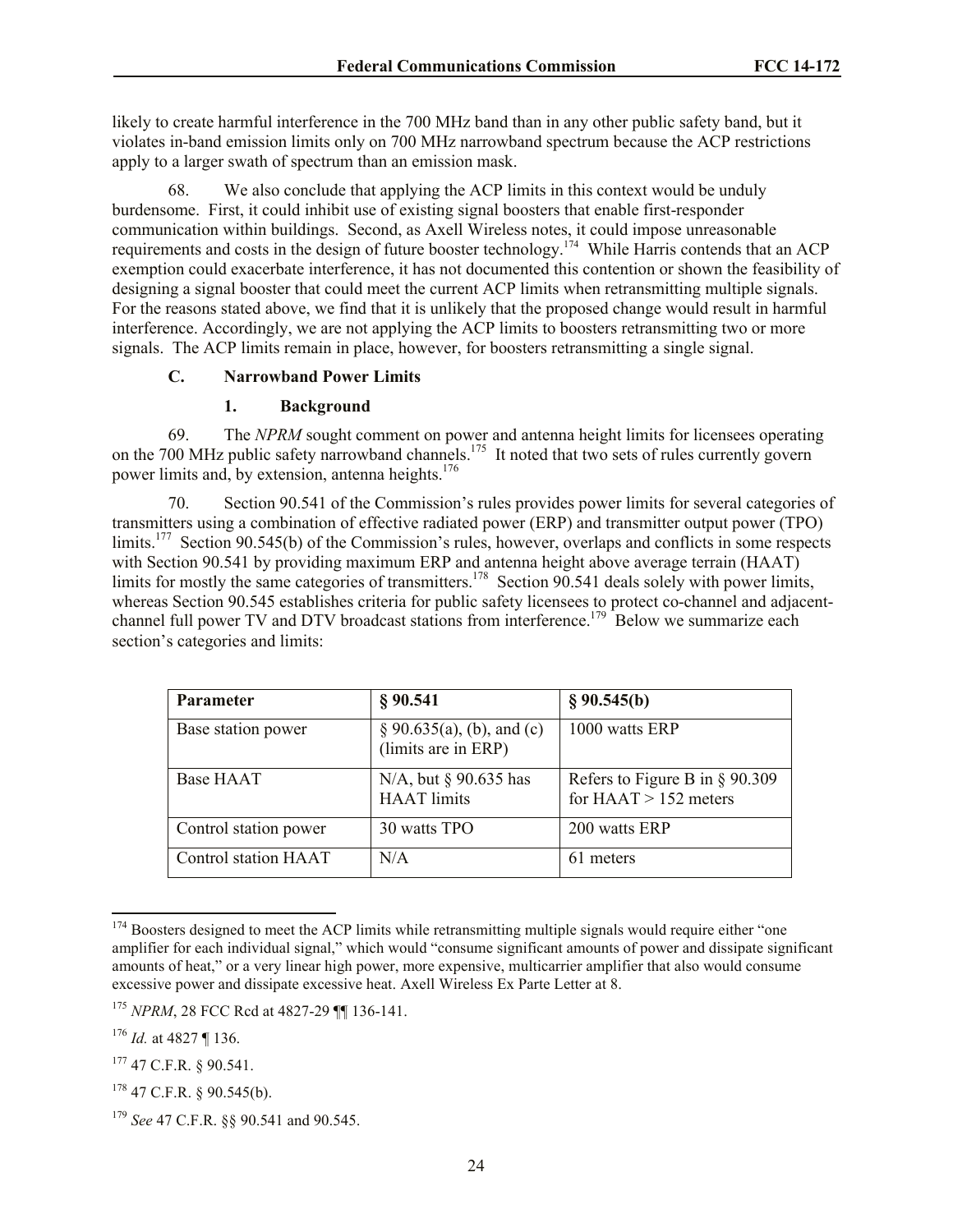| Mobile station power       | 30 watts TPO | 30 watts ERP |
|----------------------------|--------------|--------------|
| Mobile station ant. Height | N/A          | 6.1 meters   |
| Portable station power     | 3 watts TPO  | 3 watts ERP  |
| Low power channels         | 2 watts ERP  | N/A          |

71. The *NPRM* proposed consolidating Sections 90.541 and 90.545(b) into a more comprehensive Section 90.541 to harmonize and eliminate redundant, conflicting, or unnecessary rules.<sup>180</sup> The *NPRM* proposed to use ERP limits from Section 90.545(b) in lieu of TPO because "ERP more accurately defines the actual operating power of the radio" while TPO "serves no meaningful purpose" if power limits are already set in terms of ERP.<sup>181</sup>

72. All parties that commented on this issue support deleting Section 90.545 and consolidating power limits into a revised Section  $90.541$ .<sup>182</sup> Many commenting parties also support converting TPO to ERP limits.<sup>183</sup> Some commenting parties, however, support maintaining TPO limits.<sup>184</sup> Motorola argues that devices without integral antennas should have power limits based on TPO because "it is more practical and efficient to measure conducted power and adjacent channel power ('ACP') relative to TPO than to ERP."<sup>185</sup>

## **2. Discussion**

73. We delete Section 90.545 and consolidate all power limits into a more comprehensive Section 90.541. We convert all TPO power limits into ERP and import the ERP limits from former Section 90.545(b) into Section 90.541, with some adjustments. We also correct all cross references in Section 90.541(a) to Section 90.635. The limits in our updated Section 90.541 are summarized below:

| <b>Parameter</b>       | § 90.541                              |
|------------------------|---------------------------------------|
| Base station power     | See $\S$ 90.635(a)(limits are in ERP) |
| Base HAAT              | See $\S 90.635(a)$                    |
| Control station power  | 200 watts ERP                         |
| Mobile station power   | 100 watts ERP                         |
| Portable station power | 3 watts ERP                           |

l <sup>180</sup> *NPRM*, 28 FCC Rcd at 4828 ¶ 138.

<sup>181</sup> *Id.* at 4828 ¶¶ 138-139. *See also* Amendment of Part 90 of the Commission's Rules and Policies for Applications and Licensing of Low Power Operations in the Private Land Mobile Radio 450-470 MHz Band, WT Docket No. 01- 146, RM-9966, *Report and Order*, 18 FCC Rcd 3948, 3954 ¶ 13 (2003) (*Low Power R&O*) *citing* 1998 Biennial Review-47 C.F.R. Part 90-Private Land Mobile Radio Services, WT Docket No. 98-182, *Memorandum Opinion and Order and Second Report and Order,* 17 FCC Rcd 9830, 9840 ¶ 23 (2002).

<sup>&</sup>lt;sup>182</sup> Region 6 Comments at 4; NRPC Comments at 3; Motorola Comments at 11; Harris Comments at 12-13; Florida Comments at 7; NPSTC Comments at 8-9; APCO Comments at 5-6; Region 7 Comments at 5; Adcom911 Comments at 5.

<sup>183</sup> Region 6 Comments at 4; NRPC Comments at 3; Harris Comments at 13; Florida Comments at 7; Region 7 Comments at 5; Adcom911 Comments at 5.

 $184$  Motorola Comments at 11-12; APCO Comments at 6 (stating that portable units should continue to be subject to a 3-watt TPO limit).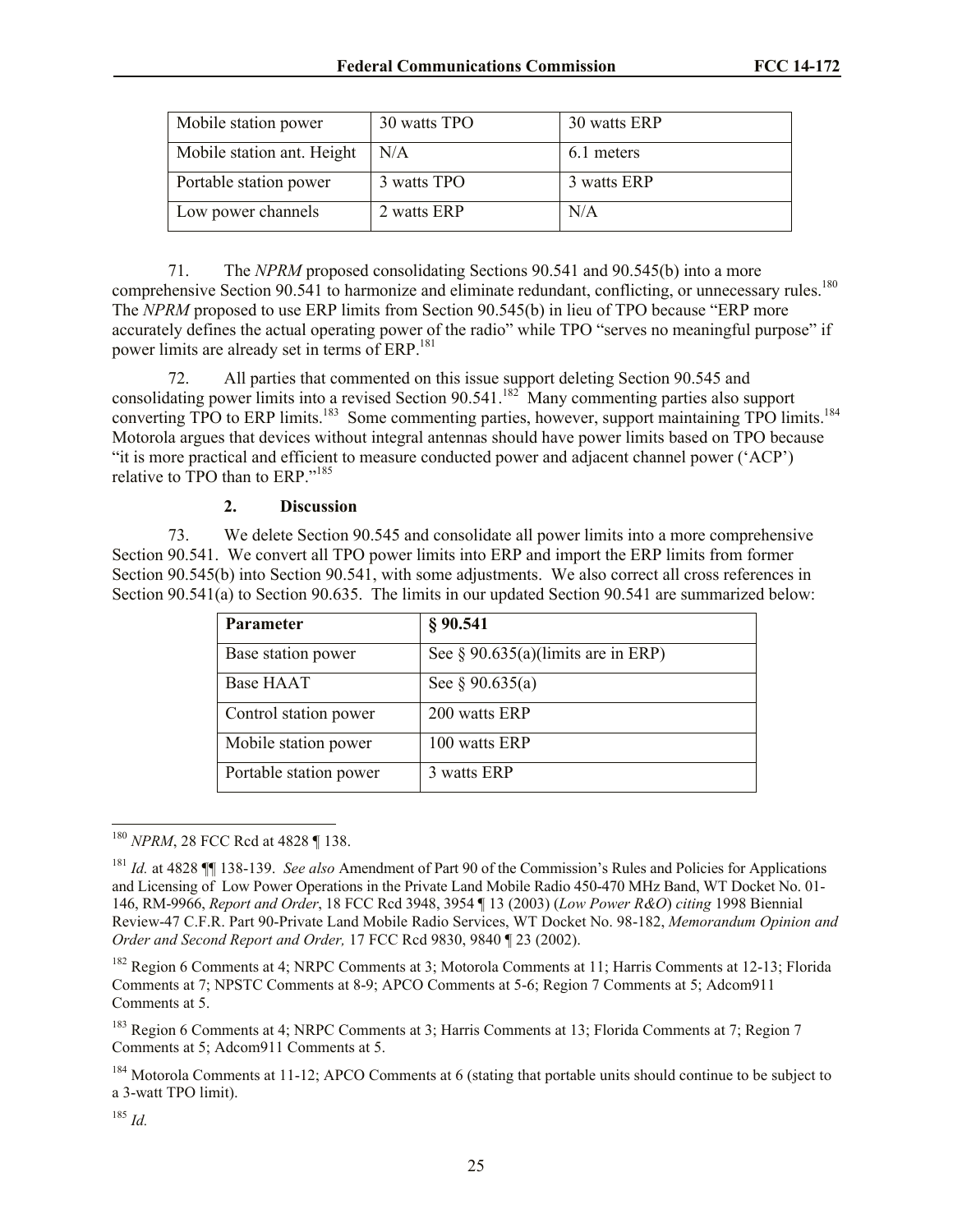| Low power channels | 12 watts ERP |
|--------------------|--------------|
|                    |              |

74. We believe ERP limits are more appropriate than TPO limits because ERP more accurately defines the actual operating power of the radio system. TPO simply describes the transmitter power without considering other components of the overall radio system, whereas ERP describes the power of the entire radio system by considering the TPO plus the antenna gain minus any loss factors.<sup>186</sup> In regard to Motorola's concern about the impact that switching from TPO to ERP may have on its ability to certify mobile or portable equipment containing no integral antenna,<sup>187</sup> we clarify that manufacturers may continue the practice of measuring only conducted power<sup>188</sup> when certifying such equipment.<sup>189</sup>

75. For base stations operating on 700 MHz narrowband channels, we maintain the ERP and antenna height limits that currently apply. For control stations, we adopt the 200 watt ERP limit that was specified in former Section  $90.545(b)$ .<sup>190</sup> We find 200 watts to be representative of what licensees typically require for control station operation. We eliminate the antenna HAAT limit listed in Section 90.545(b) which applied solely to control stations in the 700 MHz band because control stations are typically licensed to operate within a geographic area and no coordinate or antenna height data are typically associated with a control station on a license. We retain, however, the general Part 90 restriction which limits control station antenna height to 20 feet above ground level when they are licensed on a geographic area basis. 191

76. For mobile units, we establish an ERP limit of 100 watts. This is an increase over the current thirty watt TPO limit. The increase accounts for the fact that licensees may elect to use high-gain antennas with their mobile units. Since the embedded universe of mobile equipment was previously limited to thirty watts TPO, our increased ERP limit ensures that licensees may continue to use high-gain antennas with their existing inventory of mobile equipment without violating our new ERP limit. A search of our licensing database indicates that, with one exception, no licensee currently operates a 700 MHz mobile unit in excess of 100 watts ERP. $^{192}$ 

 $\overline{\phantom{a}}$ 

<sup>189</sup> Licensees will ultimately be responsible for complying with our ERP limit based upon the TPO of their mobile or portable transmitter and the gain of the antenna they chose to employ. Manufacturers are required, however, to submit a copy of their equipment installation and operating instructions with their application for certification. This would typically include information about representative and/or specific antennae which may be connected to their equipment and detail the allowed maximum antenna gain for ERP compliance. *See* 47 C.F.R. § 2.1033(c)(3). Manufacturers must also report the maximum power rating of a device, as defined in the applicable rule part(s) (*e.g*., ERP based upon the updated power limits). *See* 47 C.F.R. § 2.1033(c)(7).

<sup>190</sup> *See* 47 C.F.R. § 90.545(b). A control station is an operational fixed station, the transmissions of which are used to control automatically the emissions or operation of another radio station at a specified location. *See* 47 C.F.R. § 90.7.

<sup>191</sup> There is no limit on the number of control stations which may be authorized on a license if the control stations operate on the same frequency as a mobile station and the height of the antenna does not exceed 6.1 meters (20 feet) above ground or an existing man-made structure (other than an antenna structure). *See* 47 C.F.R. § 90.119(b). Control stations meeting these parameters are licensed over a geographic area in the same manner as a mobile unit. *See* FCC Form 601, Schedule D at items 3 and 4.

<sup>192</sup> We performed our ULS search under radio service codes SG and SY and examined all entries with an MO, MO3 or MOI station class code. One licensee listed an ERP of 282 watts for its mobile units. We question if a licensee

(continued….)

<sup>186</sup> *See Low Power R&O*, 18 FCC Rcd at 3954 ¶ 12.

<sup>187</sup> Motorola Comments at 11-12.

<sup>&</sup>lt;sup>188</sup> Conducted power is one of the standard parameters manufacturers are required to measure when applying for an equipment authorization. *See* 47 C.F.R. § 2.1046.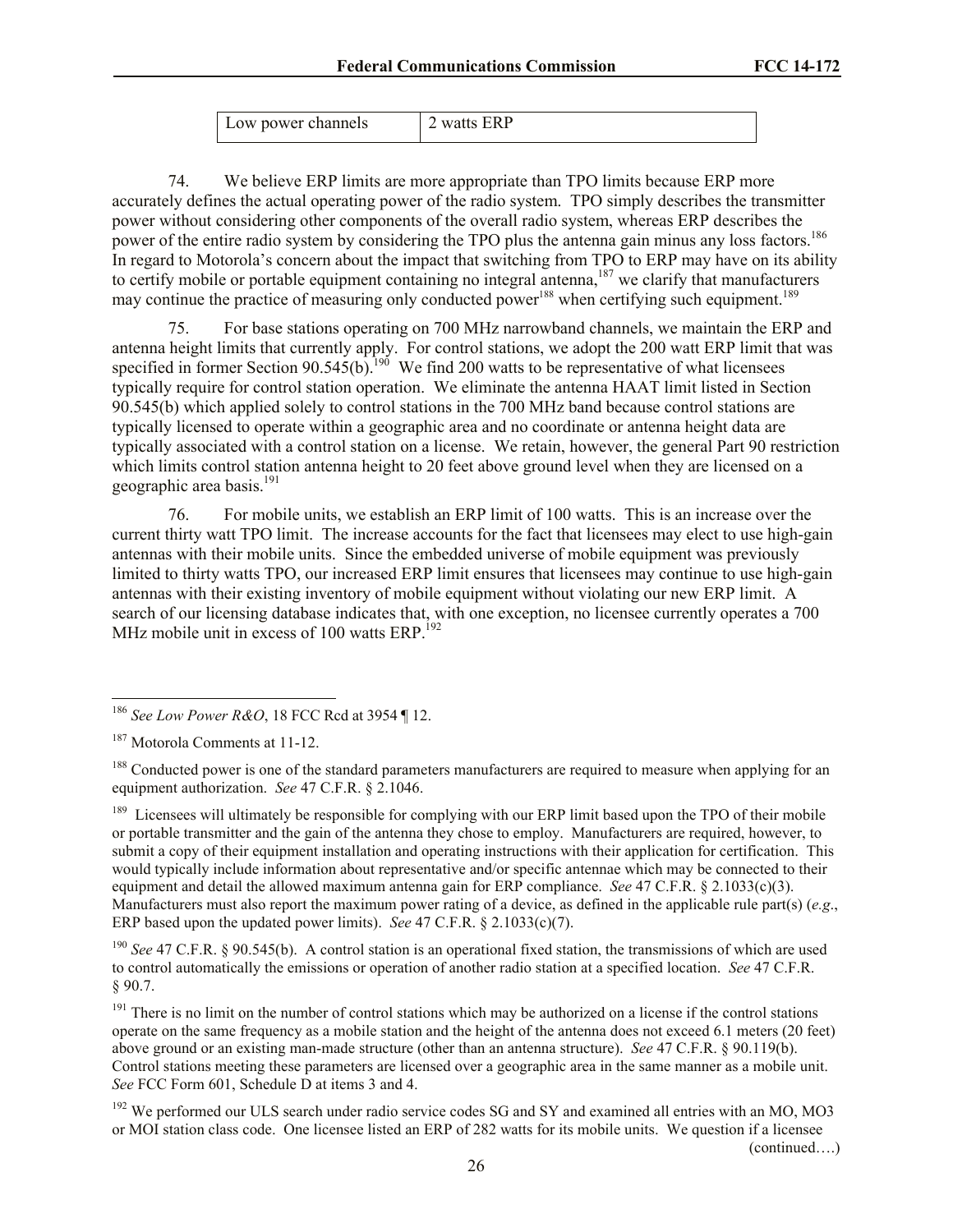77. For portable units, we establish an ERP limit of three watts. The typical antenna for a portable unit has a negative gain or at most unity gain. Since the embedded universe of portable equipment was previously limited to three watts TPO, an ERP limit of three watts is an appropriate conversion.<sup>193</sup> Furthermore, a search of our licensing database reveals that no licensee operates a portable unit in excess of three watts ERP.<sup>194</sup> For transmitters operating on the low power channels, we maintain the current two watt ERP limit as discussed in a previous section.<sup>195</sup> We encourage vendors, industry groups, and public safety communication organizations to update their training and instructional materials to reflect the management of radio assets by ERP so that instructions to users are clear..

## **D. Interoperability Network Access Code**

### **1. Background**

78. The *NPRM* sought comment on whether we should specify a standardized Network Access Code (NAC), by rule, for use on the 700 MHz interoperability channels.<sup>196</sup> Most commenters support a standard NAC, but are divided on whether the Commission should codify a standard NAC in its rules or just recommend a standard NAC for operation on the interoperability channels.

79. For example, several commenters support the use of APCO/NPSTC ANS 1.104.1-2010 – a standard adopting \$293 as the interoperability  $NAC$  – for any radio designed to operate on the 700 MHz interoperability channels.<sup>197</sup> Region 28, Maryland and MCP recommend that the Commission implement NAC requirements.<sup>198</sup> Region 6 and Region 21, on the other hand, support the use of a standard NAC but submit that the Commission should not codify it.<sup>199</sup> Region 21 asserts that that NPSTC-recommended NAC \$293 is already the "*de facto*" standard and that many regions have already adopted this standard.<sup>200</sup> The City of Savannah, Georgia and the Southeast Georgia Regional Radio Network (SEGARRN) agree that \$293 is likely the most commonly used NAC.<sup>201</sup> Florida states that its 700 MHz Public Safety Interoperability Channel Plan requires use of \$293 as the NAC for all interoperable voice channels.<sup>202</sup>

NRPC and Region 54 urge the Commission to "either recommend or require/establish a Project 25 Network Access Code for the use of 700 MHz interoperability spectrum."<sup>203</sup> They submit that a standard NAC is particularly important because mobile/portable use of the interoperability spectrum is

<sup>194</sup> We performed our ULS search under radio service codes SG and SY and examined all entries with an MO, MO3 or MOI station class code listing a TPO of three watts or less.

<sup>195</sup> *See supra* Section IV.D.2.

<sup>196</sup> *NPRM*, 28 FCC Rcd at 4829 ¶ 143. *See* letter from John S. Powell, Chair, National Public Safety Telecommunications Council Interoperability Committee to David L. Furth, Deputy Chief, Public Safety and Homeland Security Bureau (Sept. 11, 2011) (NPSTC Sept. 2011 Letter) at 3 (on file in PS Docket No. 13-87).

<sup>197</sup> Adcom911 Comments at 5; APCO comments at 6; NPSTC Comments at 10; Region 7 Comments at 5.

<sup>202</sup> *Id.*

<sup>(</sup>Continued from previous page)

could achieve such a high ERP from a mobile unit operating at 30 watts TPO, and find this an excessive power for a mobile unit. *See* call sign WQOA369.

<sup>&</sup>lt;sup>193</sup> Since ERP is calculated by adding the antenna gain to the TPO and subtracting any loss factors, a portable unit with three watts TPO and a unity gain antenna would have an ERP of three watts assuming no loss factors while a portable unit with a TPO of three watts and a negative gain antenna would have an ERP of less than three watts.

<sup>198</sup> Region 28 Comments at 6; Maryland Comments at 25; MCP Comments at 8-9.

<sup>199</sup> Region 6 Comments at 20; Region 21 Comments at 9.

<sup>200</sup> Region 21 Comments at 9.

<sup>&</sup>lt;sup>201</sup> SEGARRN Comments at 5.

<sup>&</sup>lt;sup>203</sup> NRPC Comments at 3; Regional Planning Committee 54 (RPC 54) Comments at 3.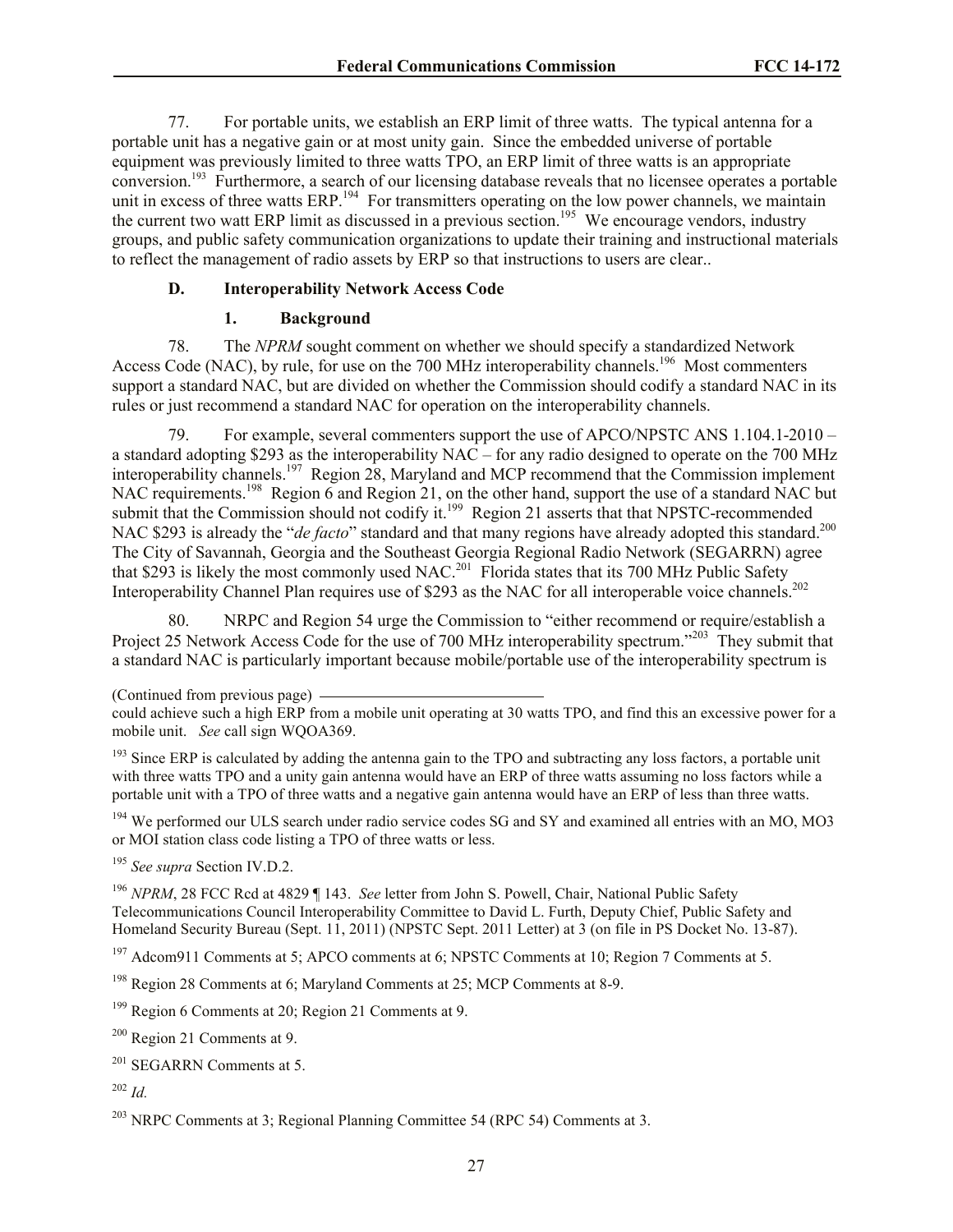"licensed by rule" and it is more difficult for users to determine which agencies utilize a given NAC in their mobile/portable radios in adjacent states.<sup>204</sup> To promote consistency in the use of NAC codes, NRPC and Region 54 urge the Commission to require, from each state that has committed to administer the 700 MHz interoperability spectrum, a plan to be updated annually that documents the parameters and variables licensees implement when utilizing these nationwide, common public safety spectrum resources.<sup>205</sup>

### **2. Discussion**

81. We recommend, but do not require, that 700 MHz licensees use NAC \$293 as specified in APCO/NPSTC ANS 1.104.1.1-2010. The record suggests that NAC \$293 has been widely adopted by Federal, regional, state and local public safety agencies.<sup>206</sup> We note that Maryland supports a uniform NAC but observes that a separate NAC may be useful for air-ground and other operations involving channel sharing.<sup>207</sup> Upon consideration of all the comments, we conclude that the choice of a NAC for interoperability channels is best left to regional, state and local public safety agencies to address according to their operational security and organizational needs. We also decline to require states to submit their interoperability plans to the Commission. While we encourage states to share such plans with each other because it can improve interoperable communications, we do not find it necessary to require submission to the Commission because most states already share their plans with the Department of Homeland Security's Office of Emergency Communications.

#### **E. User Access to Interoperability Channels**

#### **1. Background**

82. Section 90.547(a) of the Commission's rules specifies that 700 MHz public safety narrowband mobile and portable transmitters "must be capable of operating on all of the designated nationwide narrowband Interoperability channels."<sup>208</sup> The *NPRM* noted that it is unclear whether this rule requires all interoperability channels to be simultaneously available to the user or whether it suffices if radios are capable of being programmed for any interoperability channel.<sup>209</sup>

83. Most commenters support requiring that radios be programmable so that they can operate on any of the interoperability channels, but believe that only a selected subset of the interoperability channels need be available to the user.<sup>210</sup> Harris agrees, but, recommends that such a subset must include the two nationwide interoperability calling channels.<sup>211</sup>

#### **2. Discussion**

84. We agree with commenters that the rules should require only that radios be capable of being programmed to operate on all of the interoperability channels, but not require that every radio have every interoperability channel programmed into it and available to the user. This approach is supported

l

<sup>209</sup> *NPRM*, 28 FCC Rcd at 4829 ¶ 144.

<sup>211</sup> Harris Comments at 14.

<sup>&</sup>lt;sup>204</sup> NRPC Comments at 4; Region 54 Comments at 4 citing 47 C.F.R. § 90.525(a).

 $205$  NRPC Comments at 4-5; Region 54 Comments at 4.

<sup>206</sup> Region 21 Comments at 9.

<sup>&</sup>lt;sup>207</sup> Maryland Reply Comments at 15-16.

<sup>&</sup>lt;sup>208</sup> 47 C.F.R. § 90.547(a)(emphasis supplied). Mobile and portable transmitters designed to operate exclusively on the low power or data interoperability channels are exempt from this requirement. *See* 47 C.F.R. §§ 90.547(a)(1) and (2).

<sup>210</sup> APCO Comments at 6; Harris Comments at 13; Maryland Comments at 26; MCP Comments at 9; Motorola Comments at 13; NPSTC Comments at 10; SEAGARNN Comments at 5; Region 21 Comments at 9-10.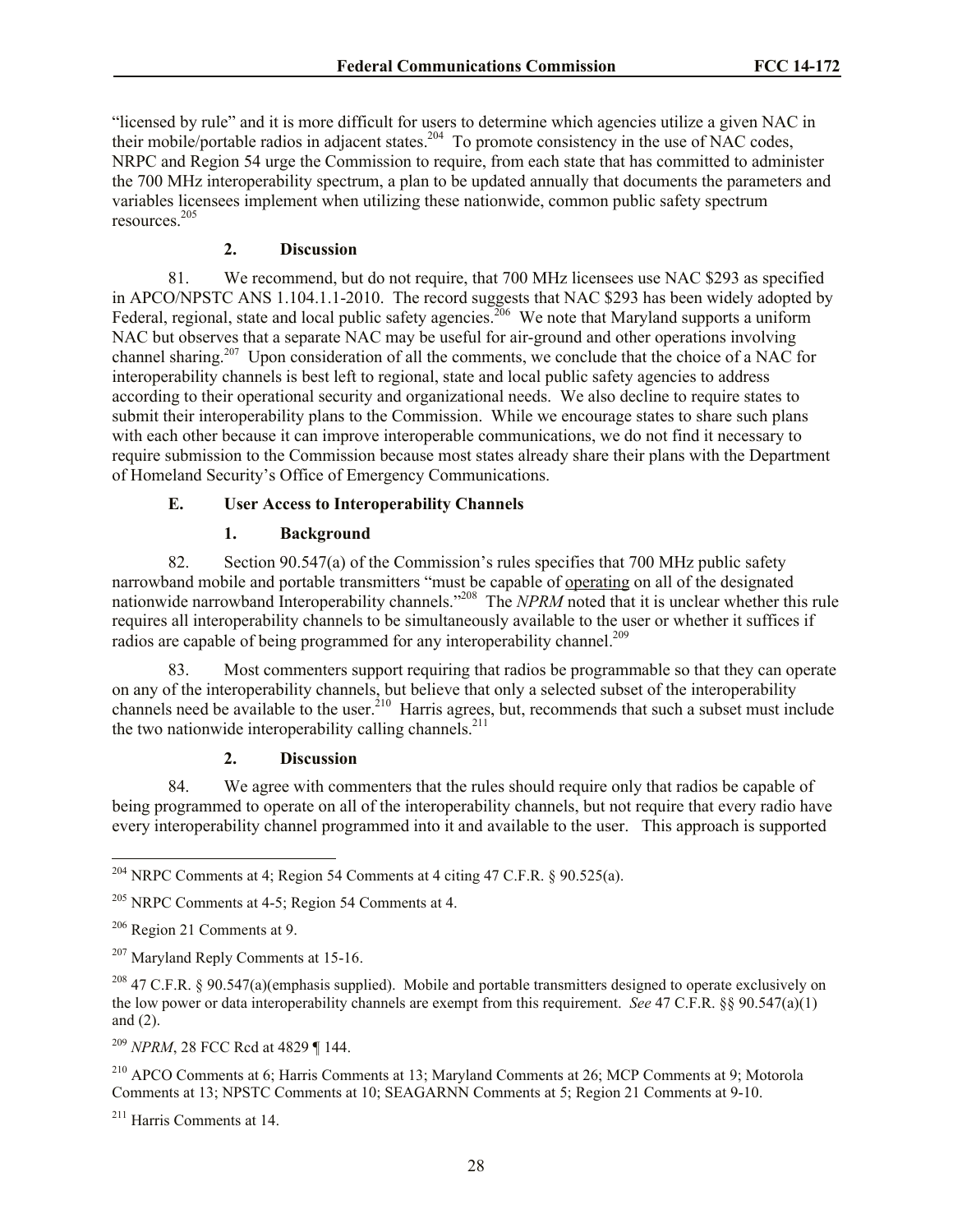by the record and is consistent with a similar rule applicable to radios in the 800 MHz band.<sup>212</sup> Although Harris proposes that programming radios on the nationwide interoperability calling channels be made mandatory, we decline to do so because radio programming is a matter best left to public safety agencies in accordance with their needs. However, if a public safety agency wishes to have the interoperability calling channels immediately accessible to the user at all times, as suggested by Harris, it may choose to do so.

### **F. Analog Operation on Interoperability Channels.**

#### **1. Background**

85. Section  $90.548(a)(1)$  of the Commission's rules mandates that transmitters designed to operate on 700 MHz narrowband interoperability channels "shall include" a mode of operation conforming to the Project 25 standard (which requires digital modulation).<sup>213</sup> Section  $90.535(a)$  states, however, that mobile and portable transmitters may use analog modulation as a secondary mode of operation.<sup>214</sup> Considered together, these two rules could be construed to mean that analog operation is permitted on the interoperability channels on a secondary basis. The *NPRM* asked whether to permit users to operate their mobile and portable equipment in analog mode on the interoperability channels.<sup>215</sup>

86. Most commenters support prohibiting analog operation on the interoperability channels,<sup>216</sup> citing the incompatibility of analog and digital communications,<sup>217</sup> and urge the Commission to prohibit dual-band equipment (equipment capable of operating in both the 700 and 800 MHz bands) from operating in analog mode on the 700 MHz interoperability channels.<sup>218</sup> However, several commenters argue that RPCs rather than the Commission should decide whether to allow analog operations on interoperability channels.<sup>219</sup>

## **2. Discussion**

87. We conclude that analog operation should be prohibited on the interoperability channels. Specifically, we find that allowing two modulation modes on a channel reserved for interoperable voice communications would seriously impair interoperability. Although we acknowledge the concerns of those parties who believe this is an operational decision best left to the RPCs, doing so could lead to inconsistent regional approaches that would impair nationwide interoperability.

## **VI. PROCEDURAL MATTERS**

### **A. Regulatory Flexibility Analysis**

88. Pursuant to the Regulatory Flexibility Act of 1980,<sup>220</sup> as amended, the Final Regulatory Flexibility Analysis in this *Report and Order* is attached as Appendix A.

l

<sup>220</sup> *See* 5 U.S.C. § 604.

 $^{212}$  47 C.F.R. § 90.203(i).

<sup>213</sup> *See* 47 C.F.R. § 90.548(a)(1).

<sup>214</sup> *See* 47 C.F.R. § 90.535(a).

<sup>215</sup> *NPRM,* 28 FCC Rcd at 4830 ¶ 147.

<sup>216</sup> Maryland Reply Comments at 18, Florida Comments at 8, Region 6 Comments at 5, NRPC Comments at 6, Harris Corporation Comments at 15, NPSTC Comments at 11, LA-RICS Comments at 3, APCO Comments at 6, Region 49 Comments at 3.

<sup>217</sup> NPSTC Comments at 11, LA-RICS Comments at 3, APCO Comments at 6

 $218$  Region 6 Comments at 5, NPRC Comments at 7, Harris Corporation Comments at 15.

<sup>219</sup> Region 7 Comments at 5, Adcom911 Comments at 5. *See also* Motorola Solutions Comments at 13.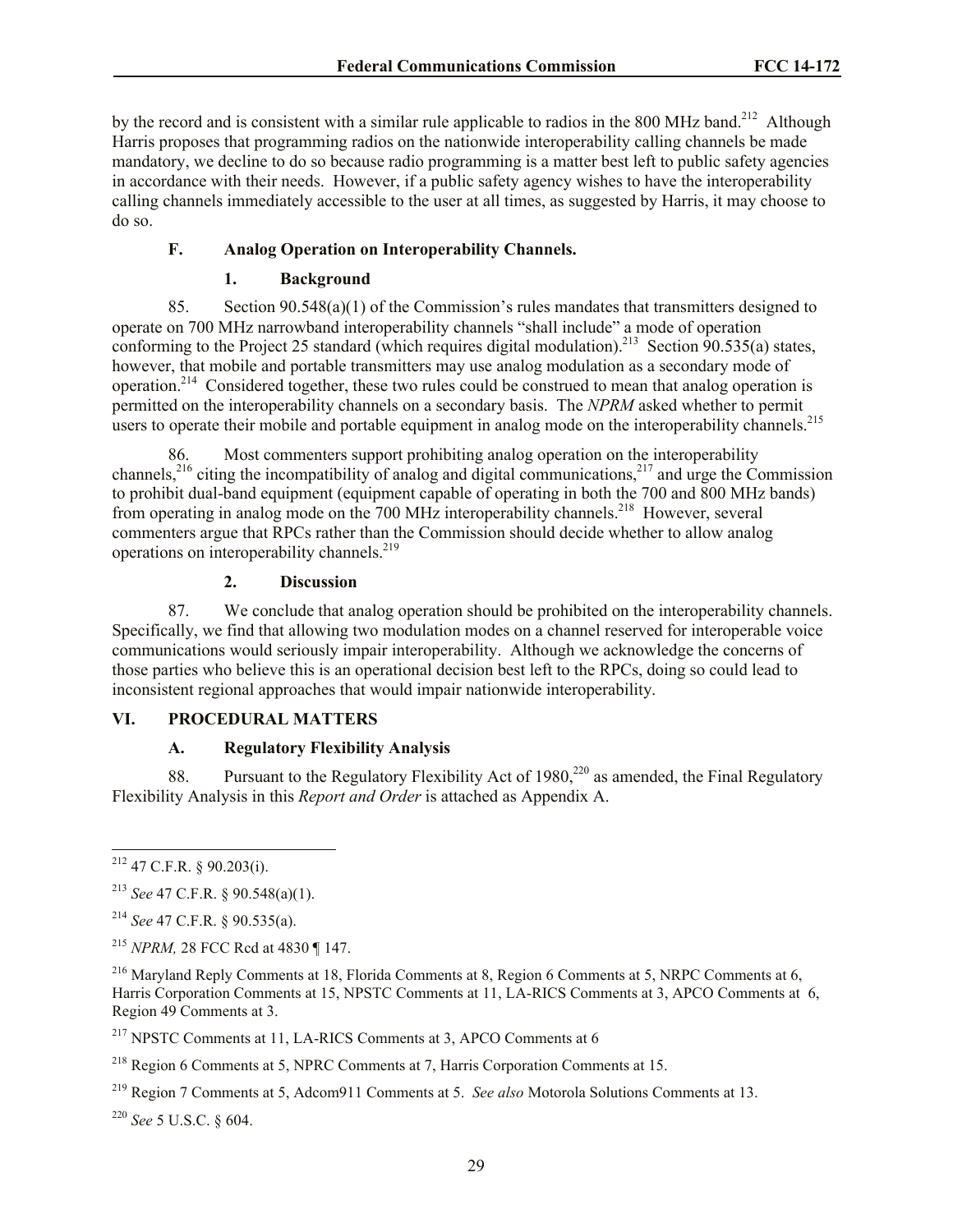## **B. Paperwork Reduction Act Analysis**

89. This document contains new information collection requirements subject to the Paperwork Reduction Act of 1995 (PRA), Public Law 104-13. It will be submitted to the Office of Management and Budget (OMB) for review under Section 3507(d) of the PRA. OMB, the general public, and other Federal agencies are invited to comment on the new information collection requirements contained in this proceeding.

## **C. Congressional Review Act**

90. The Commission will send a copy of this Report and Order to Congress and the Government Accountability Office pursuant to the Congressional Review Act.<sup>221</sup>

## **VII. ORDERING CLAUSES**

91. Accordingly, IT IS ORDERED that, pursuant to Sections 1, 4(i), 303, 316, 332 and 337 of the Communications Act of 1934, as amended, 47 U.S.C. §§ 151, 154(i), 303, 316, 332 and 337, this *Report and Order* IS HEREBY ADOPTED.

92. IT IS FURTHER ORDERED that the amendments of the Commission's Rules as set forth in Appendix B ARE ADOPTED, effective thirty days from the date of publication in the Federal Register, except for those rules and requirements containing new or modified information collection requirements that require approval by the OMB under the PRA, which WILL BECOME EFFECTIVE after such approval, on the effective date specified in a notice that the Commission publishes in the Federal Register announcing such approval and effective date.

93. IT IS FURTHER ORDERED that, pursuant to Section 4(i) of the Communications Act of 1934, as amended, 47 U.S.C. § 154(i), and Section 1.925(b)(3) of the Commission's rules, 47 C.F.R. § 1.925(b)(3), the Request for Waiver filed by the Washington Metropolitan Area Transit Authority on June 18, 2013, IS DISMISSED AS MOOT.

94. IT IS FURTHER ORDERED that, pursuant to Section 4(i) of the Communications Act of 1934, as amended, 47 U.S.C. § 154(i), and Section 1.925(b)(3) of the Commission's rules, 47 C.F.R. § 1.925(b)(3), the Request for Waiver filed by the Los Angeles Regional Interoperable Communications System Joint Powers Authority on December 7, 2012, IS DISMISSED AS MOOT.

95. IT IS FURTHER ORDERED that, pursuant to Section 4(i) of the Communications Act of 1934, as amended, 47 U.S.C. § 154(i), and Section 1.925(b)(3) of the Commission's rules, 47 C.F.R. § 1.925(b)(3), the Request for Waiver filed by Central Maryland Area Radio Communications (CMARC) on April 3, 2013, IS DISMISSED AS MOOT.

96. IT IS FURTHER ORDERED that, pursuant to Section 4(i) of the Communications Act of 1934, as amended, 47 U.S.C. § 154(i), and Section 1.925(b)(3) of the Commission's rules, 47 C.F.R. § 1.925(b)(3), the Request for Waiver and Request for Expedited Review and Action for Rulemaking filed by Weld County, Colorado on February 14, 2013, IS DISMISSED AS MOOT.

97. IT IS FURTHER ORDERED that, pursuant to Section 4(i) of the Communications Act of 1934, as amended, 47 U.S.C. § 154(i), and Section 1.925(b)(3) of the Commission's rules, 47 C.F.R. § 1.925(b)(3), the Request for Waiver and Request for Expedited Review and Action for Rulemaking filed by the Region 12, 700 MHz Regional Planning Committee and the State of Idaho Statewide Interoperability Executive Council on February 8, 2013, IS DISMISSED AS MOOT.

98. IT IS FURTHER ORDERED that, pursuant to Section 4(i) of the Communications Act of 1934, as amended, 47 U.S.C. § 154(i), and Section 1.925(b)(3) of the Commission's rules, 47 C.F.R. § 1.925(b)(3), the Request for Waiver and Request for Expedited Review and Action for Rulemaking filed by the City of Pueblo, Colorado on December 12, 2012, IS DISMISSED AS MOOT.

l

<sup>221</sup> *See* 5 U.S.C. § 801(a)(1)(A).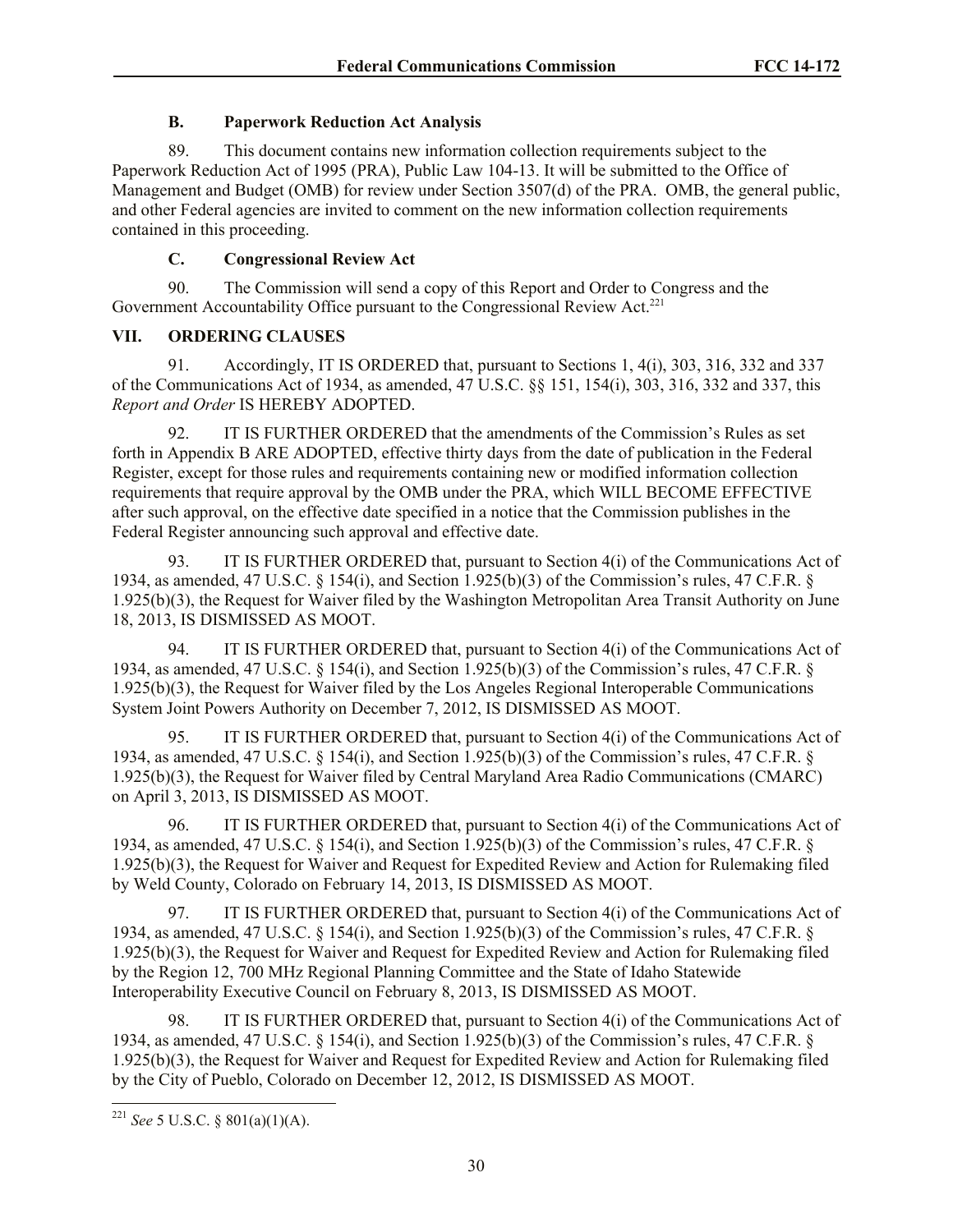99. IT IS FURTHER ORDERED that, pursuant to Section 4(i) of the Communications Act of 1934, as amended, 47 U.S.C. § 154(i), and Section 1.925(b)(3) of the Commission's rules, 47 C.F.R. § 1.925(b)(3), the Request for Waiver and Request for Expedited Review and Action for Rulemaking filed by the County of Douglas, Colorado on December 12, 2012, IS DISMISSED AS MOOT.

100. IT IS FURTHER ORDERED that, pursuant to Section 4(i) of the Communications Act of 1934, as amended, 47 U.S.C. § 154(i), and Section 1.925(b)(3) of the Commission's rules, 47 C.F.R. § 1.925(b)(3), the Request for Waiver and Request for Expedited Review and Action for Rulemaking filed by the City of Thornton, Colorado on December 5, 2012, IS DISMISSED AS MOOT.

101. IT IS FURTHER ORDERED that, pursuant to Section 4(i) of the Communications Act of 1934, as amended, 47 U.S.C. § 154(i), and Section 1.925(b)(3) of the Commission's rules, 47 C.F.R. § 1.925(b)(3), the Request for Waiver and Request for Expedited Review and Action for Rulemaking filed by the Adams County Communications Center, Inc., Colorado on November 29, 2012, IS DISMISSED AS MOOT.

102. IT IS FURTHER ORDERED that, pursuant to Section 4(i) of the Communications Act of 1934, as amended, 47 U.S.C. § 154(i), and Section 1.925(b)(3) of the Commission's rules, 47 C.F.R. § 1.925(b)(3), the Petition for Waiver filed by the State of Maryland on December 12, 2013, IS DISMISSED AS MOOT.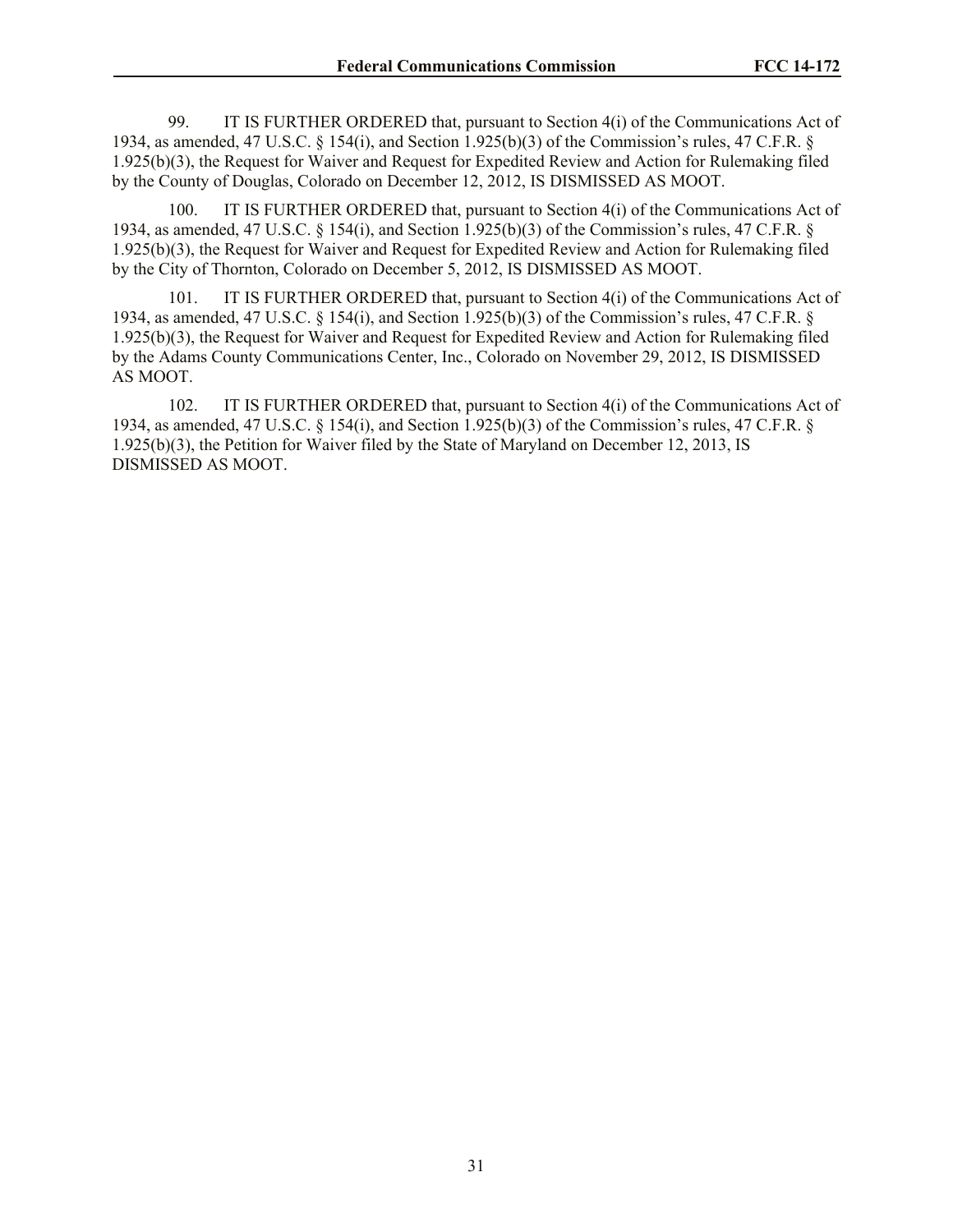103. IT IS FURTHER ORDERED that the Commission SHALL SEND a copy of this *Report and Order* in a report to be sent to Congress and the General Accounting Office pursuant to the Congressional Review Act, 5 U.S.C.  $\S 801(a)(1)(A)$ .

## FEDERAL COMMUNICATIONS COMMISSION

Marlene H. Dortch Secretary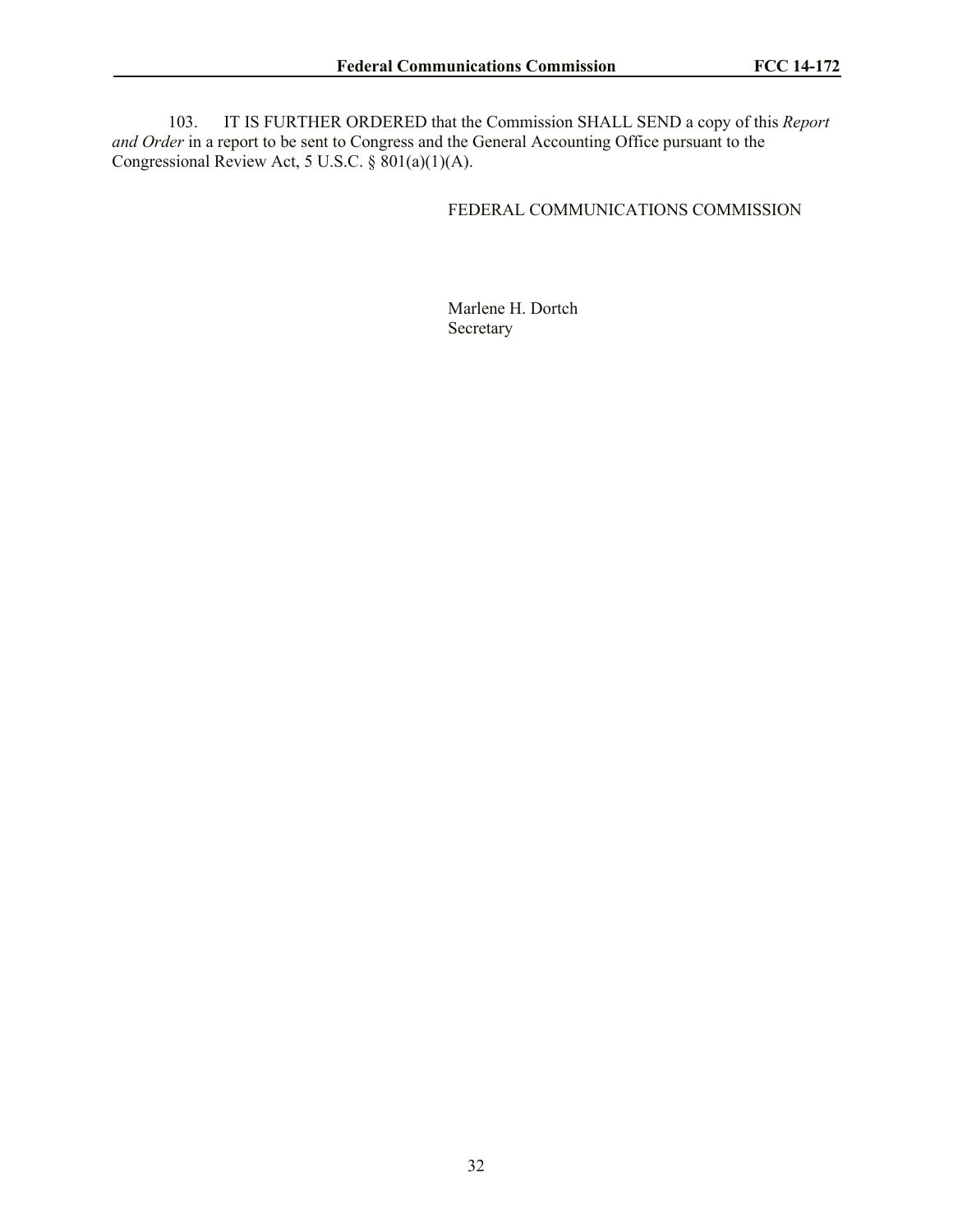## **APPENDIX A**

### **Final Regulatory Flexibility Analysis (***Report and Order***)**

1. As required by the Regulatory Flexibility Act (RFA), an Initial Regulatory Flexibility Analysis (IRFA) was incorporated into the *Notice of Proposed Rule Making* of this proceeding. The Commission sought written public comment on the IRFA. The RFA $<sup>1</sup>$  requires that an agency prepare a</sup> regulatory flexibility analysis for notice-and-comment rulemaking proceedings, unless the agency certifies that "the rule will not, if promulgated, have a significant economic impact on a substantial number of small entities."<sup>2</sup> The RFA generally defines "small entity" as having the same meaning as the terms "small business," "small organization," and "small governmental jurisdiction."<sup>3</sup> In addition, the term "small business" has the same meaning as the term "small business concern" under the Small Business Act.<sup>4</sup> A "small business concern" is one which: (1) is independently owned and operated; (2) is not dominant in its field of operation; and (3) satisfies any additional criteria established by the Small Business Administration (SBA).<sup>5</sup> The present Final Regulatory Flexibility Analysis (FRFA) conforms to the RFA.

#### **A. Need for, and Objectives of, the Report and Order**

2. In the *Report and Order*, we amend the Commission's rules governing 700 MHz public safety narrowband spectrum at 769-775 MHz and 799-805 MHz. The rule changes adopted are intended to promote flexible and efficient use of public safety narrowband spectrum in the 700 MHz band while reducing the regulatory burdens on licensees wherever possible. In order to achieve these objectives, we:

- Eliminate the December 31, 2016 narrowbanding deadline for 700 MHz public safety narrowband licensees to transition from 12.5 kilohertz to 6.25 kilohertz channel bandwidth technology.<sup>6</sup>
- Redesignate channels in the 700 MHz band that are currently licensed for secondary trunking operations for public safety aircraft voice operations, at a maximum ERP of 2 watts, consistent with NPSTC's 2010 proposal.
- Decline to establish a Nationwide Interoperability Travel Channel.
- Allow voice operations on Data Interoperability Channels on a secondary basis.
- Reallocate the Reserve Channels to General Use Channels and afford T-Band public safety licensees priority for licensing of the former Reserve Channels in T-Band areas.

 $3^3$  5 U.S.C. § 601(6).

 $5$  15 U.S.C. § 632.

 1 *See* 5 U.S.C. § 603. The RFA, *see* 5 U.S.C. § 601 *et seq*., has been amended by the Contract With America Advancement Act of 1996, Pub. L. No. 104-121, 110 Stat. 847 (1996) (CWAAA). Title II of the CWAAA is the Small Business Regulatory Enforcement Fairness Act of 1996 (SBREFA).

<sup>2</sup> *See* 5 U.S.C. § 605(b).

<sup>&</sup>lt;sup>4</sup> 5 U.S.C § 601(3) (incorporating by reference the definition of "small business concern" in Small Business Act, 15 U.S.C.  $\S 632$ ). Pursuant to 5 U.S.C.  $\S 601(3)$ , the statutory definition of a small business applies "unless an agency, after consultation with the Office of Advocacy of the Small Business Administration and after opportunity for public comment, establishes one or more definitions of such term which are appropriate to the activities of the agency and publishes such definition(s) in the Federal Register."

<sup>&</sup>lt;sup>6</sup> As a result of our decision to eliminate the 700 MHz narrowbanding deadline, we dismiss as moot several requests for waiver filed prior to and during the pendency of this rulemaking.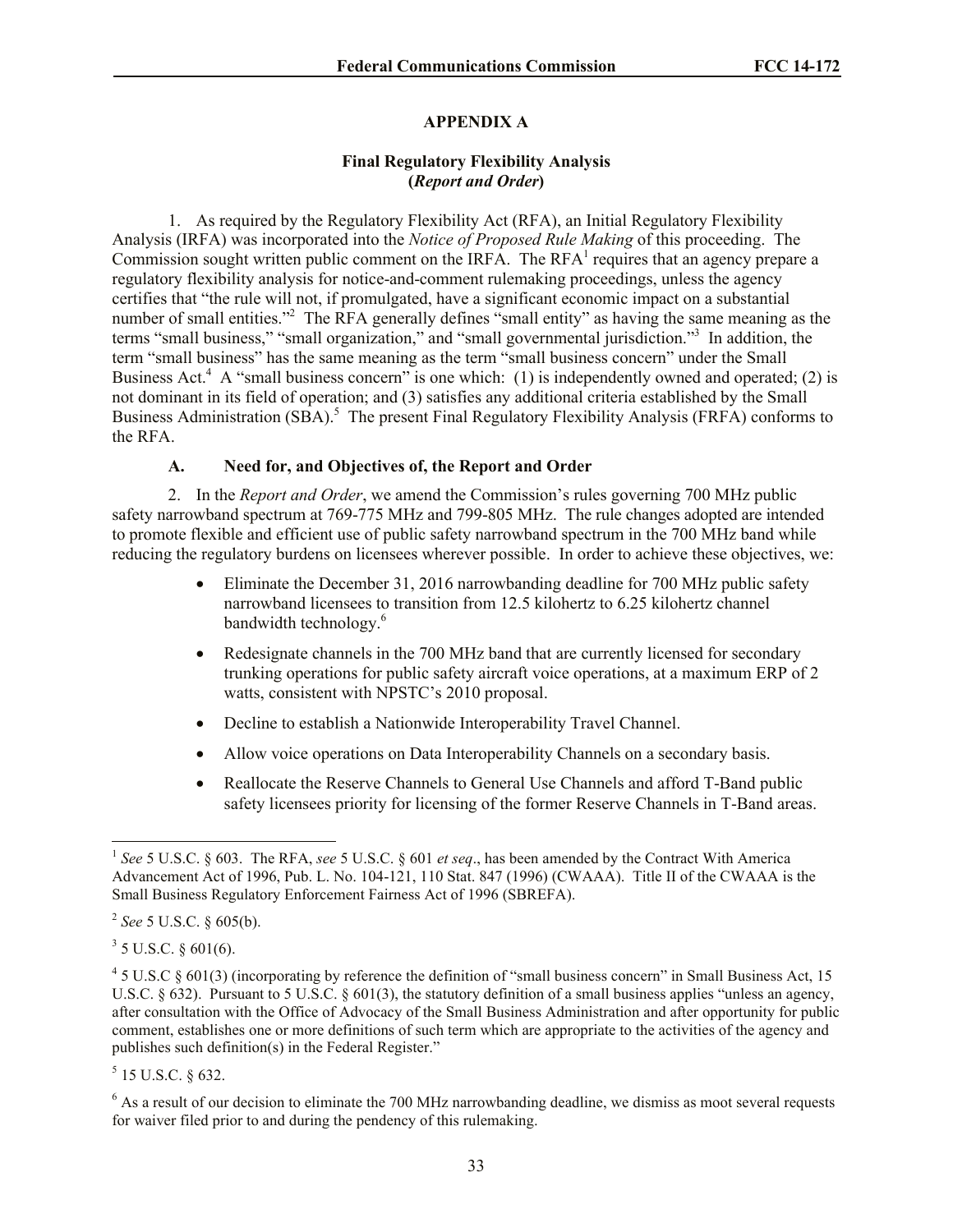- Decline to increase the permissible 2 watt ERP for radios operating on the mobile-only low power channels.
- Encourage manufacturers to demonstrate compliance with Section 90.548 of the Commission's rules (Interoperability Technical Standards) by submitting evidence of Compliance Assessment Program (CAP) approval. Alternatively, manufacturers may provide a document demonstrating how they determined that their devices are interoperable across vendors and meet Section 90.548 requirements.
- Adopt rules governing the spectral output of signal boosters when simultaneously retransmitting multiple signals.
- Adopt effective radiated power (ERP) as a regulatory parameter in place of transmitter power output (TPO).
- Recommend, but do not require, that 700 MHz radios operating on interoperability calling channels employ the Network Access Code (NAC) \$293.Clarify that 700 MHz radios must be capable of being programmed to make all 64 interoperability channels immediately accessible, but need not actually be so programmed.
- Clarify that the rules do not allow analog operation on the 700 MHz interoperability channels.

### **B. Summary of Significant Issues Raised by Public Comments in Response to the IRFA**

3. There were no comments filed that specifically addressed the rules and policies proposed in the IRFA.

## **C. Description and Estimate of the Number of Small Entities to Which the Rules Will Apply**

4. The RFA directs agencies to provide a description of and, where feasible, an estimate of the number of entities that will be affected by the rules.<sup>7</sup> The RFA generally defines the term "small entity" as having the same meaning as the terms "small business," "small organization," and "small governmental jurisdiction."<sup>8</sup> In addition, the term "small business" has the same meaning as the term "small business concern" under the Small Business Act. $9$  A small business concern is one which: (1) is independently owned and operated; (2) is not dominant in its field of operation; and (3) satisfies any additional criteria established by the SBA.<sup>10</sup>

5. *Public Safety Radio Licensees*. As a general matter, Public Safety Radio Licensees include police, fire, local government, forestry conservation, highway maintenance, and emergency medical services.<sup>11</sup> For the purpose of determining whether a Public Safety Radio Licensee is a small business as defined by the SBA, we use the broad census category, Wireless Telecommunications Carriers (except Satellite). This definition provides that a small entity is any such entity employing no more than 1,500

 $\overline{\phantom{a}}$ 

 $^7$  5 U.S.C. § 604(a)(3).

 $8$  5 U.S.C. § 601(6).

 $9^9$  5 U.S.C. § 601(3) (incorporating by reference the definition of "small business concern" in 15 U.S.C. § 632). Pursuant to the RFA, the statutory definition of a small business applies "unless an agency, after consultation with the Office of Advocacy of the Small Business Administration and after opportunity for public comment, establishes one or more definitions of such term which are appropriate to the activities of the agency and publishes such definition(s) in the Federal Register." 5 U.S.C. § 601(3).

<sup>&</sup>lt;sup>10</sup> Small Business Act, 15 U.S.C. § 632 (1996).

<sup>11</sup> *See* subparts A and B of Part 90 of the Commission's Rules, 47 C.F.R. §§ 90.1-90.22.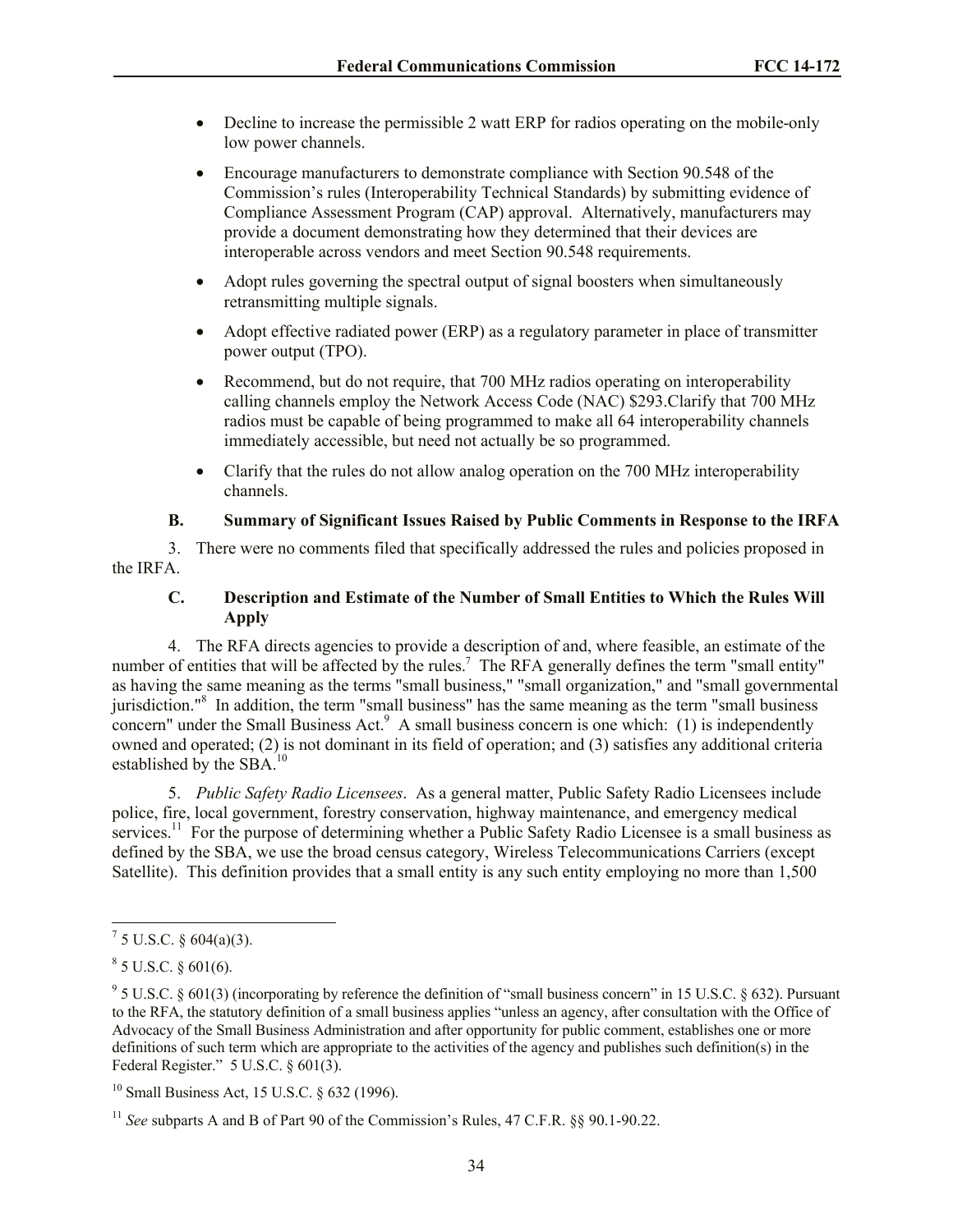persons.<sup>12</sup> For this category, census data for 2007 show that there were 11,163 establishments that operated for the entire year.<sup>13</sup> Of this total, 10,791 establishments had employment of 999 or fewer employees and 372 had employment of 1000 employees or more.<sup>14</sup> The Commission does not require Public Safety Radio Licensees to disclose information about number of employees, so the Commission does not have information that could be used to determine how many Public Safety Radio licensees constitute small entities under this definition. Nonetheless, the Commission estimates that the majority of Public Safety Radio Licensees are small entities.<sup>15</sup>

6. *Radio and Television Broadcasting and Wireless Communications Equipment Manufacturing.* The Census Bureau defines this category as follows: "This industry comprises establishments primarily engaged in manufacturing radio and television broadcast and wireless communications equipment. Examples of products made by these establishments are: transmitting and receiving antennas, cable television equipment, GPS equipment, pagers, cellular phones, mobile communications equipment, and radio and television studio and broadcasting equipment."<sup>16</sup> The SBA has developed a small business size standard for Radio and Television Broadcasting and Wireless Communications Equipment Manufacturing, which is: all such firms having 750 or fewer employees. According to Census Bureau data for 2007, there were a total of 939 establishments in this category that operated for part or all of the entire year. Of this total, 784 had less than 100 employees and 155 had more than  $100$  employees.<sup>17</sup> Thus, under that size standard, the majority of firms can be considered small.

## **D. Description of Projected Reporting, Recordkeeping and Other Compliance Requirements**

7. This *Report and Order* adopts a rule that will entail reporting, recordkeeping, and/or thirdparty consultation. Specifically, the *Report and Order* requires all Wireless Communications Equipment Manufacturers who manufacture 700 MHz narrowband equipment capable of operating on the interoperability channels to demonstrate compliance with the Commission's Interoperability Technical Standards. One method of demonstrating this compliance is demonstrating compliance with the Project 25 Compliance Assessment Program (CAP). CAP is a program that establishes an independent compliance assessment process to ensure that communications equipment conforms to Project 25 standards and is interoperable across vendors. The purpose of this rule is to enhance interoperability and provide assurance to licensees that their equipment is interoperable across vendors regardless of which vendor they choose. Thus, the *Report and Order* establishes the presumption that CAP compliance is sufficient to show compliance with Section 90.548. Alternatively, a manufacturer may submit a document describing how it determined compliance with Section 90.548 and that its equipment is interoperable across vendors. The *Report and Order* concludes this is the most effective means of

14

l

http://factfinder2.census.gov/faces/tableservices/jsf/pages/productview.xhtml?pid=ECN\_2007\_US\_51SSSZ2&prod Type=table*Id*. Available census data do not provide a more precise estimate of the number of firms that have employment of 1,500 or fewer employees; the largest category provided is for firms with "100 employees or more."

*http://factfinder2.census.gov/faces/tableservices/jsf/pages/productview.xhtml?pid=ECN\_2007\_US\_51SSSZ2&prodT ype=table*

<sup>16</sup> The NAICS Code for this service is 334220. *See* 13 C.F.R 121/201. *See also* http://factfinder.census.gov/servlet/IBQTable? bm=y&-fds\_name=EC0700A1&-geo\_id=&-\_skip=300&ds\_name=EC0731SG2 $\&$ - lang=en

<sup>12</sup> *See* 13 C.F.R. §121.201, NAICS code 517210.

<sup>&</sup>lt;sup>13</sup> U.S. Census Bureau, Subject Series: Information, Table 5, "Establishment and Firm Size: Employment Size of Firms for the United States: 2007 NAICS Code 517210" (issued Nov. 2010).

<sup>15</sup>*See* 

<sup>&</sup>lt;sup>17</sup> See http://factfinder.census.gov/servlet/IBQTable? bm=y&-geo\_id=&-fds\_name=EC0700A1&-\_skip=4500&ds\_name= $EC0731SG3&-$ lang=en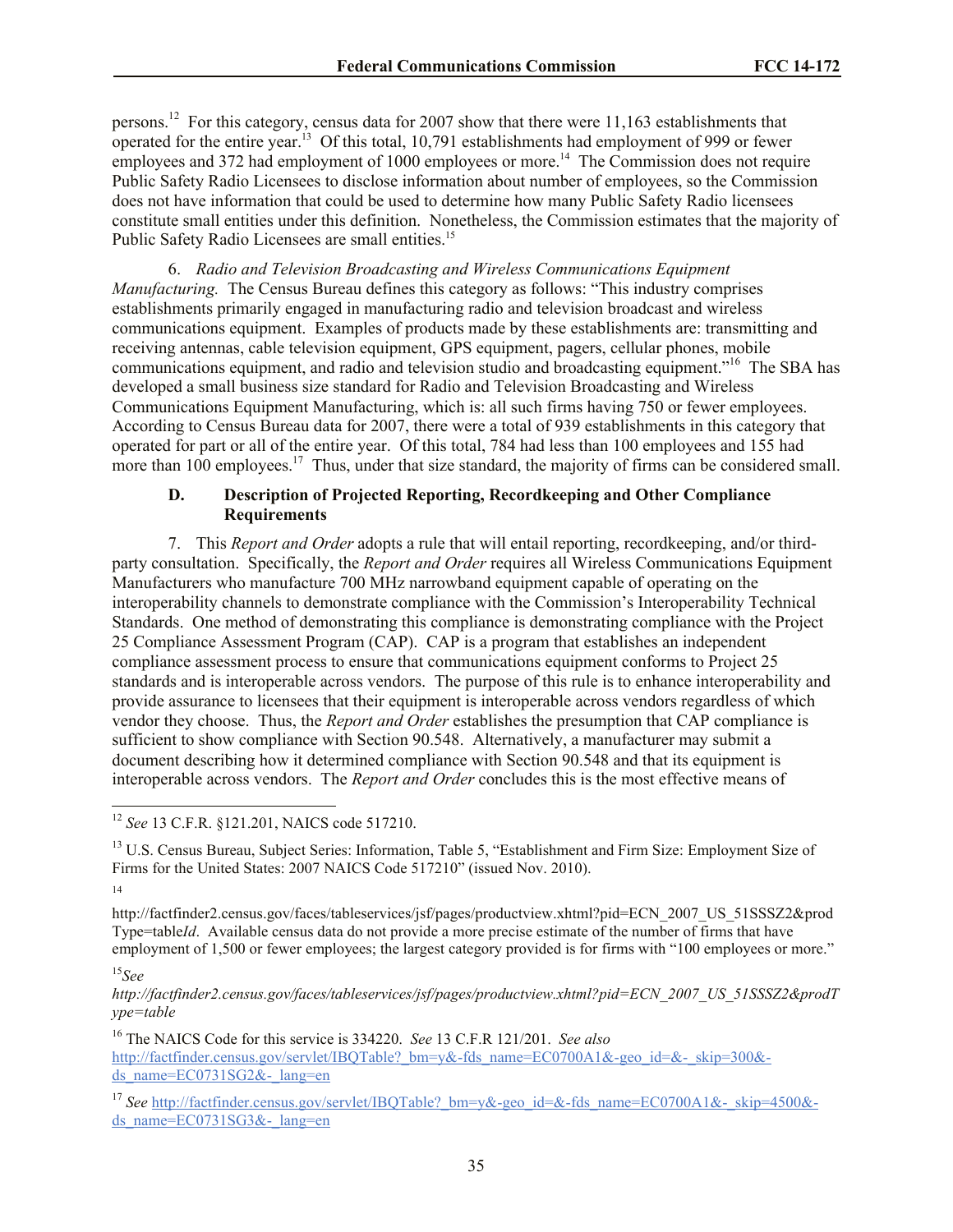ensuring licensee adherence with Section 90.548 of our rules. The estimated burden and cost levels for equipment certification are described in more detail in the supporting statement for OMB Control No. 3060-0057.

8. This *Report and Order* designates the twenty-four 12.5 kilohertz bandwidth reserve channel pairs for General Use subject to the approved regional planning committee regional plans. To date, only 47 out of 55 regions have obtained approval for their plans. As a result, we direct these 47 700 MHz regional planning committees who have obtained approval for their regional plans to modify their plans to reflect the new 700 MHz narrowband General Use reserve spectrum allocation adopted in this *Report and Order*. Therefore, these 47 regions will incur a one time burden as they implement the final rule. Similarly, we estimate that each of the 55 regional planning committees will receive information on how to incorporate the reserve channels into their plans from approximately 20 eligible entities, so that the total number of third party respondents is estimated to be approximately 1100. The estimated burden and cost levels are described in more detail in the supporting statement for OMB 3060-0805, ICR Ref No. 201103-3060-001.

9. This *Report and Order* designates the twenty-four 12.5 kilohertz bandwidth reserve channel pairs for General Use subject to the approved regional planning committees' regional plans. Each applicant for General Use Reserve Spectrum shall notify the relevant Regional Planning Committee(s) prior to filing a license application with the Commission and allow the Regional Planning Committee the opportunity to review the application and prepare a statement of concurrence. Any statement of concurrence from the Regional Planning Committee shall be submitted with the applicant's license application. Therefore, these licensees and regional planning committees will incur a one-time burden each time an application is filed with the Commission. The estimated burden and cost levels are described in more detail in the supporting statement for OMB 3060-1198, ICR Ref. No. 201404-3060- 023. Additionally, T-Band incumbents that seek to license the Reserve Channels must commit to return to the Commission an equal amount of T-Band spectrum.

10. This *Report and Order* redesignates the Secondary Trunking Channels to support Air-Ground communications subject to State administration. We assign responsibility for coordinating these channels to the states. Each applicant for Air-Ground spectrum shall notify the relevant State prior to filing a license application with the Commission and allow the State the opportunity to review the application and prepare a statement of concurrence. Any statement of concurrence from the State shall be submitted with the applicant's license application.

11. This *Report and Order* amends the rules to require radios to be capable of being programmed to operate on all sixty-four of the 6.25 kilohertz bandwidth interoperability channels in the 700 MHz band as opposed to requiring radios to operate on the narrowband interoperability channels. This rule change eliminates an ambiguity in the rules and reduces the compliance requirements on public safety licensees.

### **E. Steps Taken to Minimize Significant Economic Impact on Small Entities and Significant Alternatives Considered**

12. The *Report and Order* adopts a number of changes to the rules covering operation of public safety systems on narrowband spectrum in the 700 MHz band. In formulating rule changes in the *Report and Order*, we strived to promote efficient use of the 700 MHz public safety narrowband spectrum while reducing economic burdens on Public Safety Radio Licensees. Absent these rule changes, we conclude that Public Safety Radio Licensees would be subject to increased economic burdens and unnecessary restrictions.

13. *Deadline for Narrowbanding Transition to 6.*25 *Kilohertz Technology*. The *Report and Order* eliminates the December 31, 2016 deadline for 700 MHz public safety narrowband licensees to transition to 6.25 kHz bandwidth technology and the December 31, 2014 interim deadline for the cessation of marketing, manufacture, or import of 700 MHz narrowband equipment not capable of operating at 6.25 kilohertz efficiency. Elimination of the 2016 deadline, relieves public safety licensees of the economic burden associated with having to replace currently operating communications systems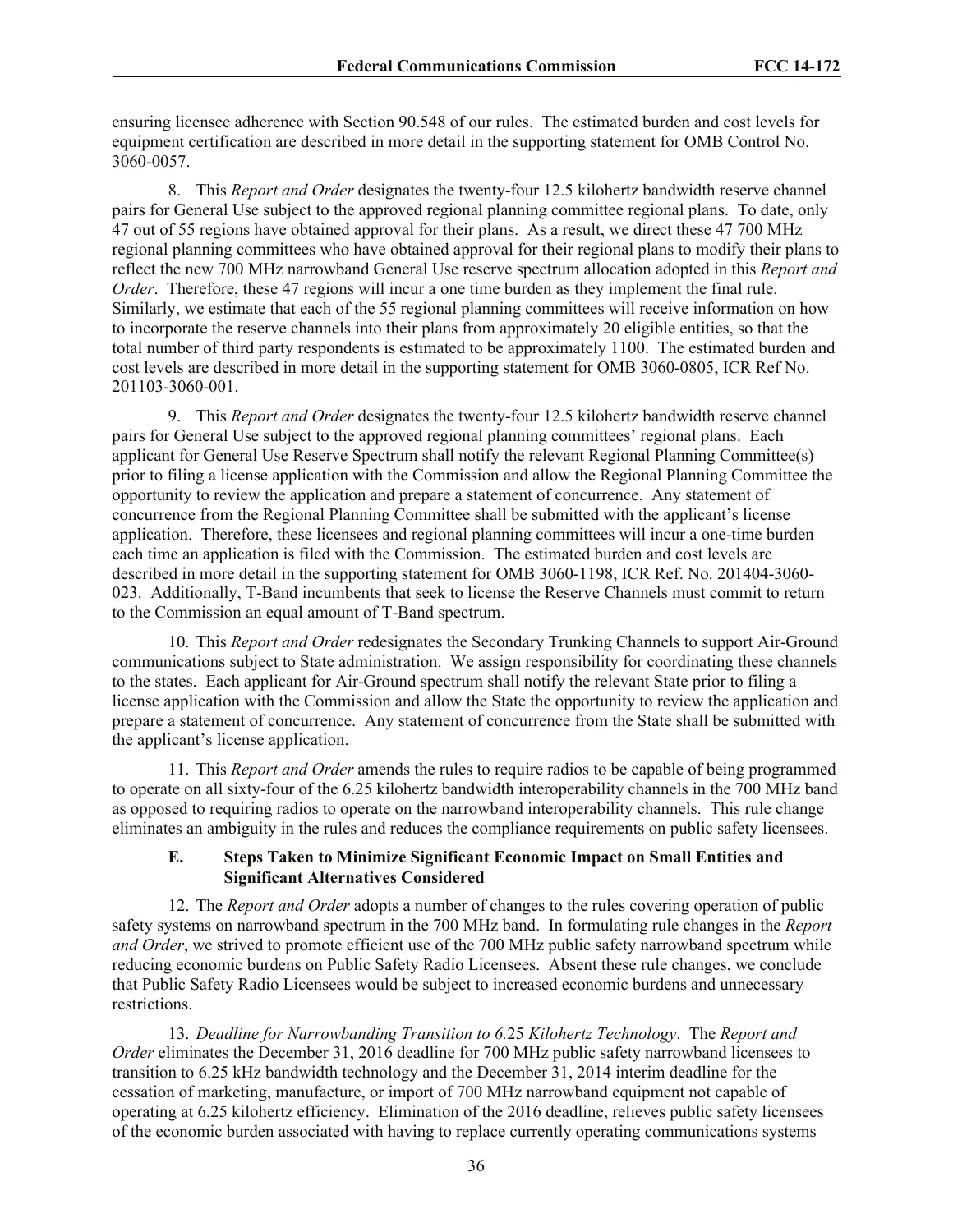prior to the end of their life-cycle. Elimination of the 2014 deadline allows for the development of industry standards for 6.25 kHz technology which will allow equipment manufacturers to develop equipment designed for interoperability among equipment of all manufacturers as opposed to equipment that can only communicate with a limited number of vendors' equipment.

14. *Air-Ground Communications on Secondary Trunking Channels*. The *Report and Order* redesignates the secondary trunking channels for air-ground communications to be used by low altitude aircraft and ground based stations. The *Report and Order* concludes there is a need to designate specific channels in the band for use by low-altitude aircraft and that secondary trunking channels are no longer used for their original purpose. Thus, public safety licensees benefit from this rule change because channels in the band which previously remained fallow become available for the increasingly important function of allowing aircraft responding to emergencies to interoperate with public safety officials on the ground.

15. *Nationwide Interoperability Travel Channel*. The *Report and Order* declines to re-designate one of the 12.5 kilohertz *bandwidth* nationwide calling channel pairs as a Nationwide Interoperability Travel Channel. The *Report and Order* concludes that the adverse impact of reducing the overall channel capacity devoted to nationwide calling interoperability outweighs any potential benefit to public safety licensees of designating a nationwide travel channel.

16. *Voice Communications on Data Interoperability Channels*. The *Report and Order* permits voice communications on a secondary basis on both of the two 12.5 kilohertz bandwidth data-only interoperability channels. This rule change benefits public safety licensees by providing them the flexibility to use additional channels for voice interoperability in jurisdictions that only have limited if any demand for data interoperability.

17. *Reserve Channels*. The *Report and Order* designates all twenty four 12.5 kilohertz bandwidth Reserve Channel pairs for General Use subject to approved regional planning committee regional plans. The Reserve Channels had been held in reserve to address public safety's developing needs. To further Congress' goal to facilitate relocation of public safety incumbents in the 470-512 MHz band, the *Report and Order* provides priority access to all twenty four 12.5 kilohertz channel pairs for T-Band relocation in the urban areas specified in Section 90.303 of the Commission's rules. Outside the urban areas specified by Section 90.303, the *Report and Order* permits approved regional planning committees to designate up to eight 12.5 kilohertz channel pairs for temporary deployable trunked use and the rest for General Use, including low power vehicular repeater operation. This approach affords public safety agencies with flexibility in operation on the former Reserve Channels while also avoiding undue economic burdens.

18. *Power Limit for Low Power Channels*. The *Report and Order* declines to increase the power limit on the low power channels from two to twenty watts effective radiated power (ERP). The *Report and Order* concludes public safety licensees would benefit from retaining these channels for their original intended purpose of providing first responders with on-scene low-power communications. The *Report and Order* instructs licensees needing additional transmit power in order to communicate over large distances or to penetrate RF-resistant buildings to consider the numerous full power narrowband channels available in the band.

19. *Compliance with Interoperability Technical Standards.* The *Report and Order* requires equipment manufacturers to demonstrate compliance with the requisite Interoperability Technical Standards as a condition for equipment certification. This will provide a benefit to public safety licensees by ensuring that only equipment that has been tested for trunked and conventional interoperability in a vendor-neutral environment can be marketed. This will provide the additional benefit of engendering competition in the public safety equipment marketplace by eliminating system compatibility as a gating factor when evaluating equipment purchases. We have attempted to reduce the burden on equipment manufacturers by allowing them to meet this standard by demonstrating compliance with the Project 25 Compliance Assessment Program. Compliance with this program is already a requisite for grant eligibility and agency purchasing standards and thus we feel that any new burden imposed by this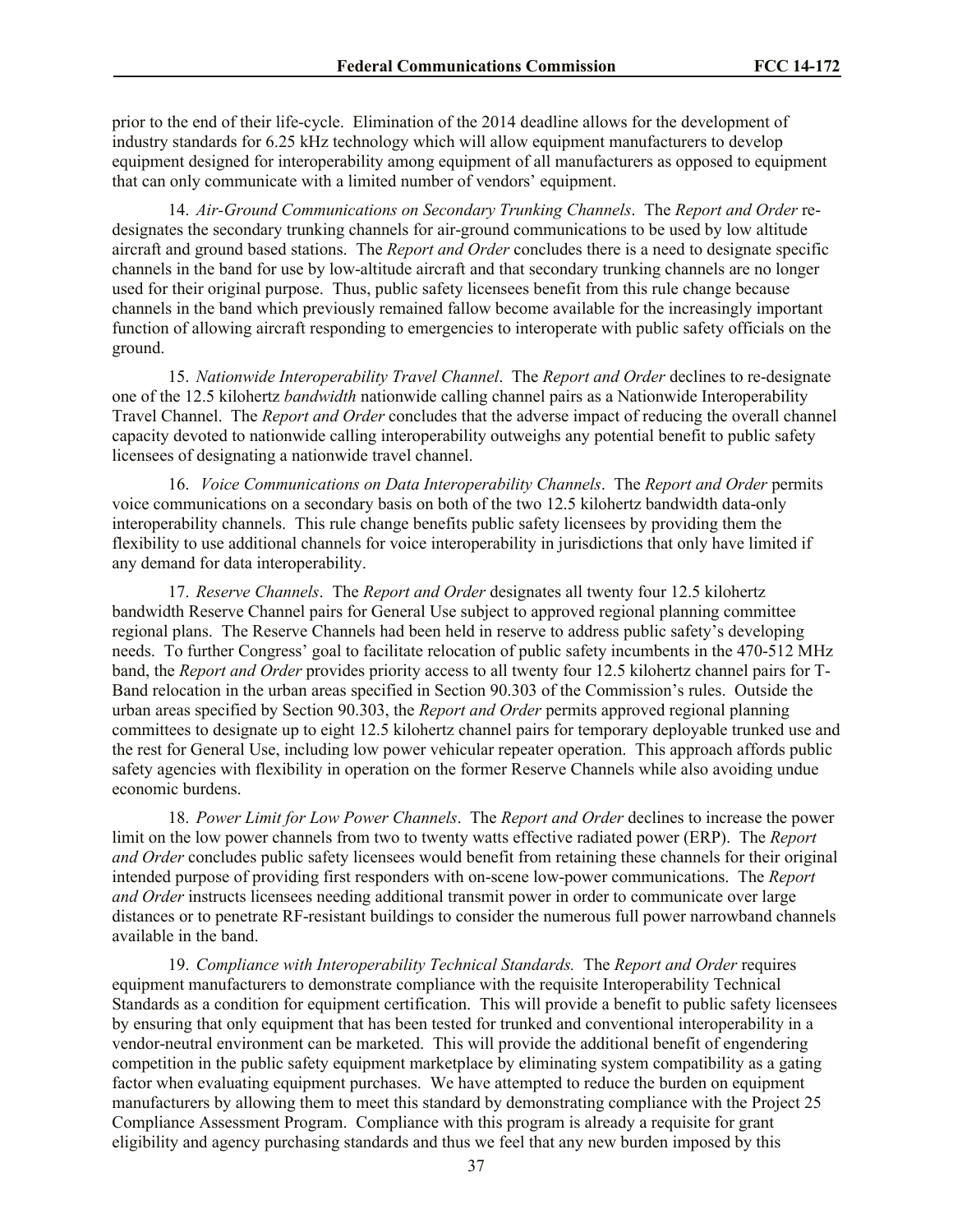requirement would be minimal.

20. *ACP Requirements for Class B Signal Boosters*. The *Report and Order* exempts Class B signal boosters from the ACP limits of Section 90.543(a) only when such units are simultaneously retransmitting multiple signals. In lieu of the ACP limits, the *Report and Order* applies the emission limit listed in Section 90.543(c) to Class B signal boosters operating in this manner. Wireless Communications Equipment Manufacturers who produce Class B signal boosters benefit from this exemption because they will be able to continue manufacturing and marketing signal boosters capable of operating on 700 MHz public safety narrowband spectrum. Public safety licensees benefit from this exemption because they will continue to have access to signal boosters capable of providing in-building RF coverage in this band. Absent this exemption, public safety licensees may have been unable to find solutions for deficiencies in in-building RF coverage.

21. *Narrowband Power Limits*. The *Report and Order* converts all power limits from transmitter output power (TPO) to effective radiated power (ERP) and consolidates all power limits into a more comprehensive Section 90.541. The *Report and Order* also deletes Section 90.545 in its entirety because full power TV and DTV stations no longer occupy the band. Thus, this rule section is no longer necessary. Public safety licensees benefit from this update because all power limits will now be in terms of ERP which more accurately defines the actual operating power of the radio and is therefore more suitable for services—such as 700 MHz public safety narrowband operations—which are subject to licensing and frequency coordination.

22. *Interoperability Network Access Code*. The *Report and Order* declines to specify a standardized Network Access Code (NAC) by rule for operation on the 700 MHz interoperability channels. The NAC is a pre-programmed digital address in a Project 25 radio which allows the radio to "hear" only communications directed to that address from another radio. The *Report and Order* concludes that the choice of a NAC for interoperability channels is best left to regional, state and local public safety agencies to address according to their operational security and organizational needs. This approach affords public safety flexibility in programming radios while avoiding undue economic burdens.

23. *User Access to Interoperability Channels*. The *Report and Order* clarifies that Commission rules require only that radios be capable of being programmed to operate on all of the interoperability channels, but do not require that every radio have every interoperability channel programmed into it and available to the user. This approach affords public safety flexibility in programming radios while avoiding undue economic burdens.

24. *Analog Operation on the Interoperability Channels.* The *Report and Order* declines to permit users to operate their mobile and portable equipment in analog mode on the interoperability channels. In reaching this decision, the *Report and Order* concludes that allowing two modulation modes on a channel reserved for interoperable voice communications would seriously impair interoperability..

### **F. Federal Rules that may Duplicate, Overlap, or Conflict with the Proposed Rules**

25. None.

### **G. Report to Congress**

26. The Commission will send a copy of this *Report and Order*, including this FRFA, in a report to be sent to Congress pursuant to the Small Business Regulatory Enforcement Fairness Act of 1996.<sup>18</sup> In addition, the Commission will send a copy of the *Report and Order,* including this FRFA, to the Chief Counsel for Advocacy of the Small Business Administration. A copy of the *Report and Order* and FRFA (or summaries thereof) will also be published in the Federal Register.<sup>19</sup>

l

<sup>18</sup> *See* 5 U.S.C. § 801(a)(1)(A).

<sup>19</sup> *See* 5 U.S.C. § 604(b).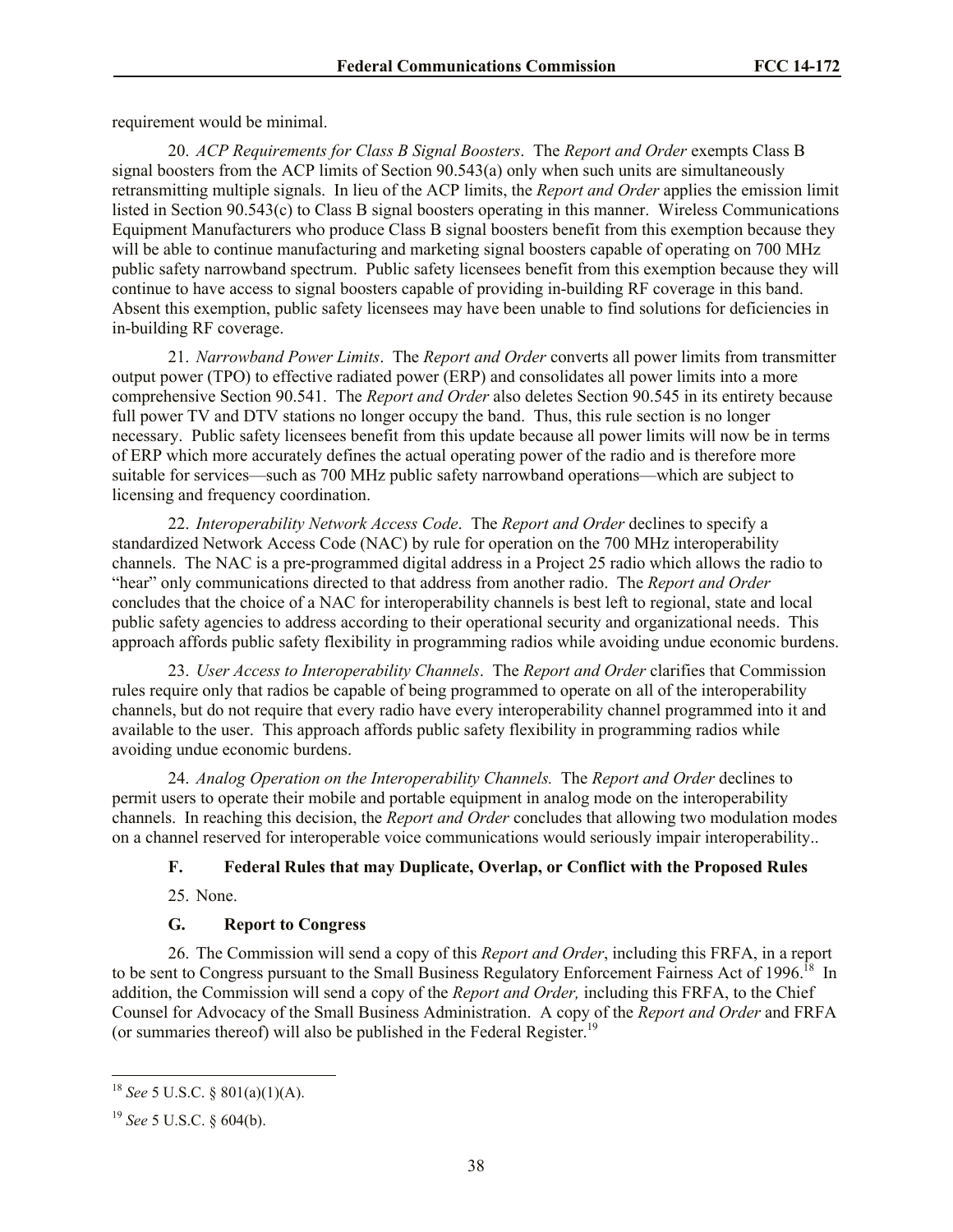### **APPENDIX B**

### **Final Rules**

Part 2 of Title 47 of the Code of Federal Regulations is amended as follows:

## **PART 2— FREQUENCY ALLOCATIONS AND RADIO TREATY MATTERS; GENERAL RULES AND REGULATIONS**

The authority citation for Part 2 continues to read as follows:

**AUTHORITY: 47 U.S.C. 154, 302, 303, 307, 336, and 337, unless otherwise noted.**

Section  $2.1033(c)$  is amended by adding a new paragraph (20) to read as follows:

#### **§2.1033 Application for certification.**

\* \* \* \* \*  $(c) * * *$ 

(20) Applications for certification of equipment operating under Part 90 and capable of operating on the 700 MHz interoperability channels (See  $90.531(b)(1)$ ) shall include a Compliance Assessment

Program Supplier's Declaration of Conformity and Summary Test Report or, alternatively, shall include a document detailing how the applicant determined that its equipment complies with  $\S 90.548$ and that the equipment is interoperable across vendors.

Part 90 of Title 47 of the Code of Federal Regulations is amended as follows:

### **PART 90—PRIVATE LAND MOBILE RADIO SERVICES**

The authority citation for Part 90 continues to read as follows:

#### **AUTHORITY: Sections 4(i), 11, 303(g), 303(r) and 332(c)(7) of the Communications Act of 1934, as amended, 47 U.S.C. 154(i), 161, 303(g), 303(r) and 332(c)(7).**

Section 90.203 is amended by modifying paragraph (m) and reserving paragraph (n) to read as follows:

### **§ 90.203 Certification Required.**

\* \* \* \* \*

(m) Applications for part 90 certification of transmitters designed to operate in in 769-775 MHz and 799-805 MHz frequency bands will only be granted to transmitters meeting the modulation, spectrum usage efficiency and channel capability requirements listed in §§ 90.535, 90.547 and 90.548.

(n) [Reserved]

\* \* \* \* \*

Section 90.531 is amended by modifying paragraph (b) to read as follows:

### **§ 90.531 Band plan.**

\* \* \* \* \*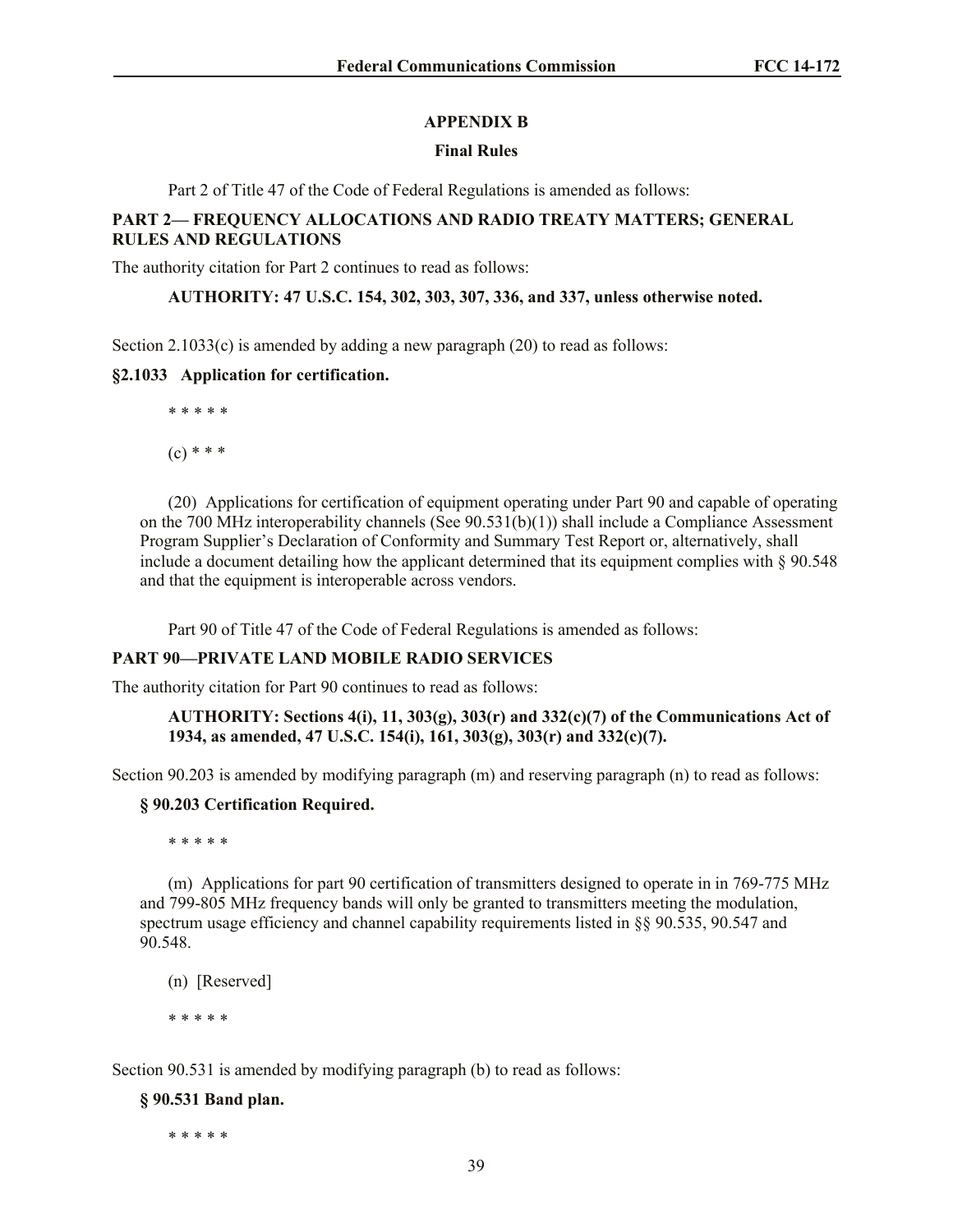(b) \* \* \*

 $(1)$  \* \* \*

(i) *Narrowband data Interoperability channels.* The following channel pairs are reserved nationwide for data transmission on a primary basis: 279/1239, 280/1240, 921/1881, and 922/1882. Voice operations are permitted on these channels on a secondary basis.

\* \* \* \* \*

(iii) *Narrowband trunking Interoperability channels*. The following Interoperability channel pairs may be used in trunked mode on a secondary basis to conventional Interoperability operations: 23/983, 24/984, 103/1063, 104/1064, 183/1143, 184/1144, 263/1223, 264/1224, 657/1617, 658/1618, 737/1697, 738/1698, 817/1777, 818/1778, 897/1857, 898/1858. For every ten general use channels trunked at a station, entities may obtain a license to operate in the trunked mode on two of the above contiguous Interoperability channel pairs. The maximum number of Interoperability channel pairs that can be trunked at any one location is eight.

(2) *Narrowband General Use Reserve channels*. The following narrowband channels are designated for General Use subject to Commission approved regional planning committee regional plans and technical rules applicable to General Use channels: 37, 38, 61, 62, 77, 78, 117, 118, 141, 142, 157, 158, 197, 198, 221, 222, 237, 238, 277, 278, 301, 302, 317, 318, 643, 644, 683, 684, 699, 700, 723, 724, 763, 764, 779, 780, 803, 804, 843, 844, 859, 860, 883, 884, 923, 924, 939, 940, 997, 998, 1021, 1022, 1037, 1038, 1077, 1078, 1101, 1102, 1117, 1118, 1157, 1158, 1181, 1182, 1197, 1198, 1237, 1238, 1261, 1262, 1277, 1278, 1603, 1604, 1643, 1644, 1659, 1660, 1683, 1684, 1723, 1724, 1739, 1740, 1763, 1764, 1803, 1804, 1819, 1820, 1843, 1844, 1883, 1884, 1899, 1900.

(i) *T-Band Relocation*. The narrowband channels established in paragraph (b)(2) are designated for priority access by public safety incumbents relocating from the 470-512 MHz band in the urban areas specified in Sections 90.303 and 90.305 of the Commission's rules provided that such incumbent commits to return to the Commission an equal amount of T-Band spectrum and obtains concurrence from the relevant regional planning committee(s). Public safety T-Band incumbents shall enjoy priority access for a five year period starting from the date the Public Safety and Homeland Security Bureau releases a Public Notice announcing the availability of Reserve Channels for licensing.

(ii) *Deployable Trunked Systems*. Outside the urban areas specified in Sections 90.303 and 90.305 of the Commission's rules, the 700 MHz Regional Planning Committees may designate no more than eight 12.5 kilohertz channel pairs for temporary deployable mobile trunked infrastructure (F2BT) that could be transported into an incident area to assist with emergency response and recovery.

(iii) *General Use*. Outside the urban areas specified in Sections 90.303 and 90.305 of the Commission's rules, the 700 MHz Regional Planning Committees may designate sixteen to twenty four 12.5 kilohertz channel pairs for General Use, including low power vehicular mobile repeaters (MO3).

#### \* \* \* \* \*

(6) *Narrowband general use channels.* All narrowband channels established in paragraph (b) of this section, other than those listed in paragraphs  $(b)(1)$ ,  $(b)(4)$ ,  $(b)(5)$  and  $(b)(7)$  of this section are reserved to public safety eligibles subject to Commission approved regional planning committee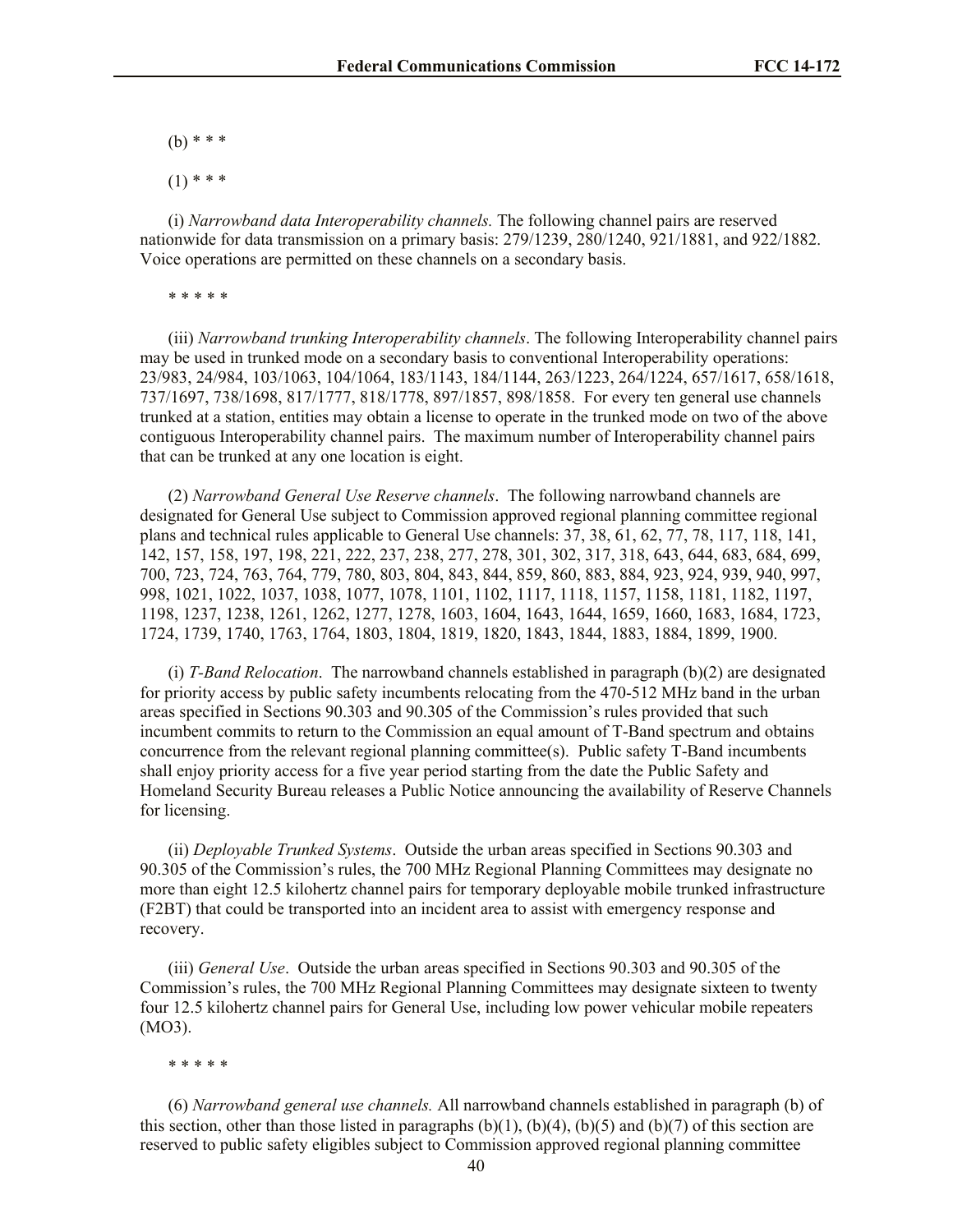regional plans. Voice operations on these channels are subject to compliance with the spectrum usage efficiency requirements set forth in § 90.535(d).

(7) *Air-Ground Channels*. The following channels are reserved for air-ground communications to be used by low-altitude aircraft and ground based stations: 21/981, 22/982, 101/1061, 102/1062, 181/1141, 182/1142, 261/1221, 262/1222, 659/1619, 660/1620, 739/1699, 740/1700, 819/1779, 820/1780, 899/1859, and 900/1860.

(i) Airborne use of these channels is limited to aircraft flying at or below 457 meters (1500 feet) above ground level.

(ii) Aircraft are limited to 2 watts effective radiated power (ERP) when transmitting while airborne on these channels.

(iii) Aircraft may transmit on either the mobile or base transmit side of the channel pair.

(iv) States are responsible for the administration of these channels.

\* \* \* \* \*

Section 90.535 is amended by modifying paragraph (a) and (d) to read as follows.

#### **§ 90.535 Modulation and spectrum usage efficiency requirements.**

\* \* \* \* \*

(a) All transmitters in the 769-775 MHz and 799-805 MHz frequency bands must use digital modulation. Mobile and portable transmitters may have analog modulation capability only as a secondary mode in addition to its primary digital mode except on the interoperability channels listed in §  $90.531(b)(1)$ . Analog modulation is prohibited on the interoperability channels. Mobile and portable transmitters that only operate on the low power channels designated in §§ 90.531(b)(3), 90.531(b)(4), are exempt from this digital modulation requirement.

\* \* \* \* \*

(d) Transmitters designed to operate on the channels listed in paragraphs (b)(2), (b)(5), (b)(6) and (b)(7) of § 90.531 must be capable of operating in the voice mode at an efficiency of at least one voice path per 12.5 kHz of spectrum bandwidth.

\* \* \* \* \*

The title and text of Section 90.541 is amended to read as follows:

#### **§ 90.541 Transmitting power and antenna height limits.**

The transmitting power and antenna height of base, mobile, portable and control stations operating in the 769-775 MHz and 799-805 MHz frequency bands must not exceed the maximum limits in this section. Power limits are listed in effective radiated power (ERP).

(a) The transmitting power and antenna height of base stations must not exceed the limits given in paragraph (a) of  $\S$  90.635.

(b) The transmitting power of a control station must not exceed 200 watts ERP.

(c) The transmitting power of a mobile unit must not exceed 100 watts ERP.

(d) The transmitting power of a portable (hand-held) unit must not exceed 3 watts ERP.